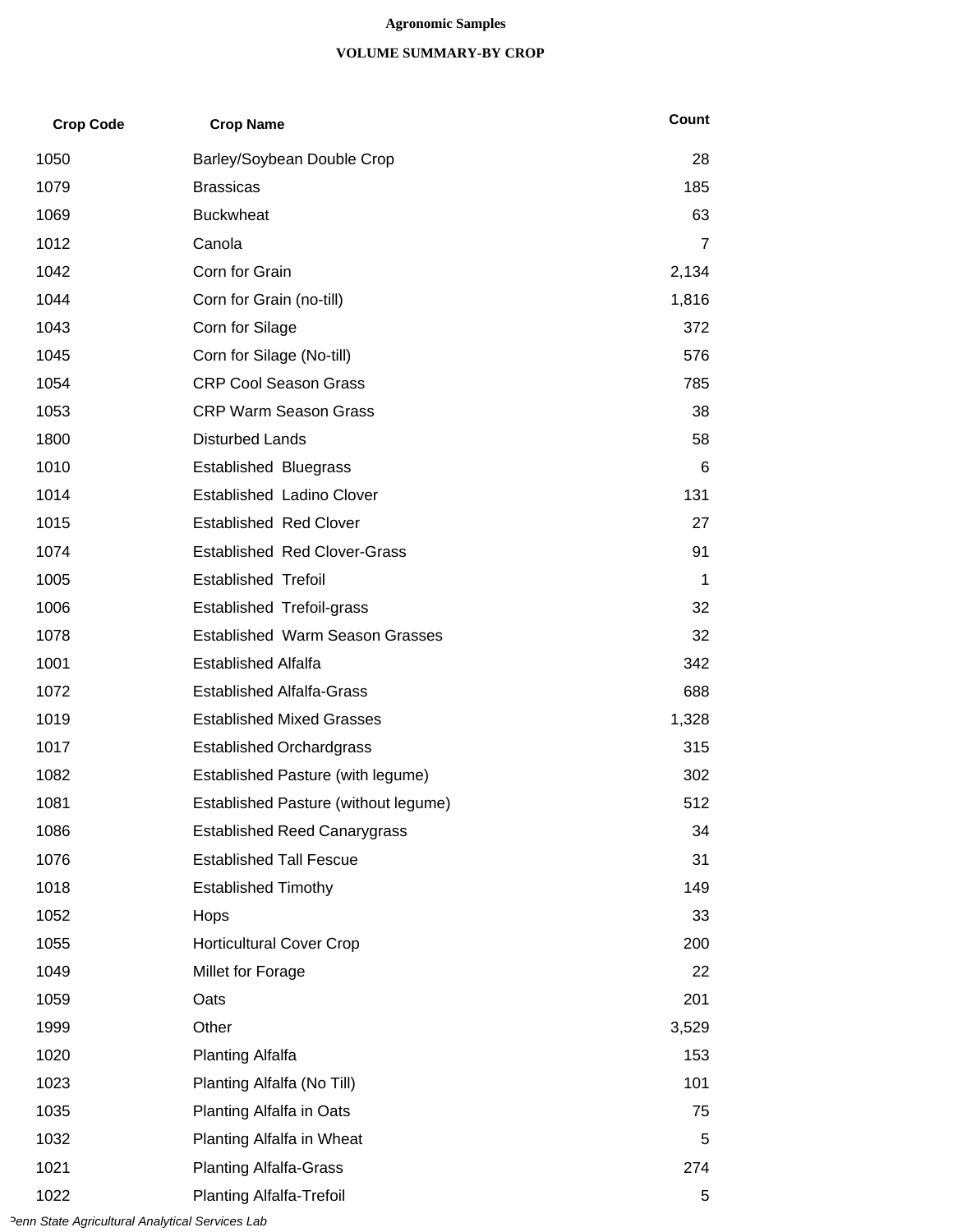## **Agronomic Samples**

## **VOLUME SUMMARY-BY CROP**

| <b>Crop Code</b> | <b>Crop Name</b>                    | Count |
|------------------|-------------------------------------|-------|
| 1038             | <b>Planting Bluegrass</b>           | 20    |
| 1039             | <b>Planting Bromegrass</b>          | 8     |
| 1031             | Planting Crownvetch (no-till)       | 1     |
| 1029             | <b>Planting Ladino Clover</b>       | 204   |
| 1062             | <b>Planting Mixed Grasses</b>       | 339   |
| 1040             | <b>Planting Orchardgrass</b>        | 105   |
| 1084             | Planting Pasture (with legume)      | 34    |
| 1083             | Planting Pasture (without legume)   | 98    |
| 1027             | <b>Planting Red Clover</b>          | 62    |
| 1028             | Planting Red Clover (No-till)       | 37    |
| 1037             | Planting Red Clover in Oats         | 24    |
| 1034             | Planting Red Clover in Wheat        | 10    |
| 1073             | <b>Planting Red Clover-Grass</b>    | 54    |
| 1085             | <b>Planting Reed Canarygrass</b>    | 1     |
| 1075             | <b>Planting Tall Fescue</b>         | 17    |
| 1041             | <b>Planting Timothy</b>             | 84    |
| 1024             | <b>Planting Trefoil</b>             | 8     |
| 1036             | <b>Planting Trefoil in Oats</b>     | 2     |
| 1033             | <b>Planting Trefoil in Wheat</b>    | 1     |
| 1025             | <b>Planting Trefoil-Grass</b>       | 25    |
| 1077             | <b>Planting Warm Season Grasses</b> | 136   |
| 1080             | Renovating Pasture (with legume)    | 89    |
| 1061             | Rye                                 | 91    |
| 1046             | Sm Grain Sil/Corn Grain Dbl Crp     | 6     |
| 1047             | Sm Grain Sil/Corn Sil Dbl Crop      | 73    |
| 1051             | Small Grain Silage                  | 48    |
| 1063             | Sorghum for Forage                  | 24    |
| 1057             | Sorghum for Grain                   | 27    |
| 1067             | Sorghum-Sudangrass                  | 27    |
| 1064             | Soybeans                            | 1,906 |
| 1013             | Spelt                               | 1     |
| 1068             | <b>Spring Barley</b>                | 13    |
| 1066             | Sudangrass                          | 5     |
| 1071             | Sunflowers                          | 24    |
| 1065             | Tobacco                             | 9     |
| 1058             | Wheat                               | 352   |
| 1056             | Wildlife Food Plot                  | 910   |
| 1060             | <b>Winter Barley</b>                | 76    |

*Penn State Agricultural Analytical Services Lab*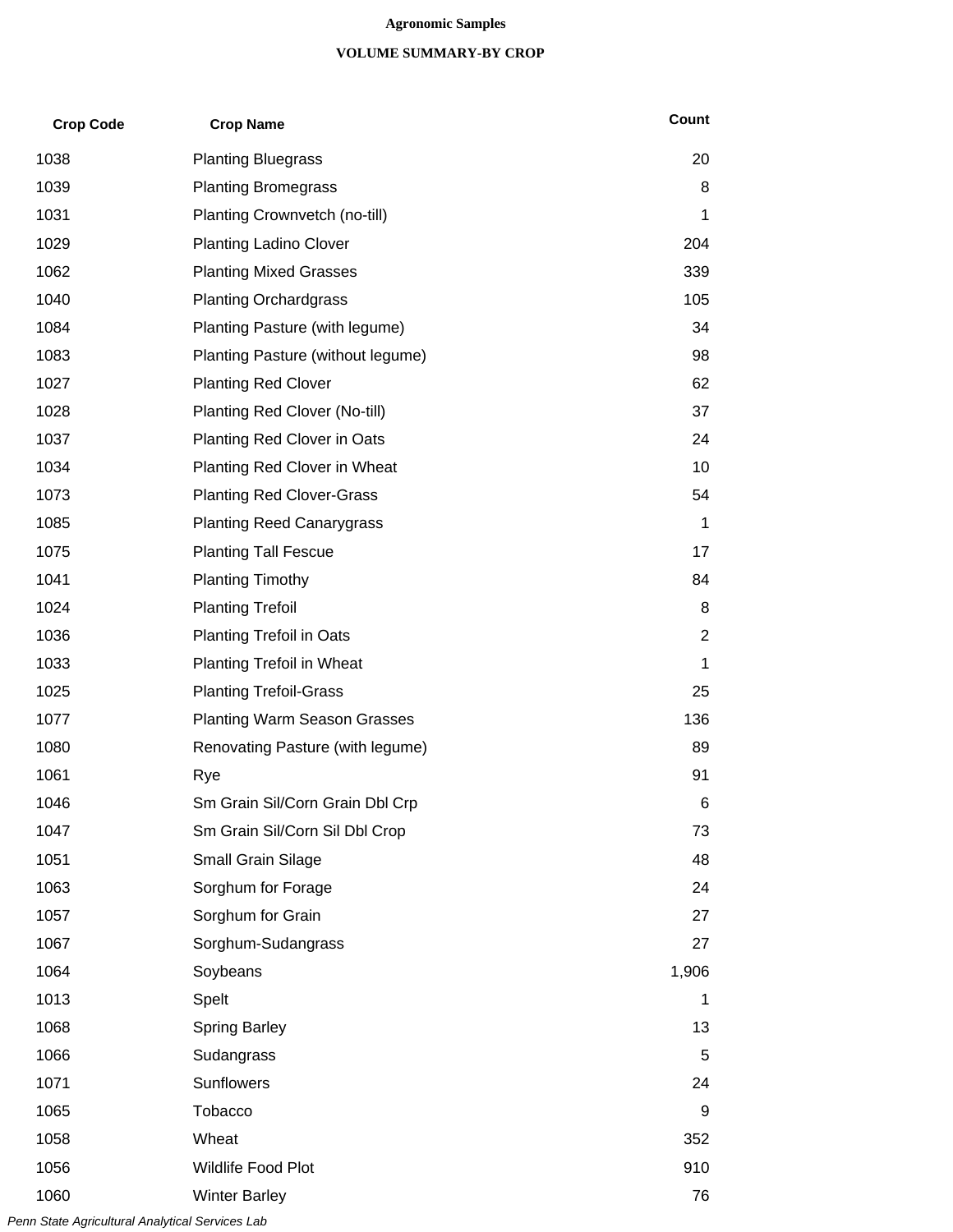## **Agronomic Samples**

## **VOLUME SUMMARY-BY CROP**

**Crop Code Crop Name Crop Name Crop Count** 

**TOTAL:** 19,632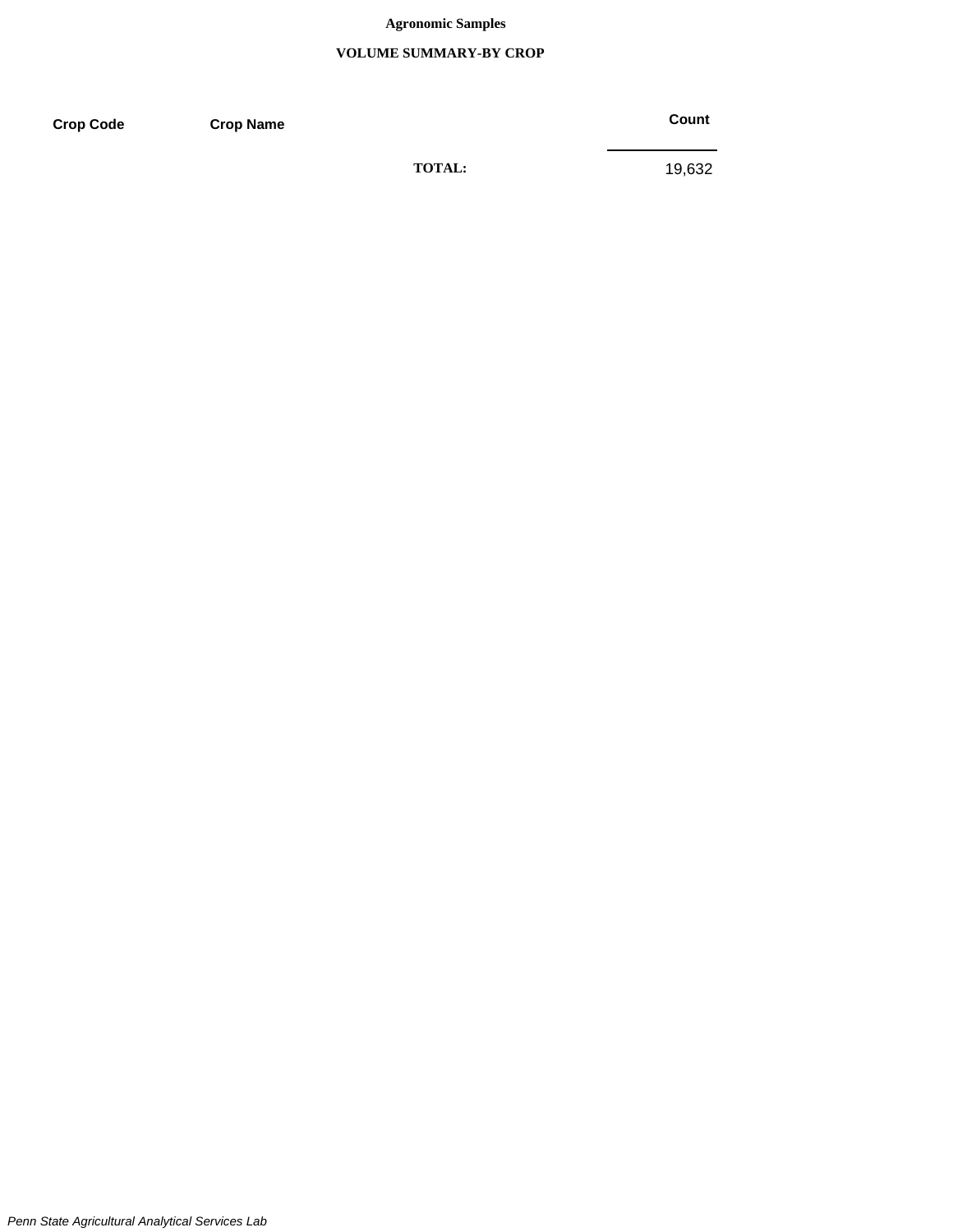| County           | <b>Total Samples</b> | Crop                                 | # of Samples |
|------------------|----------------------|--------------------------------------|--------------|
|                  |                      |                                      |              |
| <b>ADAMS</b>     | 163                  |                                      |              |
|                  |                      | <b>Brassicas</b>                     | 1            |
|                  |                      | Corn for Grain                       | 12           |
|                  |                      | Corn for Grain (no-till)             | 1            |
|                  |                      | <b>CRP Cool Season Grass</b>         | 9            |
|                  |                      | <b>Established Alfalfa</b>           | 1            |
|                  |                      | <b>Established Mixed Grasses</b>     | 10           |
|                  |                      | <b>Established Orchardgrass</b>      | 15           |
|                  |                      | Established Pasture (with legume)    | 12           |
|                  |                      | Established Pasture (without legume) | 6            |
|                  |                      | <b>Established Reed Canarygrass</b>  | 14           |
|                  |                      | <b>Established Timothy</b>           | 17           |
|                  |                      | Other                                | 24           |
|                  |                      | Planting Alfalfa (No Till)           | 1            |
|                  |                      | Planting Alfalfa in Oats             | 1            |
|                  |                      | <b>Planting Alfalfa-Grass</b>        | 1            |
|                  |                      | <b>Planting Mixed Grasses</b>        | 10           |
|                  |                      | <b>Planting Orchardgrass</b>         | 4            |
|                  |                      | Planting Pasture (with legume)       | 1            |
|                  |                      | <b>Planting Red Clover</b>           | 1            |
|                  |                      | Planting Red Clover (No-till)        | 1            |
|                  |                      | <b>Planting Timothy</b>              | 1            |
|                  |                      | Renovating Pasture (with legume)     | 3            |
|                  |                      | Sorghum for Grain                    | 1            |
|                  |                      | Soybeans                             | 11           |
|                  |                      | Wildlife Food Plot                   | 5            |
| <b>ALLEGHENY</b> | 174                  |                                      |              |
|                  |                      | <b>Brassicas</b>                     | 1            |
|                  |                      | Corn for Grain                       | 13           |
|                  |                      | Corn for Grain (no-till)             | 1            |
|                  |                      | Corn for Silage (No-till)            | 2            |
|                  |                      | <b>CRP Cool Season Grass</b>         | 4            |
|                  |                      | <b>Disturbed Lands</b>               | 3            |
|                  |                      | <b>Established Ladino Clover</b>     | 1            |
|                  |                      | <b>Established Red Clover-Grass</b>  | 5            |
|                  |                      | <b>Established Trefoil-grass</b>     | 1            |
|                  |                      | <b>Established Alfalfa-Grass</b>     | 7            |
|                  |                      | <b>Established Mixed Grasses</b>     | 10           |
|                  |                      | Established Pasture (with legume)    | 19           |
|                  |                      | Established Pasture (without legume) | 12           |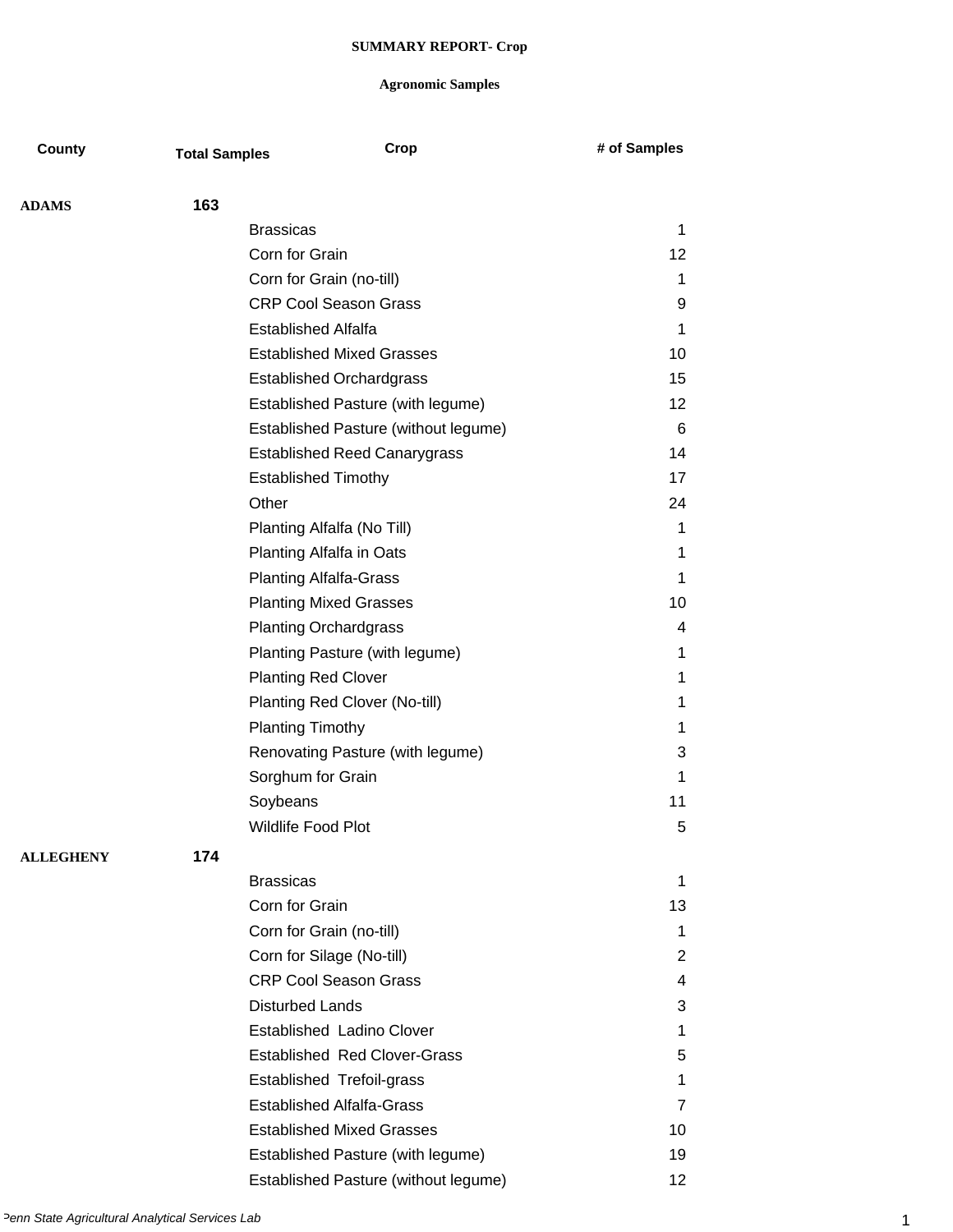| County           | <b>Total Samples</b> | Crop                                    | # of Samples   |
|------------------|----------------------|-----------------------------------------|----------------|
|                  |                      |                                         | 4              |
|                  |                      | Hops<br><b>Horticultural Cover Crop</b> | 12             |
|                  |                      | Other                                   | 22             |
|                  |                      | <b>Planting Alfalfa</b>                 | 2              |
|                  |                      | <b>Planting Alfalfa-Grass</b>           | 4              |
|                  |                      | <b>Planting Ladino Clover</b>           | 1              |
|                  |                      |                                         | 16             |
|                  |                      | <b>Planting Mixed Grasses</b>           |                |
|                  |                      | <b>Planting Orchardgrass</b>            | 1              |
|                  |                      | <b>Planting Red Clover</b>              | 1              |
|                  |                      | <b>Planting Trefoil-Grass</b>           | 2              |
|                  |                      | Renovating Pasture (with legume)        | 7              |
|                  |                      | Soybeans                                | 14             |
|                  |                      | Sudangrass                              | 1              |
|                  |                      | Sunflowers                              | 2              |
|                  |                      | Wheat                                   | 1              |
|                  |                      | Wildlife Food Plot                      | 5              |
| <b>ARMSTRONG</b> | 121                  |                                         |                |
|                  |                      | <b>Brassicas</b>                        | 1              |
|                  |                      | Corn for Grain                          | 10             |
|                  |                      | Corn for Grain (no-till)                | 12             |
|                  |                      | <b>CRP Cool Season Grass</b>            | $\overline{7}$ |
|                  |                      | <b>Disturbed Lands</b>                  | 13             |
|                  |                      | <b>Established Red Clover-Grass</b>     | 3              |
|                  |                      | Established Trefoil-grass               | 4              |
|                  |                      | <b>Established Alfalfa</b>              | 1              |
|                  |                      | <b>Established Alfalfa-Grass</b>        | 1              |
|                  |                      | <b>Established Mixed Grasses</b>        | 11             |
|                  |                      | <b>Established Orchardgrass</b>         | 1              |
|                  |                      | Established Pasture (with legume)       | 6              |
|                  |                      | Established Pasture (without legume)    | 1              |
|                  |                      | <b>Established Timothy</b>              | 2              |
|                  |                      | Hops                                    | 1              |
|                  |                      | Oats                                    | 1.             |
|                  |                      | Other                                   | 1              |
|                  |                      | Planting Alfalfa                        | 5              |
|                  |                      | <b>Planting Ladino Clover</b>           | 1              |
|                  |                      | <b>Planting Mixed Grasses</b>           | 6              |
|                  |                      | <b>Planting Orchardgrass</b>            | 2              |
|                  |                      | Planting Red Clover (No-till)           | 1              |
|                  |                      | <b>Planting Timothy</b>                 | 5              |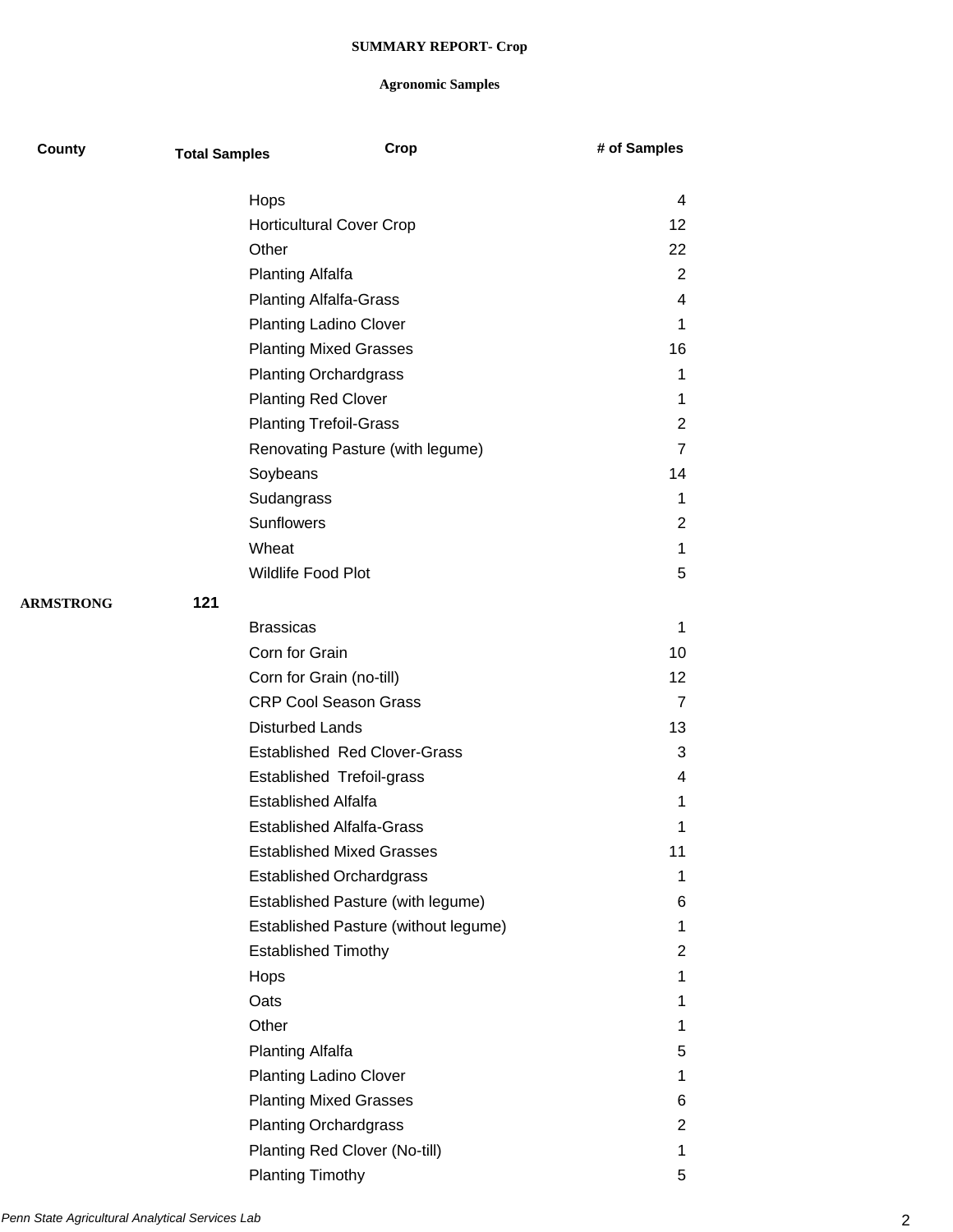| County         | <b>Total Samples</b> | Crop                                 | # of Samples   |
|----------------|----------------------|--------------------------------------|----------------|
|                |                      | Sorghum for Grain                    | 1              |
|                |                      | Soybeans                             | 14             |
|                |                      | Wheat                                | $\mathbf 1$    |
|                |                      | <b>Wildlife Food Plot</b>            | 5              |
|                |                      | <b>Winter Barley</b>                 | 4              |
| <b>BEAVER</b>  | 138                  |                                      |                |
|                |                      | <b>Brassicas</b>                     | 1              |
|                |                      | <b>Buckwheat</b>                     | 1              |
|                |                      | Corn for Grain                       | 22             |
|                |                      | Corn for Grain (no-till)             | 1              |
|                |                      | Corn for Silage                      | 5              |
|                |                      | <b>CRP Cool Season Grass</b>         | $\overline{7}$ |
|                |                      | <b>Established Alfalfa-Grass</b>     | 3              |
|                |                      | <b>Established Mixed Grasses</b>     | 15             |
|                |                      | <b>Established Orchardgrass</b>      | 8              |
|                |                      | Established Pasture (with legume)    | 6              |
|                |                      | Established Pasture (without legume) | 10             |
|                |                      | <b>Established Tall Fescue</b>       | 2              |
|                |                      | Hops                                 | 1              |
|                |                      | Oats                                 | 3              |
|                |                      | Other                                | 3              |
|                |                      | <b>Planting Alfalfa</b>              | 3              |
|                |                      | Planting Alfalfa (No Till)           | $\overline{2}$ |
|                |                      | <b>Planting Alfalfa-Grass</b>        | 3              |
|                |                      | <b>Planting Ladino Clover</b>        | 1              |
|                |                      | <b>Planting Mixed Grasses</b>        | 2              |
|                |                      | Planting Red Clover (No-till)        | 1              |
|                |                      | <b>Planting Timothy</b>              | 1              |
|                |                      | <b>Planting Trefoil-Grass</b>        | 2              |
|                |                      | <b>Planting Warm Season Grasses</b>  | $\mathbf 1$    |
|                |                      | Small Grain Silage                   | 1              |
|                |                      | Sorghum for Forage                   | 1              |
|                |                      | Soybeans                             | 8              |
|                |                      | Sunflowers                           | 1              |
|                |                      | Wheat                                | 19             |
|                |                      | Wildlife Food Plot                   | 2              |
|                |                      | <b>Winter Barley</b>                 | $\overline{2}$ |
| <b>BEDFORD</b> | 175                  |                                      |                |
|                |                      | Corn for Grain                       | 8              |
|                |                      |                                      |                |

| Corn for Grain           |  |
|--------------------------|--|
| Corn for Grain (no-till) |  |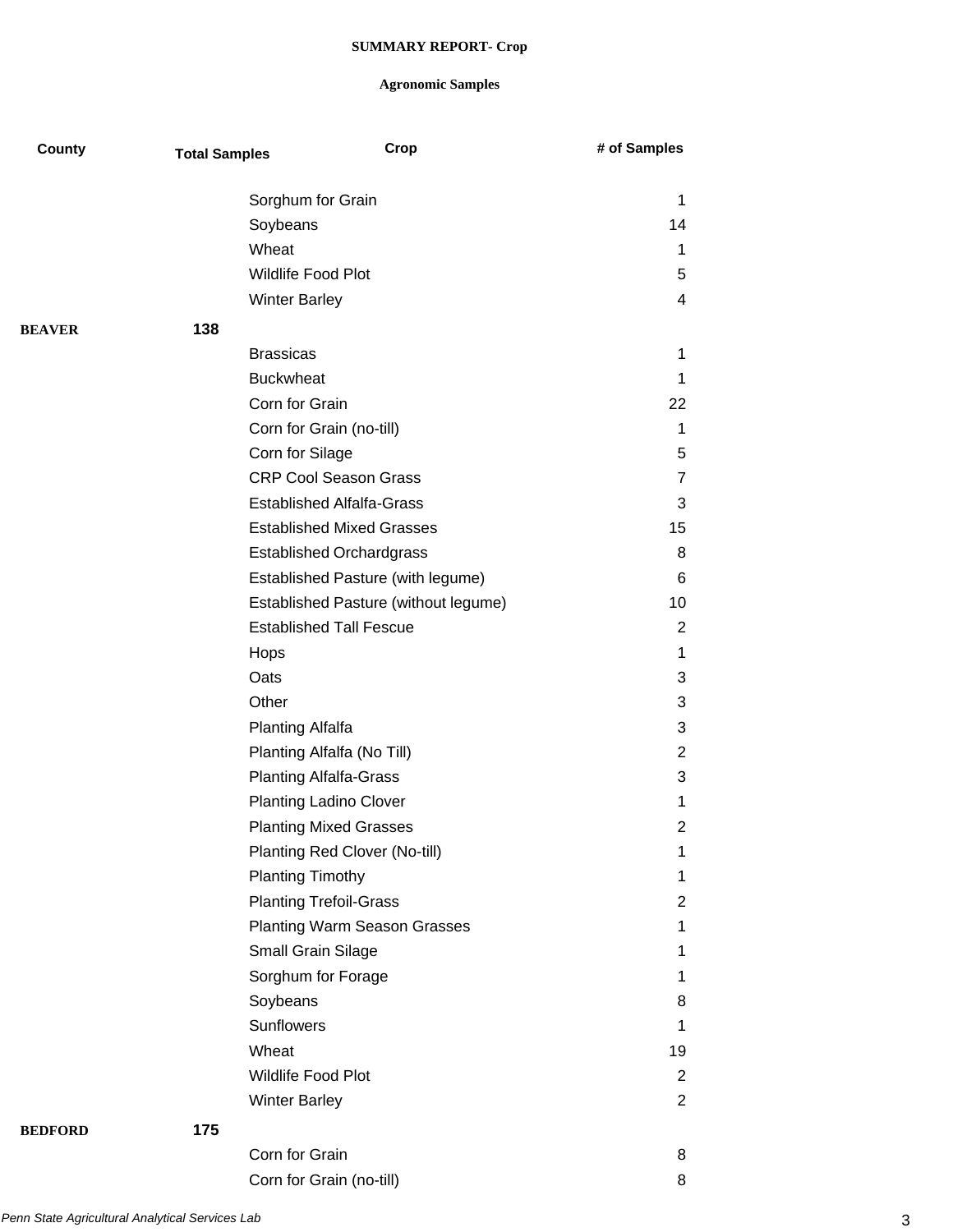| County       | <b>Total Samples</b>                                   | Crop                                   | # of Samples   |
|--------------|--------------------------------------------------------|----------------------------------------|----------------|
|              |                                                        | Corn for Silage                        | 4              |
|              |                                                        | Corn for Silage (No-till)              | 6              |
|              |                                                        | <b>CRP Cool Season Grass</b>           | 55             |
|              |                                                        | <b>CRP Warm Season Grass</b>           | 1              |
|              |                                                        | <b>Established Alfalfa-Grass</b>       | 6              |
|              |                                                        | <b>Established Mixed Grasses</b>       | 16             |
|              |                                                        | <b>Established Orchardgrass</b>        | 8              |
|              |                                                        | Established Pasture (with legume)      | 3              |
|              |                                                        | Established Pasture (without legume)   | 2              |
|              |                                                        | Oats                                   | 1              |
|              |                                                        | <b>Planting Alfalfa</b>                | 6              |
|              |                                                        | Planting Alfalfa (No Till)             | 1              |
|              |                                                        | <b>Planting Alfalfa-Grass</b>          | 3              |
|              |                                                        | <b>Planting Bromegrass</b>             | 1              |
|              |                                                        | <b>Planting Mixed Grasses</b>          | 4              |
|              |                                                        | Planting Pasture (with legume)         | 3              |
|              |                                                        | <b>Planting Red Clover</b>             | 1              |
|              |                                                        | <b>Planting Timothy</b>                | 2              |
|              | Renovating Pasture (with legume)<br>Small Grain Silage |                                        | 1              |
|              |                                                        |                                        | 7              |
|              |                                                        | Sorghum-Sudangrass                     | 1              |
|              |                                                        | Soybeans                               | 8              |
|              |                                                        | Wheat                                  | 3              |
|              |                                                        | Wildlife Food Plot                     | 13             |
|              |                                                        | <b>Winter Barley</b>                   | 3              |
| <b>BERKS</b> | 710                                                    |                                        |                |
|              |                                                        | <b>Brassicas</b>                       | 4              |
|              |                                                        | <b>Buckwheat</b>                       | $\overline{2}$ |
|              |                                                        | Corn for Grain                         | 38             |
|              |                                                        | Corn for Grain (no-till)               | 20             |
|              |                                                        | Corn for Silage                        | 14             |
|              |                                                        | Corn for Silage (No-till)              | 16             |
|              |                                                        | <b>CRP Cool Season Grass</b>           | 8              |
|              |                                                        | <b>CRP Warm Season Grass</b>           | 3              |
|              |                                                        | Established Ladino Clover              | 3              |
|              |                                                        | <b>Established Warm Season Grasses</b> | 1              |
|              |                                                        | <b>Established Alfalfa</b>             | 24             |
|              |                                                        | <b>Established Alfalfa-Grass</b>       | 13             |
|              |                                                        | <b>Established Mixed Grasses</b>       | 38             |
|              |                                                        | <b>Established Orchardgrass</b>        | 8              |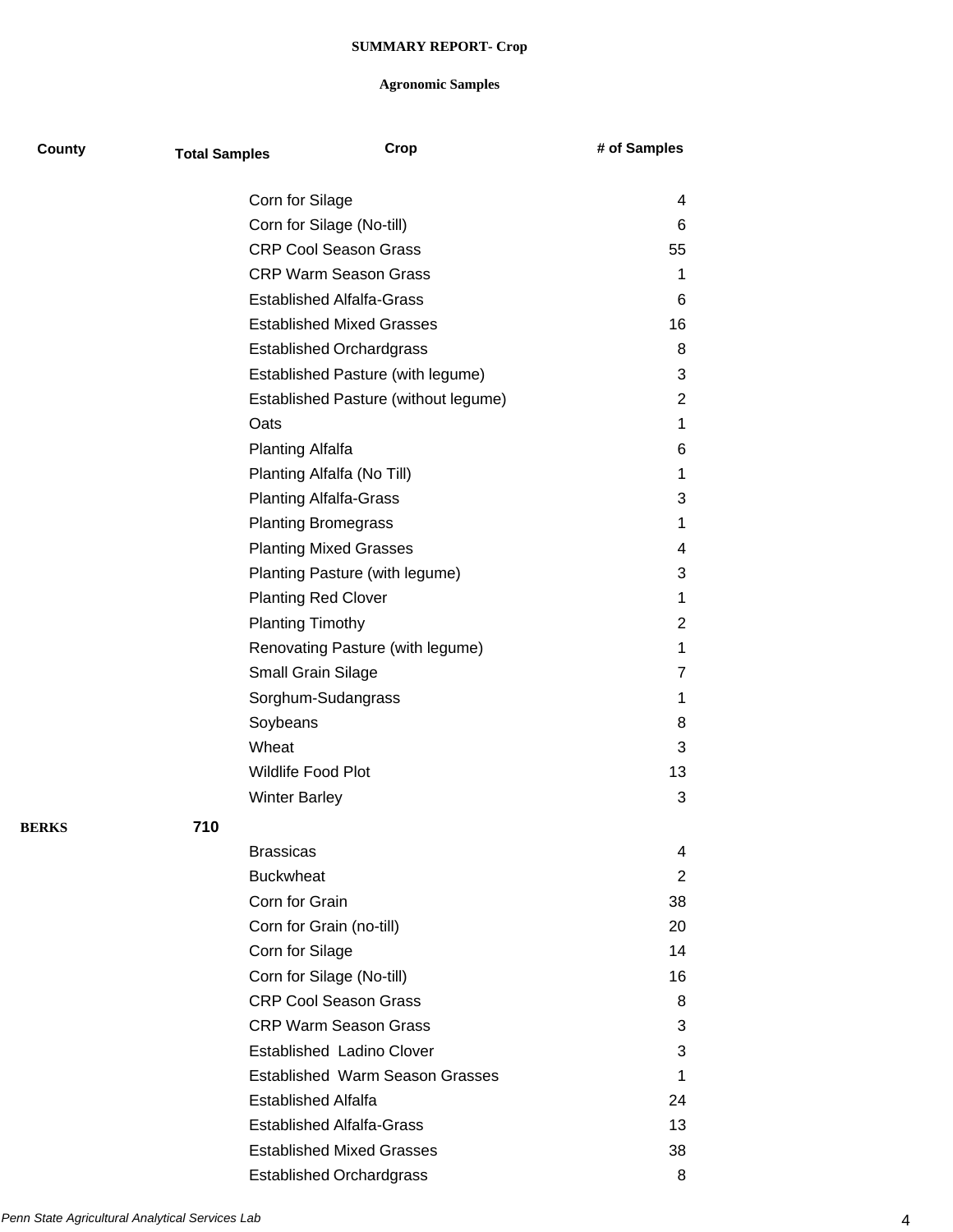| County       | <b>Total Samples</b> | Crop                                 | # of Samples   |
|--------------|----------------------|--------------------------------------|----------------|
|              |                      |                                      |                |
|              |                      | Established Pasture (with legume)    | $\overline{2}$ |
|              |                      | Established Pasture (without legume) | 25             |
|              |                      | <b>Established Timothy</b>           | 1              |
|              |                      | <b>Horticultural Cover Crop</b>      | 1              |
|              |                      | Oats                                 | 3              |
|              |                      | Other                                | 371            |
|              |                      | <b>Planting Alfalfa</b>              | 1              |
|              |                      | Planting Alfalfa (No Till)           | 2              |
|              |                      | <b>Planting Alfalfa-Grass</b>        | $\overline{2}$ |
|              |                      | <b>Planting Bluegrass</b>            | $\overline{2}$ |
|              |                      | <b>Planting Ladino Clover</b>        | 2              |
|              |                      | <b>Planting Mixed Grasses</b>        | 6              |
|              |                      | <b>Planting Orchardgrass</b>         | 1              |
|              |                      | Planting Pasture (without legume)    | 2              |
|              |                      | Planting Red Clover (No-till)        | 3              |
|              |                      | Planting Red Clover in Wheat         | 1              |
|              |                      | <b>Planting Tall Fescue</b>          | 3              |
|              |                      | Renovating Pasture (with legume)     | 5              |
|              |                      | Rye                                  | 3              |
|              |                      | Small Grain Silage                   | 1              |
|              |                      | Sorghum for Forage                   | 1              |
|              |                      | Soybeans                             | 42             |
|              |                      | Wheat                                | 5              |
|              |                      | Wildlife Food Plot                   | 33             |
| <b>BLAIR</b> | 167                  |                                      |                |
|              |                      | <b>Brassicas</b>                     | 3              |
|              |                      | Corn for Grain                       | 20             |
|              |                      | Corn for Grain (no-till)             | 18             |
|              |                      | Corn for Silage                      | 1              |
|              |                      | <b>CRP Cool Season Grass</b>         | 10             |
|              |                      | <b>Established Alfalfa</b>           | 9              |
|              |                      | <b>Established Alfalfa-Grass</b>     | 3              |
|              |                      | <b>Established Mixed Grasses</b>     | 16             |
|              |                      | Established Pasture (with legume)    | 1              |
|              |                      | Established Pasture (without legume) | 2              |
|              |                      | <b>Established Timothy</b>           | 12             |
|              |                      | Hops                                 | 1              |
|              |                      | Oats                                 | 2              |
|              |                      | Other                                | 3              |
|              |                      | Planting Alfalfa (No Till)           | 1              |
|              |                      |                                      |                |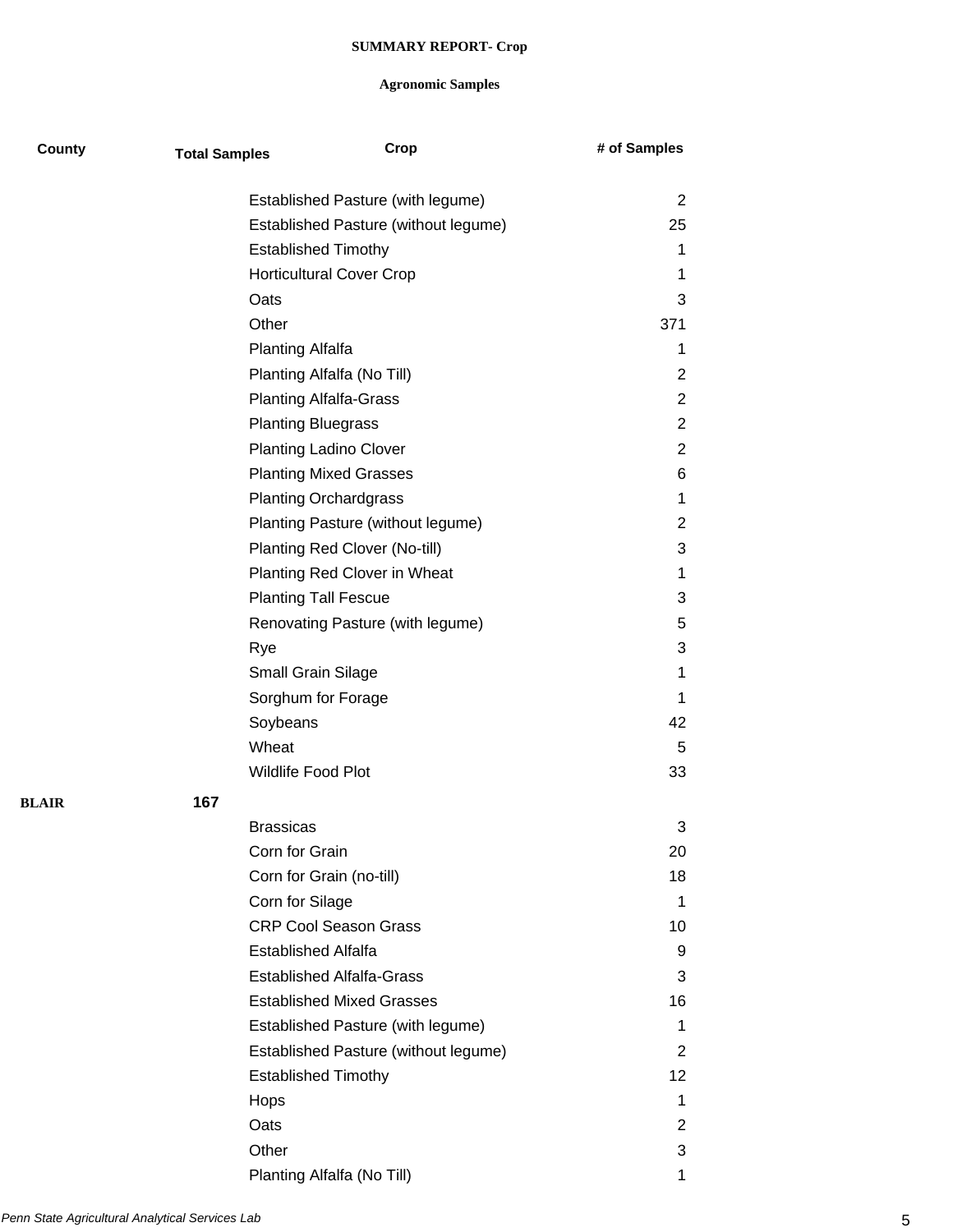| County          | <b>Total Samples</b> | Crop                                   | # of Samples   |
|-----------------|----------------------|----------------------------------------|----------------|
|                 |                      | <b>Planting Alfalfa-Grass</b>          | 2              |
|                 |                      | <b>Planting Ladino Clover</b>          | 2              |
|                 |                      | <b>Planting Mixed Grasses</b>          | 8              |
|                 |                      | <b>Planting Orchardgrass</b>           | 2              |
|                 |                      | <b>Planting Red Clover</b>             | 3              |
|                 |                      | Planting Red Clover in Oats            | 1              |
|                 |                      | <b>Planting Timothy</b>                | 1              |
|                 |                      | Sorghum for Forage                     | 2              |
|                 | Soybeans             |                                        | 22             |
|                 | <b>Spring Barley</b> |                                        | 1              |
|                 | Wheat                |                                        | 7              |
|                 |                      | Wildlife Food Plot                     | 14             |
| <b>BRADFORD</b> | 779                  |                                        |                |
|                 | <b>Brassicas</b>     |                                        | 5              |
|                 | <b>Buckwheat</b>     |                                        | 6              |
|                 | Corn for Grain       |                                        | 47             |
|                 |                      | Corn for Grain (no-till)               | 94             |
|                 | Corn for Silage      |                                        | 27             |
|                 |                      | Corn for Silage (No-till)              | 63             |
|                 |                      | <b>CRP Cool Season Grass</b>           | 47             |
|                 |                      | Established Ladino Clover              | 9              |
|                 |                      | <b>Established Red Clover</b>          | 1              |
|                 |                      | <b>Established Red Clover-Grass</b>    | 21             |
|                 |                      | <b>Established Trefoil-grass</b>       | 1              |
|                 |                      | <b>Established Warm Season Grasses</b> | 8              |
|                 |                      | <b>Established Alfalfa</b>             | 14             |
|                 |                      | <b>Established Alfalfa-Grass</b>       | 25             |
|                 |                      | <b>Established Mixed Grasses</b>       | 153            |
|                 |                      | <b>Established Orchardgrass</b>        | 5              |
|                 |                      | Established Pasture (with legume)      | 13             |
|                 |                      | Established Pasture (without legume)   | 40             |
|                 |                      | <b>Established Reed Canarygrass</b>    | 3              |
|                 |                      | <b>Established Tall Fescue</b>         | 3              |
|                 |                      | <b>Established Timothy</b>             | 4              |
|                 | Oats                 |                                        | 7              |
|                 | Other                |                                        | 5              |
|                 | Planting Alfalfa     |                                        | 1              |
|                 |                      | Planting Alfalfa (No Till)             | 8              |
|                 |                      | <b>Planting Alfalfa-Grass</b>          | 32             |
|                 |                      | <b>Planting Ladino Clover</b>          | $\overline{7}$ |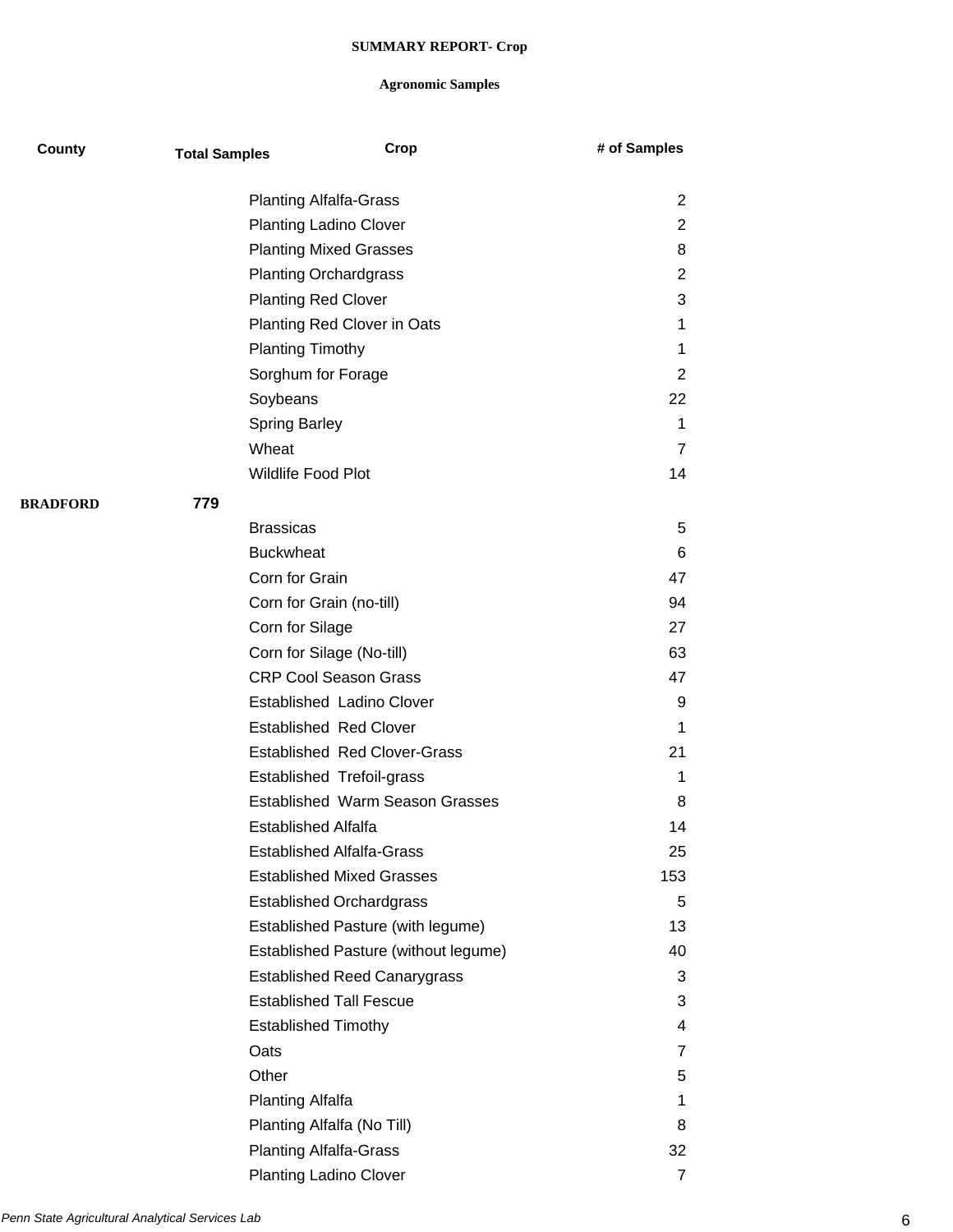| County       | <b>Total Samples</b>    | Crop                                 | # of Samples   |
|--------------|-------------------------|--------------------------------------|----------------|
|              |                         | <b>Planting Mixed Grasses</b>        | 19             |
|              |                         | Planting Pasture (without legume)    | 3              |
|              |                         | Planting Red Clover (No-till)        | 3              |
|              |                         | <b>Planting Red Clover-Grass</b>     | 5              |
|              |                         | <b>Planting Tall Fescue</b>          | 1              |
|              | <b>Planting Timothy</b> |                                      | 1              |
|              |                         | <b>Planting Trefoil-Grass</b>        | $\overline{2}$ |
|              |                         | Renovating Pasture (with legume)     | 11             |
|              | Rye                     |                                      | $\overline{7}$ |
|              | Soybeans                |                                      | 36             |
|              | Wheat                   |                                      | 12             |
|              | Wildlife Food Plot      |                                      | 30             |
| <b>BUCKS</b> | 165                     |                                      |                |
|              | <b>Brassicas</b>        |                                      | 5              |
|              | Canola                  |                                      | 1              |
|              | Corn for Grain          |                                      | 13             |
|              |                         | Corn for Grain (no-till)             | 1              |
|              |                         | Established Ladino Clover            | 1              |
|              |                         | <b>Established Mixed Grasses</b>     | 20             |
|              |                         | <b>Established Orchardgrass</b>      | 2              |
|              |                         | Established Pasture (with legume)    | 4              |
|              |                         | Established Pasture (without legume) | 14             |
|              |                         | <b>Established Timothy</b>           | 2              |
|              |                         | <b>Horticultural Cover Crop</b>      | 1              |
|              | Oats                    |                                      | $\overline{2}$ |
|              | Other                   |                                      | 29             |
|              | <b>Planting Alfalfa</b> |                                      | 8              |
|              |                         | <b>Planting Ladino Clover</b>        | 6              |
|              |                         | <b>Planting Mixed Grasses</b>        | 5              |
|              |                         | <b>Planting Orchardgrass</b>         | $\overline{2}$ |
|              |                         | <b>Planting Red Clover</b>           | $\overline{2}$ |
|              |                         | Planting Red Clover in Oats          | 4              |
|              |                         | <b>Planting Tall Fescue</b>          | 1              |
|              | <b>Planting Timothy</b> |                                      | 1              |
|              | <b>Planting Trefoil</b> |                                      | 1              |
|              |                         | Renovating Pasture (with legume)     | 1              |
|              | Soybeans                |                                      | 17             |
|              | Spelt                   |                                      | 1              |
|              | Wheat                   |                                      | 3              |
|              | Wildlife Food Plot      |                                      | 18             |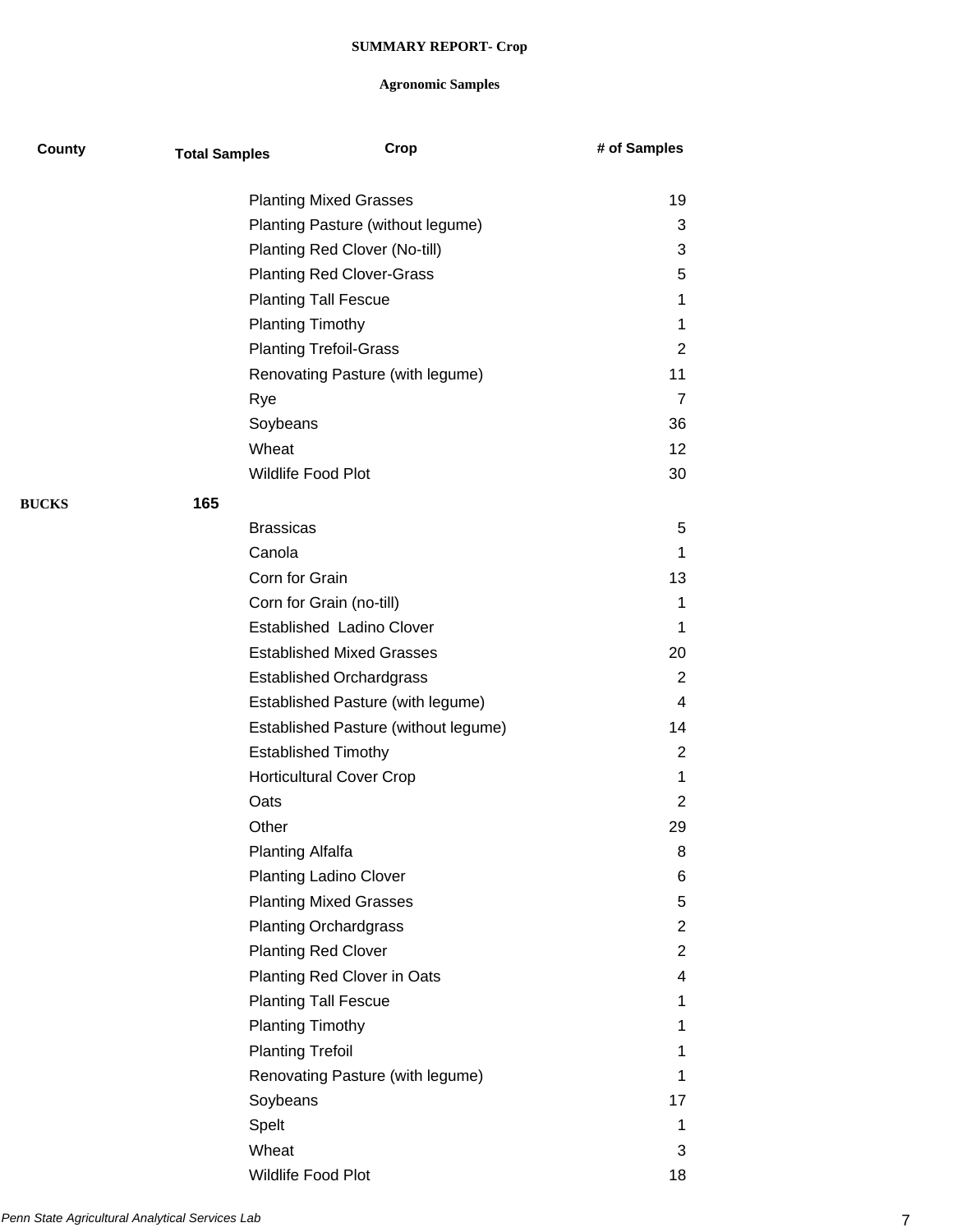| County        | <b>Total Samples</b>       | Crop                                 | # of Samples   |
|---------------|----------------------------|--------------------------------------|----------------|
| <b>BUTLER</b> | 339                        |                                      |                |
|               | <b>Brassicas</b>           |                                      | 1              |
|               | <b>Buckwheat</b>           |                                      | 1              |
|               | Corn for Grain             |                                      | 46             |
|               | Corn for Grain (no-till)   |                                      | 41             |
|               | Corn for Silage            |                                      | $\overline{4}$ |
|               |                            | Corn for Silage (No-till)            | 10             |
|               |                            | <b>CRP Cool Season Grass</b>         | 8              |
|               | <b>Disturbed Lands</b>     |                                      | 3              |
|               |                            | Established Ladino Clover            | 3              |
|               |                            | <b>Established Red Clover</b>        | 1              |
|               |                            | <b>Established Red Clover-Grass</b>  | 3              |
|               | <b>Established Alfalfa</b> |                                      | 3              |
|               |                            | <b>Established Alfalfa-Grass</b>     | 5              |
|               |                            | <b>Established Mixed Grasses</b>     | 18             |
|               |                            | <b>Established Orchardgrass</b>      | 1              |
|               |                            | Established Pasture (with legume)    | 5              |
|               |                            | Established Pasture (without legume) | 12             |
|               |                            | <b>Established Tall Fescue</b>       | 2              |
|               | <b>Established Timothy</b> |                                      | 1              |
|               |                            | <b>Horticultural Cover Crop</b>      | 8              |
|               | Oats                       |                                      | 12             |
|               | Other                      |                                      | 3              |
|               | <b>Planting Alfalfa</b>    |                                      | 3              |
|               |                            | Planting Alfalfa (No Till)           | 1              |
|               |                            | Planting Alfalfa in Oats             | 6              |
|               |                            | <b>Planting Alfalfa-Grass</b>        | 3              |
|               |                            | <b>Planting Ladino Clover</b>        | 2              |
|               |                            | <b>Planting Mixed Grasses</b>        | 6              |
|               |                            | <b>Planting Orchardgrass</b>         | 3              |
|               |                            | Planting Pasture (without legume)    | 2              |
|               |                            | <b>Planting Red Clover-Grass</b>     | 10             |
|               | <b>Planting Timothy</b>    |                                      | 1              |
|               | <b>Planting Trefoil</b>    |                                      | 1              |
|               |                            | <b>Planting Trefoil-Grass</b>        | 1              |
|               |                            | <b>Planting Warm Season Grasses</b>  | 2              |
|               |                            | Renovating Pasture (with legume)     | 5              |
|               | Rye                        |                                      | 1              |
|               | <b>Small Grain Silage</b>  |                                      | 5              |
|               | Sorghum for Forage         |                                      | 1              |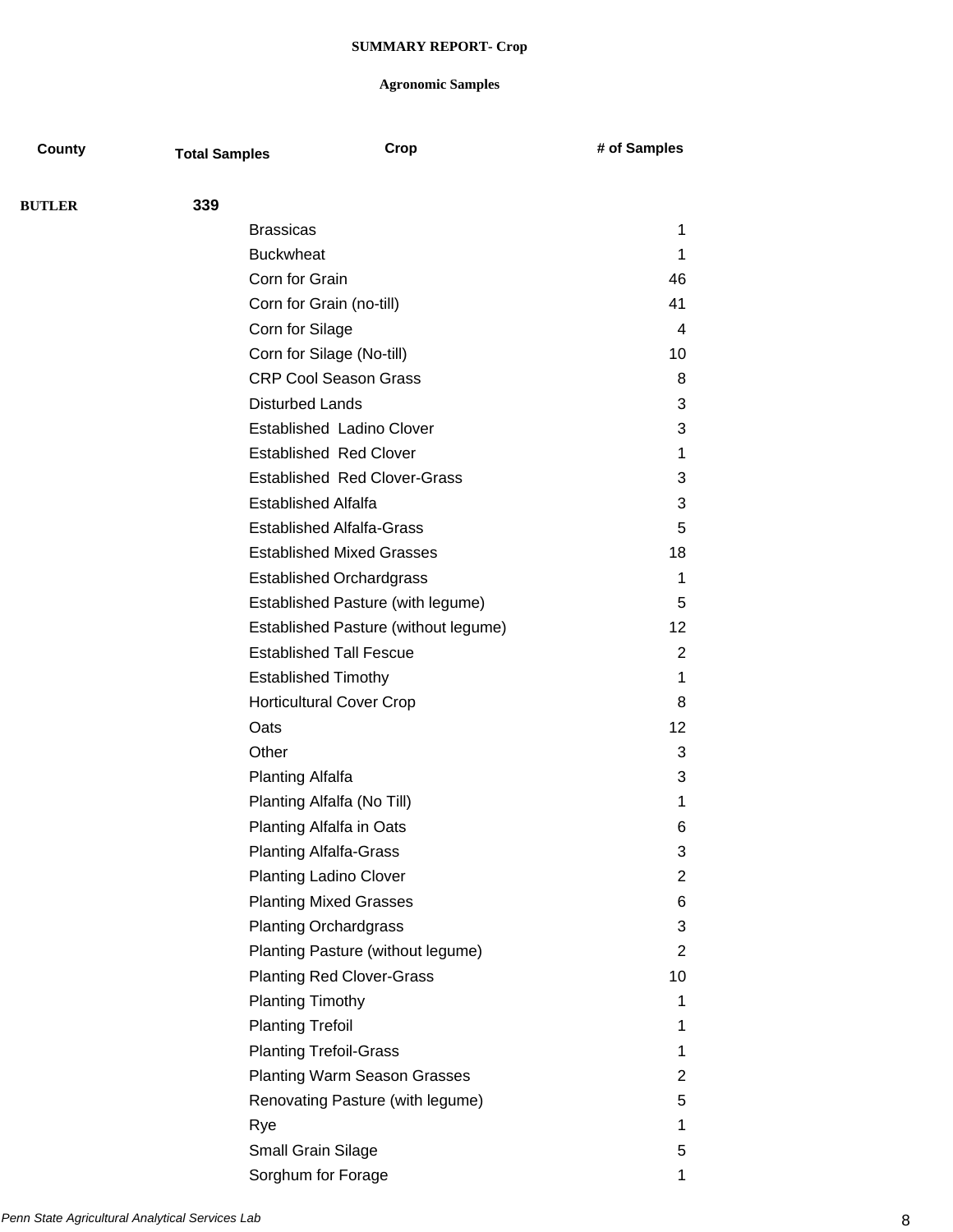| County         | <b>Total Samples</b> | Crop                                 | # of Samples   |
|----------------|----------------------|--------------------------------------|----------------|
|                |                      | Soybeans                             | 72             |
|                |                      | Wheat                                | 11             |
|                |                      | <b>Wildlife Food Plot</b>            | 10             |
|                |                      | <b>Winter Barley</b>                 | 2              |
| <b>CAMBRIA</b> | 194                  |                                      |                |
|                |                      | Corn for Grain                       | 30             |
|                |                      | Corn for Silage                      | 32             |
|                |                      | <b>CRP Cool Season Grass</b>         | 12             |
|                |                      | <b>Established Ladino Clover</b>     | 3              |
|                |                      | Established Trefoil-grass            | $\mathbf 1$    |
|                |                      | <b>Established Alfalfa</b>           | 4              |
|                |                      | <b>Established Alfalfa-Grass</b>     | $\overline{7}$ |
|                |                      | <b>Established Mixed Grasses</b>     | 1              |
|                |                      | Established Pasture (with legume)    | 1              |
|                |                      | Established Pasture (without legume) | $\overline{2}$ |
|                |                      | <b>Established Reed Canarygrass</b>  | 3              |
|                |                      | <b>Established Tall Fescue</b>       | 1              |
|                |                      | <b>Established Timothy</b>           | 1              |
|                |                      | <b>Horticultural Cover Crop</b>      | 1              |
|                |                      | Oats                                 | 1              |
|                |                      | Other                                | 5              |
|                |                      | <b>Planting Alfalfa</b>              | 1              |
|                |                      | Planting Alfalfa in Oats             | 6              |
|                |                      | <b>Planting Alfalfa-Grass</b>        | 3              |
|                |                      | <b>Planting Ladino Clover</b>        | 4              |
|                |                      | <b>Planting Mixed Grasses</b>        | 4              |
|                |                      | <b>Planting Tall Fescue</b>          | $\overline{c}$ |
|                |                      | <b>Planting Trefoil</b>              | $\overline{2}$ |
|                |                      | Renovating Pasture (with legume)     | $\overline{2}$ |
|                |                      | Rye                                  | 5              |
|                |                      | Small Grain Silage                   | $\overline{7}$ |
|                |                      | Sorghum-Sudangrass                   | $\overline{7}$ |
|                |                      | Soybeans                             | 34             |
|                |                      | <b>Spring Barley</b>                 | 2              |
|                |                      | Wildlife Food Plot                   | 10             |
| <b>CAMERON</b> | 28                   |                                      |                |
|                |                      | <b>Brassicas</b>                     | 2              |
|                |                      | Corn for Grain                       | 1              |
|                |                      | <b>Established Ladino Clover</b>     | $\mathbf 1$    |
|                |                      | <b>Established Mixed Grasses</b>     | 2              |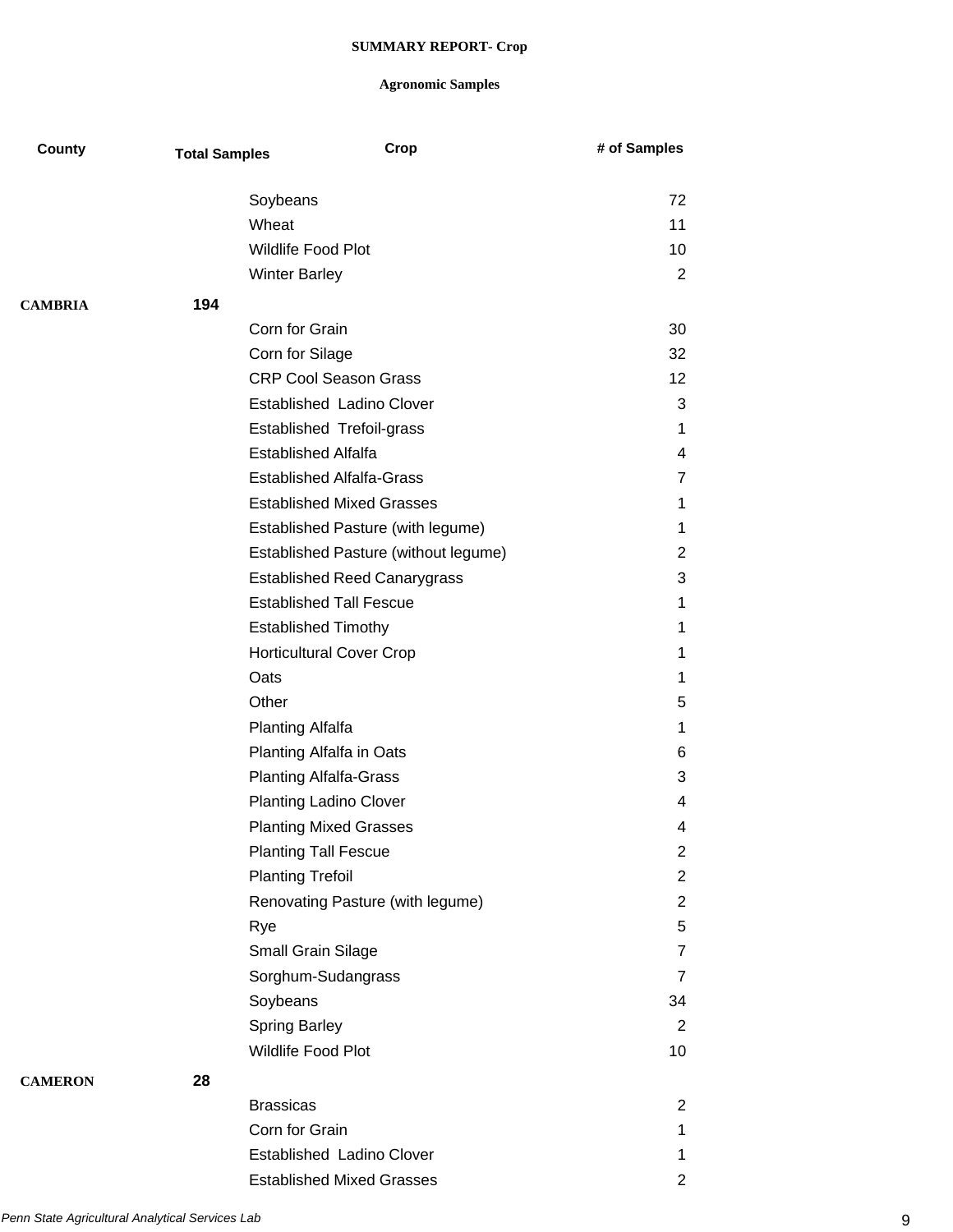| County        | <b>Total Samples</b> |                               | Crop                                   | # of Samples   |
|---------------|----------------------|-------------------------------|----------------------------------------|----------------|
|               |                      |                               | <b>Established Orchardgrass</b>        | 1              |
|               |                      | Oats                          |                                        | 1              |
|               |                      | Other                         |                                        | 1              |
|               |                      | <b>Planting Alfalfa</b>       |                                        | 1              |
|               |                      | <b>Planting Alfalfa-Grass</b> |                                        | 2              |
|               |                      | <b>Planting Ladino Clover</b> |                                        | 4              |
|               |                      | <b>Planting Mixed Grasses</b> |                                        | 3              |
|               |                      | <b>Planting Trefoil-Grass</b> |                                        | 1              |
|               |                      |                               | <b>Planting Warm Season Grasses</b>    | $\overline{2}$ |
|               |                      |                               | Renovating Pasture (with legume)       | 1              |
|               |                      | <b>Spring Barley</b>          |                                        | $\overline{2}$ |
|               |                      | Wildlife Food Plot            |                                        | 3              |
| <b>CARBON</b> | 35                   |                               |                                        |                |
|               |                      | Corn for Grain                |                                        | 1              |
|               |                      | Corn for Silage               |                                        | $\overline{2}$ |
|               |                      | <b>Established Bluegrass</b>  |                                        | 5              |
|               |                      | Oats                          |                                        | 3              |
|               |                      | <b>Planting Alfalfa</b>       |                                        | $\overline{2}$ |
|               |                      | Planting Alfalfa in Oats      |                                        | 1              |
|               |                      |                               | Planting Pasture (without legume)      | $\overline{2}$ |
|               |                      | Rye                           |                                        | $\overline{2}$ |
|               |                      | Soybeans                      |                                        | 9              |
|               |                      | Wildlife Food Plot            |                                        | 6              |
|               |                      | <b>Winter Barley</b>          |                                        | $\overline{2}$ |
|               |                      |                               |                                        |                |
| <b>CENTRE</b> | 3,189                |                               |                                        |                |
|               |                      | <b>Brassicas</b>              |                                        | 8              |
|               |                      | Corn for Grain                |                                        | 230            |
|               |                      | Corn for Grain (no-till)      |                                        | 211            |
|               |                      | Corn for Silage               |                                        | 14             |
|               |                      | Corn for Silage (No-till)     |                                        | 143            |
|               |                      |                               | <b>CRP Cool Season Grass</b>           | 4              |
|               |                      |                               | <b>CRP Warm Season Grass</b>           | 1              |
|               |                      | <b>Disturbed Lands</b>        |                                        | 4              |
|               |                      |                               | <b>Established Ladino Clover</b>       | 1              |
|               |                      |                               | <b>Established Warm Season Grasses</b> | 7              |
|               |                      | <b>Established Alfalfa</b>    |                                        | 49             |
|               |                      |                               | <b>Established Alfalfa-Grass</b>       | 108            |
|               |                      |                               | <b>Established Mixed Grasses</b>       | 68             |
|               |                      |                               | <b>Established Orchardgrass</b>        | 6              |
|               |                      |                               | Established Pasture (with legume)      | 17             |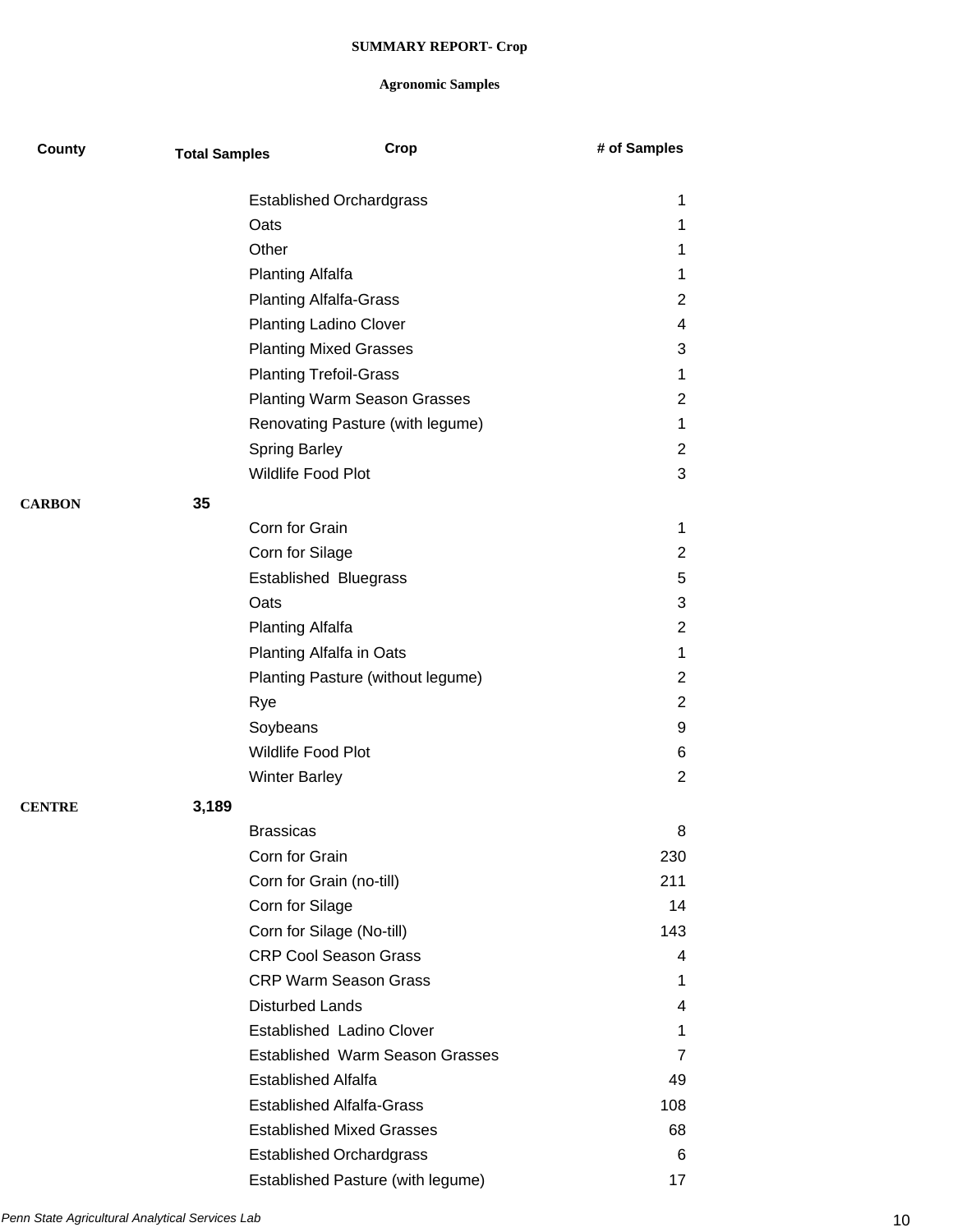| County         | <b>Total Samples</b> |                                 | Crop                                 | # of Samples |
|----------------|----------------------|---------------------------------|--------------------------------------|--------------|
|                |                      |                                 | Established Pasture (without legume) | 42           |
|                |                      | <b>Established Timothy</b>      |                                      | 1            |
|                |                      | Hops                            |                                      | 3            |
|                |                      | <b>Horticultural Cover Crop</b> |                                      | 1            |
|                |                      | Oats                            |                                      | 10           |
|                |                      | Other                           |                                      | 1,757        |
|                |                      | <b>Planting Alfalfa</b>         |                                      | 12           |
|                |                      | Planting Alfalfa (No Till)      |                                      | 28           |
|                |                      | <b>Planting Alfalfa-Grass</b>   |                                      | 21           |
|                |                      | <b>Planting Bromegrass</b>      |                                      | 1            |
|                |                      | <b>Planting Ladino Clover</b>   |                                      | 4            |
|                |                      | <b>Planting Mixed Grasses</b>   |                                      | 5            |
|                |                      | <b>Planting Orchardgrass</b>    |                                      | 5            |
|                |                      |                                 | Planting Pasture (with legume)       | 3            |
|                |                      |                                 | Planting Pasture (without legume)    | 4            |
|                |                      | <b>Planting Trefoil</b>         |                                      | 1            |
|                |                      | <b>Planting Trefoil-Grass</b>   |                                      | 1            |
|                |                      |                                 | <b>Planting Warm Season Grasses</b>  | 4            |
|                |                      |                                 | Renovating Pasture (with legume)     | 11           |
|                |                      | Rye                             |                                      | 5            |
|                |                      |                                 | Sm Grain Sil/Corn Grain Dbl Crp      | 3            |
|                |                      |                                 | Sm Grain Sil/Corn Sil Dbl Crop       | 5            |
|                |                      | Small Grain Silage              |                                      | 1            |
|                |                      | Sorghum for Forage              |                                      | 1            |
|                |                      | Sorghum-Sudangrass              |                                      | 4            |
|                |                      | Soybeans                        |                                      | 261          |
|                |                      | Wheat                           |                                      | 37           |
|                |                      | Wildlife Food Plot              |                                      | 83           |
|                |                      | <b>Winter Barley</b>            |                                      | 4            |
| <b>CHESTER</b> | 198                  |                                 |                                      |              |
|                |                      | Barley/Soybean Double Crop      |                                      | 6            |
|                |                      | <b>Brassicas</b>                |                                      | 7            |
|                |                      | <b>Buckwheat</b>                |                                      | 1            |
|                |                      | Corn for Grain                  |                                      | 3            |
|                |                      | Corn for Grain (no-till)        |                                      | 11           |
|                |                      | Corn for Silage                 |                                      | 8            |
|                |                      | <b>CRP Cool Season Grass</b>    |                                      | 2            |
|                |                      | <b>Disturbed Lands</b>          |                                      | 4            |
|                |                      | Established Ladino Clover       |                                      | 1            |
|                |                      |                                 | <b>Established Red Clover-Grass</b>  | 1            |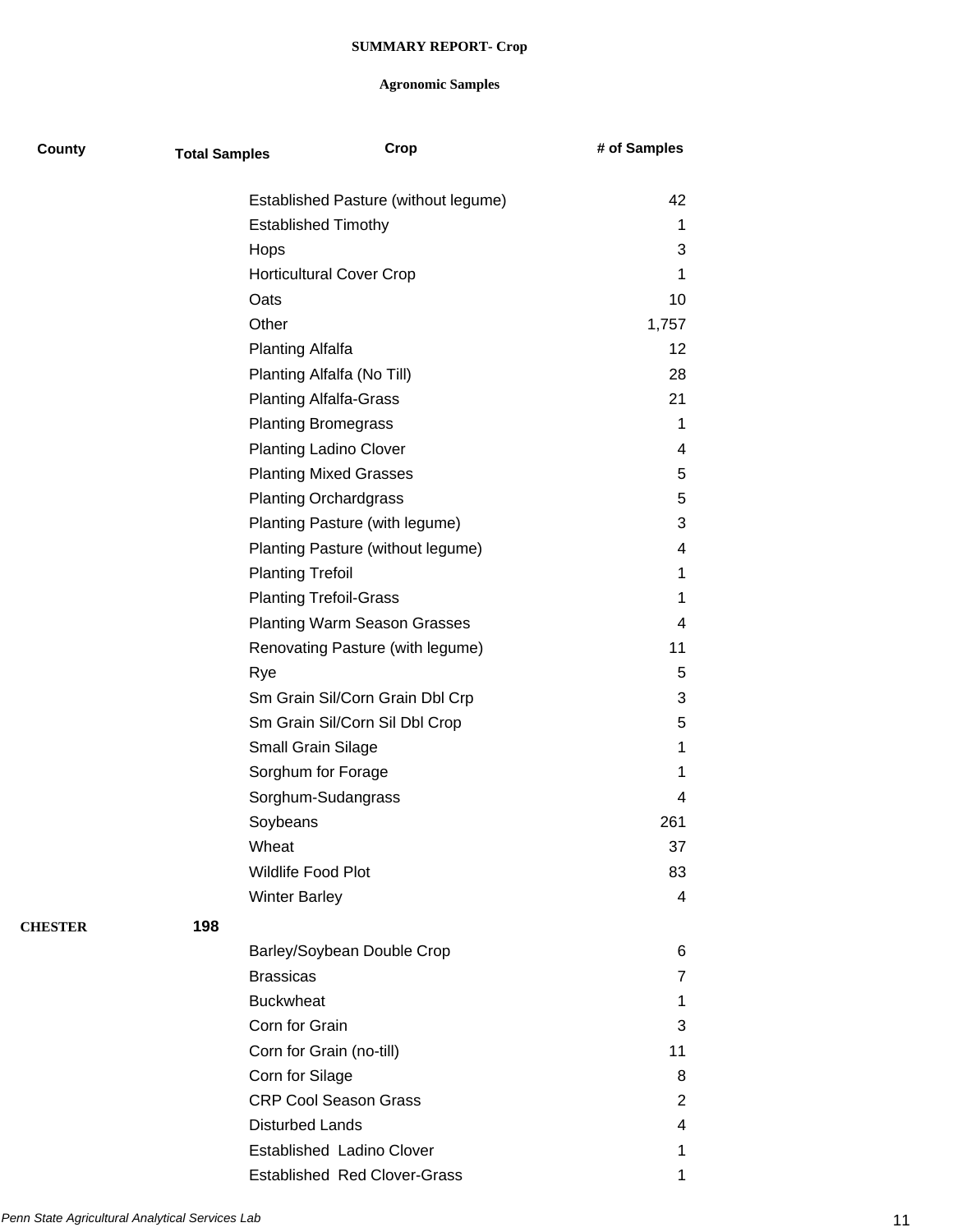| County         | <b>Total Samples</b> | Crop                                   | # of Samples   |
|----------------|----------------------|----------------------------------------|----------------|
|                |                      | <b>Established Alfalfa</b>             | $\overline{2}$ |
|                |                      | <b>Established Alfalfa-Grass</b>       | 10             |
|                |                      | <b>Established Mixed Grasses</b>       | 24             |
|                |                      | <b>Established Orchardgrass</b>        | 10             |
|                |                      | Established Pasture (with legume)      | 23             |
|                |                      | Established Pasture (without legume)   | 15             |
|                |                      | <b>Established Tall Fescue</b>         | $\overline{7}$ |
|                |                      | Hops                                   | 2              |
|                |                      | Millet for Forage                      | 1              |
|                |                      | Other                                  | 16             |
|                |                      | <b>Planting Alfalfa-Grass</b>          | 2              |
|                |                      | <b>Planting Ladino Clover</b>          | $\overline{2}$ |
|                |                      | <b>Planting Mixed Grasses</b>          | 10             |
|                |                      | Planting Pasture (without legume)      | 1              |
|                |                      | Planting Red Clover (No-till)          | 1              |
|                |                      | <b>Planting Tall Fescue</b>            | 1              |
|                |                      | <b>Planting Timothy</b>                | 6              |
|                |                      | Renovating Pasture (with legume)       | 3              |
|                |                      | Soybeans                               | $\overline{7}$ |
|                |                      | Wheat                                  | 5              |
|                |                      | Wildlife Food Plot                     | 6              |
| <b>CLARION</b> | 330                  |                                        |                |
|                |                      | <b>Brassicas</b>                       | 4              |
|                |                      | Corn for Grain                         | 109            |
|                |                      | Corn for Grain (no-till)               | 3              |
|                |                      | Corn for Silage                        | 15             |
|                |                      | Corn for Silage (No-till)              | 4              |
|                |                      | <b>CRP Cool Season Grass</b>           | 19             |
|                |                      | <b>Disturbed Lands</b>                 | $\overline{2}$ |
|                |                      | Established Ladino Clover              | $\overline{2}$ |
|                |                      | <b>Established Red Clover-Grass</b>    | 4              |
|                |                      | <b>Established Warm Season Grasses</b> | 2              |
|                |                      | <b>Established Alfalfa-Grass</b>       | 26             |
|                |                      | <b>Established Mixed Grasses</b>       | 36             |
|                |                      | <b>Established Orchardgrass</b>        | 1              |
|                |                      | Established Pasture (with legume)      | 11             |
|                |                      | Established Pasture (without legume)   | 2              |
|                |                      | <b>Established Tall Fescue</b>         | $\overline{2}$ |
|                |                      | <b>Established Timothy</b>             | $\overline{2}$ |
|                |                      | Hops                                   | $\overline{2}$ |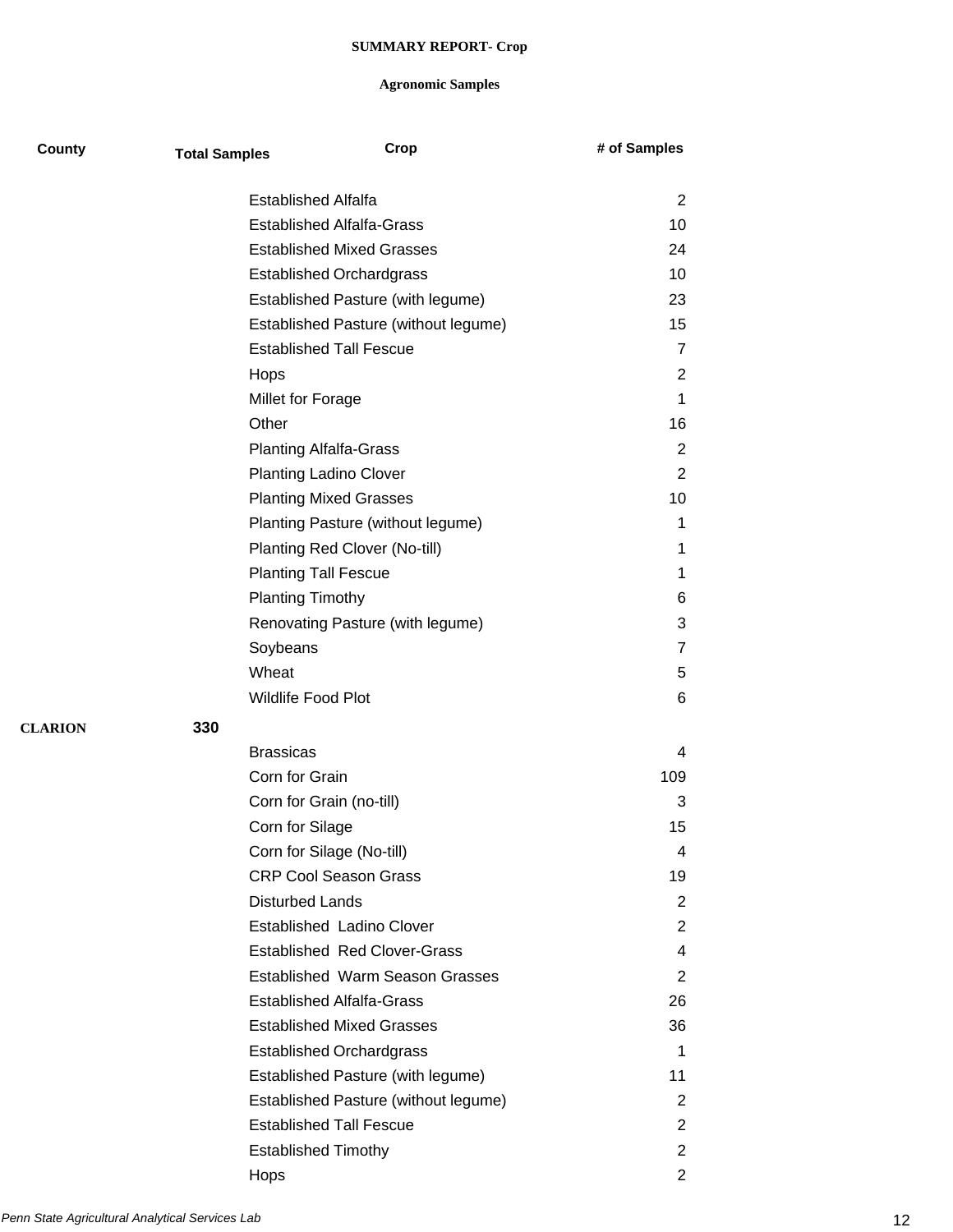| County            | <b>Total Samples</b>    | Crop                                 | # of Samples   |
|-------------------|-------------------------|--------------------------------------|----------------|
|                   | Oats                    |                                      | 10             |
|                   | Other                   |                                      | 8              |
|                   |                         | Planting Alfalfa in Oats             | $\overline{2}$ |
|                   |                         | Planting Alfalfa in Wheat            | $\mathbf 1$    |
|                   |                         | <b>Planting Alfalfa-Grass</b>        | 23             |
|                   |                         | <b>Planting Ladino Clover</b>        | $\overline{2}$ |
|                   |                         | <b>Planting Mixed Grasses</b>        | $\overline{7}$ |
|                   |                         | Planting Pasture (without legume)    | 1              |
|                   |                         | <b>Planting Red Clover</b>           | 1              |
|                   |                         | Planting Red Clover (No-till)        | 1              |
|                   | <b>Planting Timothy</b> |                                      | 1              |
|                   |                         | <b>Planting Trefoil-Grass</b>        | $\overline{2}$ |
|                   |                         | Renovating Pasture (with legume)     | 1              |
|                   | Rye                     |                                      | 5              |
|                   |                         | Sorghum for Forage                   | 1              |
|                   | Soybeans                |                                      | 10             |
|                   | <b>Sunflowers</b>       |                                      | 2              |
|                   | Wheat                   |                                      | 1              |
|                   |                         | Wildlife Food Plot                   | 5              |
| <b>CLEARFIELD</b> | 341                     |                                      |                |
|                   | <b>Brassicas</b>        |                                      | 3              |
|                   | <b>Buckwheat</b>        |                                      | 8              |
|                   | Canola                  |                                      | 1              |
|                   | Corn for Grain          |                                      | 69             |
|                   |                         | Corn for Grain (no-till)             | 18             |
|                   | Corn for Silage         |                                      | 11             |
|                   |                         | Corn for Silage (No-till)            | 14             |
|                   |                         | <b>CRP Cool Season Grass</b>         | 2              |
|                   | <b>Disturbed Lands</b>  |                                      | 3              |
|                   |                         | <b>Established Red Clover-Grass</b>  | 1              |
|                   |                         | Established Trefoil-grass            | 2              |
|                   |                         | <b>Established Alfalfa</b>           | 10             |
|                   |                         | <b>Established Alfalfa-Grass</b>     | 31             |
|                   |                         | <b>Established Mixed Grasses</b>     | 11             |
|                   |                         | Established Pasture (with legume)    | 1              |
|                   |                         | Established Pasture (without legume) | 11             |
|                   |                         | <b>Established Reed Canarygrass</b>  | 3              |
|                   |                         | <b>Established Timothy</b>           | $\overline{2}$ |
|                   |                         | <b>Horticultural Cover Crop</b>      | 16             |
|                   | Oats                    |                                      | 9              |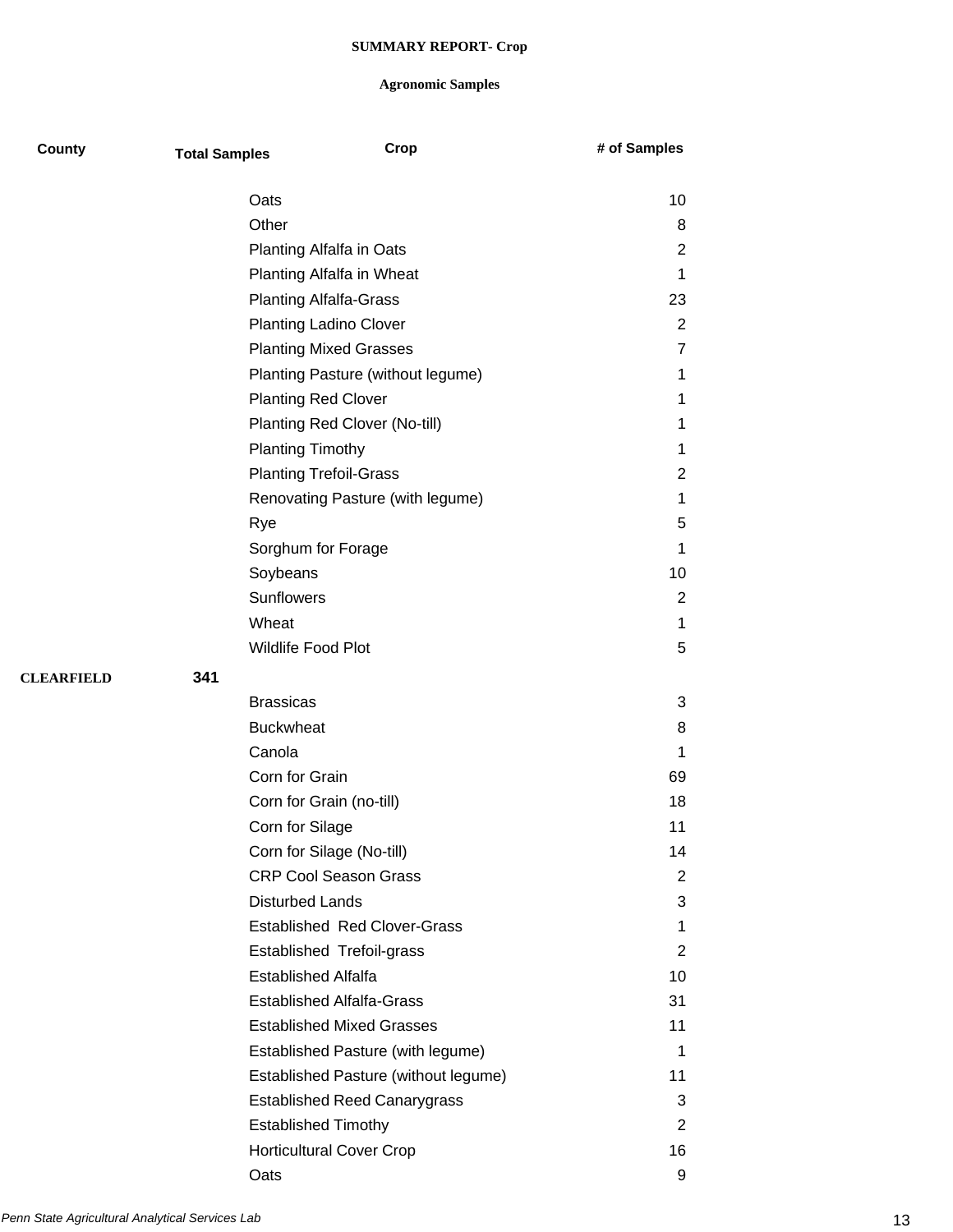| County         | <b>Total Samples</b> | Crop                                 | # of Samples          |
|----------------|----------------------|--------------------------------------|-----------------------|
|                | Other                |                                      | 2                     |
|                |                      | <b>Planting Alfalfa</b>              | 4                     |
|                |                      | Planting Alfalfa (No Till)           | 1                     |
|                |                      | Planting Alfalfa in Oats             | 15                    |
|                |                      | <b>Planting Alfalfa-Grass</b>        | 17                    |
|                |                      | <b>Planting Bluegrass</b>            | 1                     |
|                |                      | <b>Planting Mixed Grasses</b>        | 4                     |
|                |                      | Planting Pasture (with legume)       | 1                     |
|                |                      | Planting Pasture (without legume)    | 4                     |
|                |                      | <b>Planting Red Clover</b>           | 3                     |
|                |                      | Planting Red Clover (No-till)        | $\overline{2}$        |
|                |                      | Planting Red Clover in Oats          | 4                     |
|                |                      | <b>Planting Warm Season Grasses</b>  | 1                     |
|                |                      | Renovating Pasture (with legume)     | 1                     |
|                |                      | Sorghum for Grain                    | 1                     |
|                | Soybeans             |                                      | 30                    |
|                | Wheat                |                                      | 4                     |
|                |                      | Wildlife Food Plot                   | 20                    |
| <b>CLINTON</b> | 233                  |                                      |                       |
|                | <b>Brassicas</b>     |                                      | 3                     |
|                |                      | Corn for Grain                       | 16                    |
|                |                      | Corn for Grain (no-till)             | 11                    |
|                |                      | Corn for Silage                      | 1                     |
|                |                      | Corn for Silage (No-till)            | 34                    |
|                |                      | <b>CRP Cool Season Grass</b>         | 3                     |
|                |                      | <b>CRP Warm Season Grass</b>         | 2                     |
|                |                      | <b>Disturbed Lands</b>               | 1                     |
|                |                      | Established Ladino Clover            | 3                     |
|                |                      | <b>Established Alfalfa</b>           | 20                    |
|                |                      | <b>Established Alfalfa-Grass</b>     | 12                    |
|                |                      | <b>Established Mixed Grasses</b>     | 23                    |
|                |                      | <b>Established Orchardgrass</b>      | $\overline{2}$        |
|                |                      | Established Pasture (without legume) | 4                     |
|                | Oats                 |                                      | 2                     |
|                | Other                |                                      | 6                     |
|                |                      | <b>Planting Alfalfa</b>              | $\mathbf{2}^{\prime}$ |
|                |                      | Planting Alfalfa (No Till)           | 5                     |
|                |                      | <b>Planting Alfalfa-Grass</b>        | 3                     |
|                |                      | <b>Planting Mixed Grasses</b>        | 5                     |
|                |                      | Planting Pasture (without legume)    | 10                    |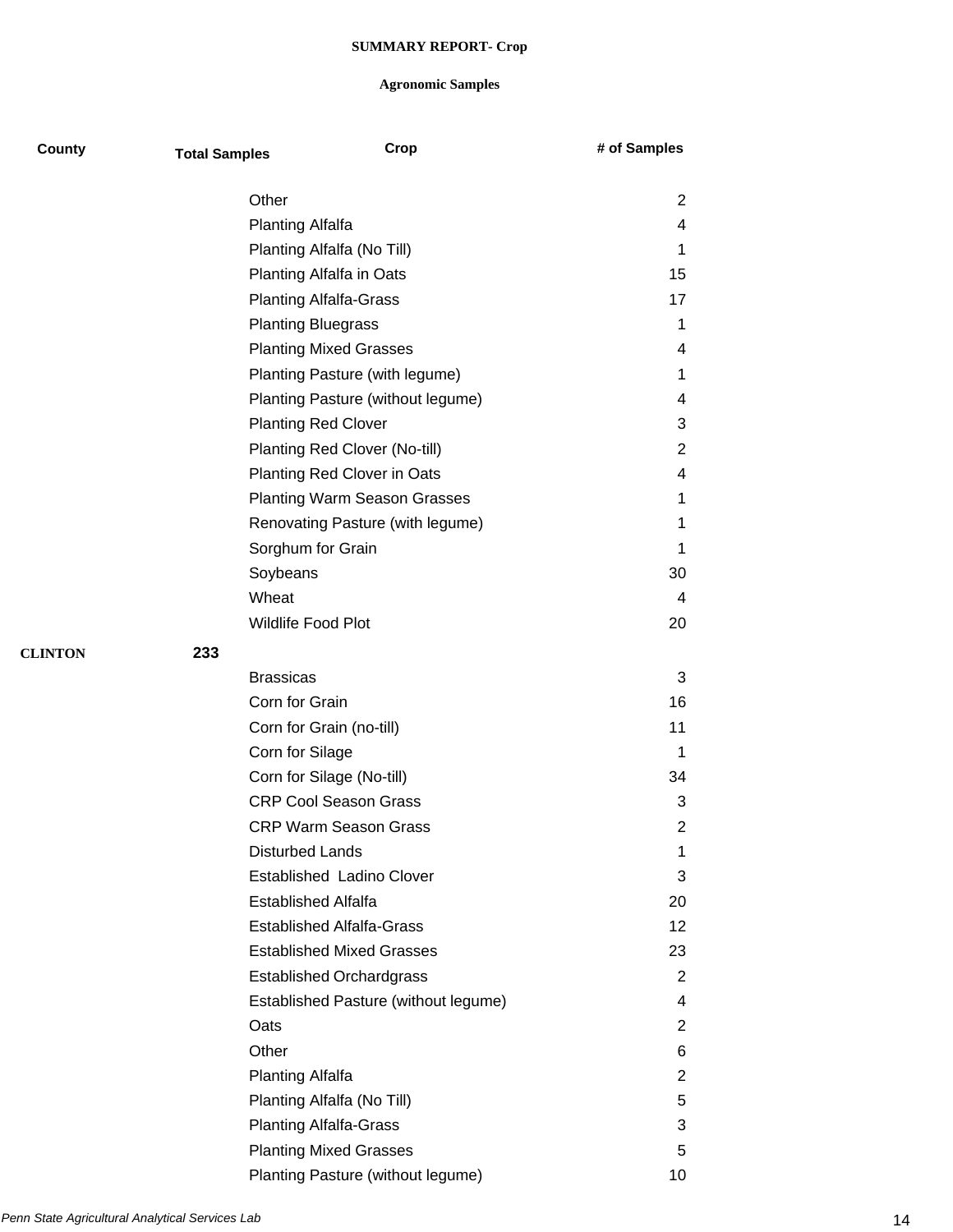| County          | <b>Total Samples</b>       | Crop                                 | # of Samples   |
|-----------------|----------------------------|--------------------------------------|----------------|
|                 |                            | Planting Red Clover in Wheat         | 1              |
|                 | Rye                        |                                      | 6              |
|                 | Soybeans                   |                                      | 25             |
|                 | Sudangrass                 |                                      | 1              |
|                 | Tobacco                    |                                      | 5              |
|                 | Wheat                      |                                      | 17             |
|                 | Wildlife Food Plot         |                                      | 9              |
|                 | <b>Winter Barley</b>       |                                      | 1              |
| <b>COLUMBIA</b> | 292                        |                                      |                |
|                 | <b>Brassicas</b>           |                                      | 4              |
|                 | Corn for Grain             |                                      | 33             |
|                 |                            | Corn for Grain (no-till)             | 62             |
|                 |                            | Corn for Silage (No-till)            | 5              |
|                 |                            | <b>CRP Cool Season Grass</b>         | 36             |
|                 |                            | <b>CRP Warm Season Grass</b>         | $\overline{2}$ |
|                 |                            | Established Ladino Clover            | 2              |
|                 | <b>Established Alfalfa</b> |                                      | 6              |
|                 |                            | <b>Established Alfalfa-Grass</b>     | 11             |
|                 |                            | <b>Established Mixed Grasses</b>     | 5              |
|                 |                            | <b>Established Orchardgrass</b>      | 6              |
|                 |                            | Established Pasture (with legume)    | 6              |
|                 |                            | Established Pasture (without legume) | 3              |
|                 |                            | <b>Established Tall Fescue</b>       | $\overline{2}$ |
|                 | <b>Established Timothy</b> |                                      | $\overline{2}$ |
|                 | Oats                       |                                      | $\overline{2}$ |
|                 | <b>Planting Alfalfa</b>    |                                      | 4              |
|                 |                            | Planting Alfalfa (No Till)           | 8              |
|                 |                            | Planting Alfalfa in Oats             | 1              |
|                 |                            | <b>Planting Ladino Clover</b>        | 1              |
|                 |                            | <b>Planting Mixed Grasses</b>        | $\overline{2}$ |
|                 |                            | <b>Planting Orchardgrass</b>         | 5              |
|                 |                            | Planting Pasture (without legume)    | 5              |
|                 | <b>Planting Red Clover</b> |                                      | 1              |
|                 | <b>Planting Timothy</b>    |                                      | $\overline{2}$ |
|                 |                            | <b>Planting Warm Season Grasses</b>  | 1              |
|                 | Sorghum for Grain          |                                      | 1              |
|                 | Soybeans                   |                                      | 46             |
|                 | <b>Spring Barley</b>       |                                      | 1              |
|                 | Wheat                      |                                      | 7              |
|                 | Wildlife Food Plot         |                                      | 20             |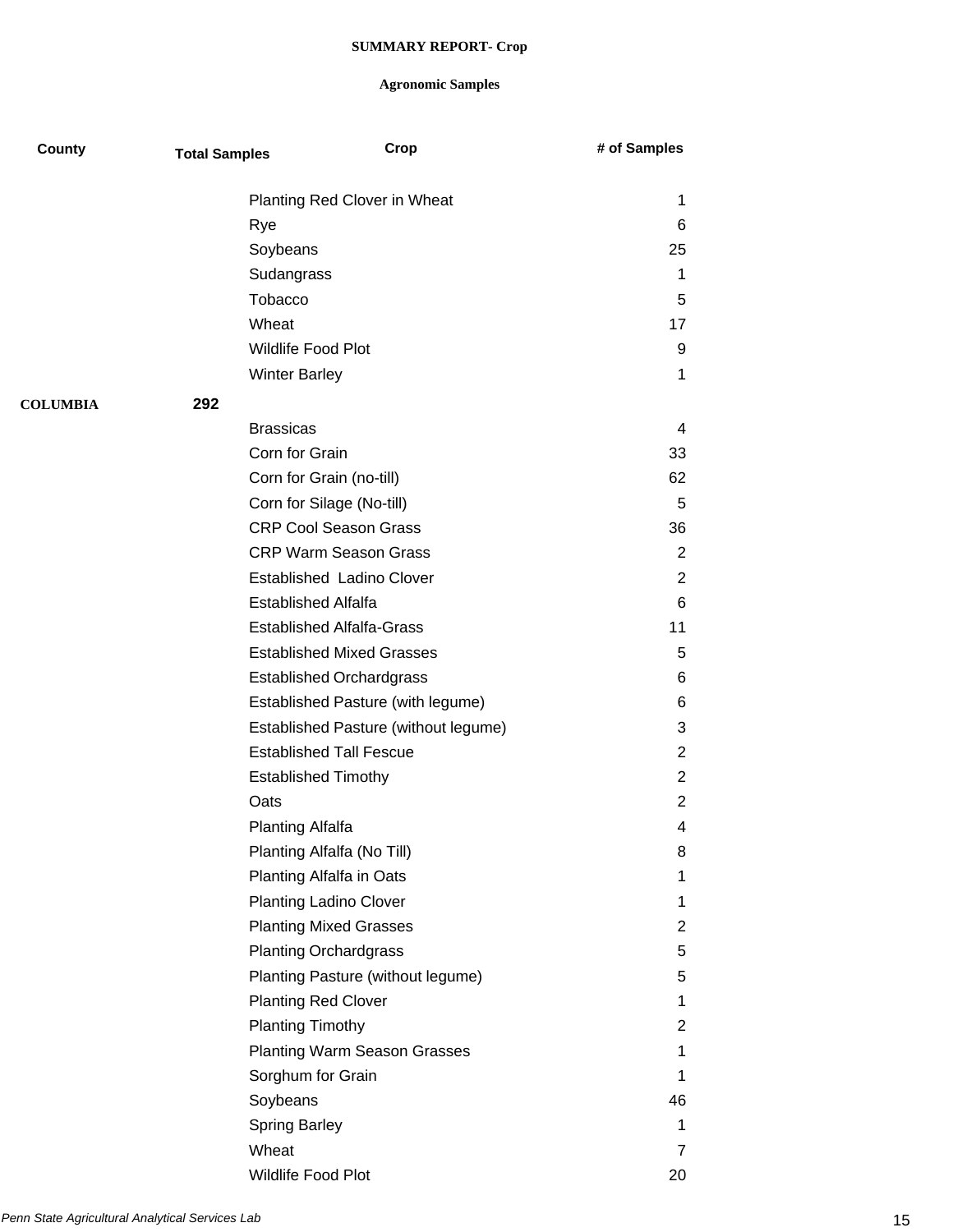| County            | <b>Total Samples</b> | Crop                                 | # of Samples   |
|-------------------|----------------------|--------------------------------------|----------------|
| <b>CRAWFORD</b>   | 512                  |                                      |                |
|                   |                      | <b>Brassicas</b>                     | 6              |
|                   |                      | Corn for Grain                       | 45             |
|                   |                      | Corn for Grain (no-till)             | 33             |
|                   |                      | Corn for Silage                      | 4              |
|                   |                      | Corn for Silage (No-till)            | 1              |
|                   |                      | Established Ladino Clover            | 2              |
|                   |                      | Established Trefoil-grass            | 1              |
|                   |                      | <b>Established Alfalfa</b>           | $\overline{2}$ |
|                   |                      | <b>Established Alfalfa-Grass</b>     | 10             |
|                   |                      | <b>Established Mixed Grasses</b>     | 29             |
|                   |                      | <b>Established Orchardgrass</b>      | 13             |
|                   |                      | Established Pasture (with legume)    | 4              |
|                   |                      | Established Pasture (without legume) | 9              |
|                   |                      | <b>Established Timothy</b>           | 4              |
|                   |                      | Oats                                 | 11             |
|                   |                      | Other                                | 116            |
|                   |                      | <b>Planting Alfalfa</b>              | 1              |
|                   |                      | <b>Planting Alfalfa-Grass</b>        | 1              |
|                   |                      | Planting Crownvetch (no-till)        | 1              |
|                   |                      | <b>Planting Ladino Clover</b>        | $\overline{2}$ |
|                   |                      | <b>Planting Mixed Grasses</b>        | $\overline{2}$ |
|                   |                      | <b>Planting Orchardgrass</b>         | $\overline{2}$ |
|                   |                      | Planting Pasture (without legume)    | 1              |
|                   |                      | <b>Planting Red Clover</b>           | 1              |
|                   |                      | Planting Red Clover in Wheat         | 1              |
|                   |                      | <b>Planting Timothy</b>              | 3              |
|                   |                      | <b>Planting Warm Season Grasses</b>  | 112            |
|                   |                      | Renovating Pasture (with legume)     | 1              |
|                   |                      | Rye                                  | $\overline{7}$ |
|                   |                      | Sorghum for Forage                   | 3              |
|                   |                      | Soybeans                             | 75             |
|                   |                      | Sunflowers                           | 3              |
|                   |                      | Wildlife Food Plot                   | 6              |
| <b>CUMBERLAND</b> | 253                  |                                      |                |
|                   |                      | Barley/Soybean Double Crop           | 1              |
|                   |                      | Corn for Grain                       | 28             |
|                   |                      | Corn for Grain (no-till)             | 18             |
|                   |                      | Corn for Silage                      | $\overline{4}$ |
|                   |                      | Corn for Silage (No-till)            | 3              |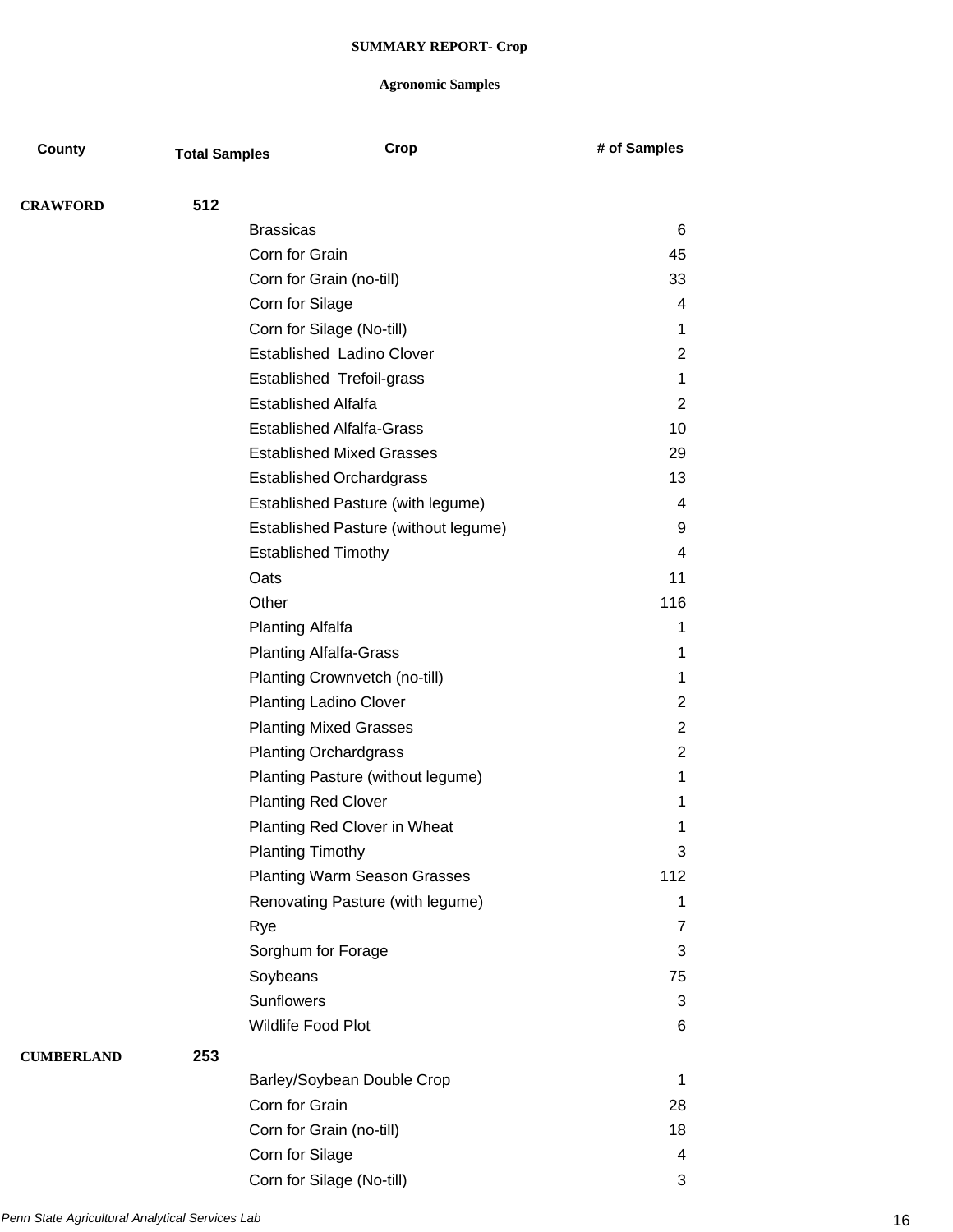| County         | <b>Total Samples</b> | Crop                                   | # of Samples |
|----------------|----------------------|----------------------------------------|--------------|
|                |                      | <b>CRP Cool Season Grass</b>           | 26           |
|                |                      | Established Ladino Clover              | 1            |
|                |                      | <b>Established Red Clover-Grass</b>    | 1            |
|                |                      | <b>Established Alfalfa</b>             | 3            |
|                |                      | <b>Established Alfalfa-Grass</b>       | 1            |
|                |                      | <b>Established Mixed Grasses</b>       | 41           |
|                |                      | <b>Established Orchardgrass</b>        | 8            |
|                |                      | Established Pasture (with legume)      | 13           |
|                |                      | Established Pasture (without legume)   | 19           |
|                |                      | <b>Established Timothy</b>             | 2            |
|                |                      | Hops                                   | 1            |
|                |                      | Other                                  | 6            |
|                |                      | <b>Planting Alfalfa</b>                | 1            |
|                |                      | <b>Planting Bromegrass</b>             | 1            |
|                |                      | <b>Planting Ladino Clover</b>          | 1            |
|                |                      | <b>Planting Mixed Grasses</b>          | 4            |
|                |                      | Planting Pasture (without legume)      | 3            |
|                |                      | <b>Planting Red Clover</b>             | 3            |
|                |                      | Planting Red Clover (No-till)          | 1            |
|                |                      | <b>Planting Timothy</b>                | 1            |
|                |                      | Sorghum for Forage                     | 1            |
|                |                      |                                        | 1            |
|                |                      | Sorghum-Sudangrass<br>Soybeans         |              |
|                |                      | Wheat                                  | 37           |
|                |                      | <b>Wildlife Food Plot</b>              | 11           |
|                |                      |                                        | 12           |
| <b>DAUPHIN</b> | 513                  |                                        |              |
|                |                      | <b>Brassicas</b>                       | 1            |
|                |                      | <b>Buckwheat</b>                       | 1            |
|                |                      | Corn for Grain                         | 63           |
|                |                      | Corn for Grain (no-till)               | 57           |
|                |                      | Corn for Silage (No-till)              | 7            |
|                |                      | <b>CRP Cool Season Grass</b>           | 11           |
|                |                      | <b>Established Red Clover</b>          | 1            |
|                |                      | <b>Established Warm Season Grasses</b> | 3            |
|                |                      | <b>Established Alfalfa</b>             | 15           |
|                |                      | <b>Established Alfalfa-Grass</b>       | 4            |
|                |                      | <b>Established Mixed Grasses</b>       | 11           |
|                |                      | <b>Established Orchardgrass</b>        | 10           |
|                |                      | Established Pasture (with legume)      | 1            |
|                |                      | Established Pasture (without legume)   | 12           |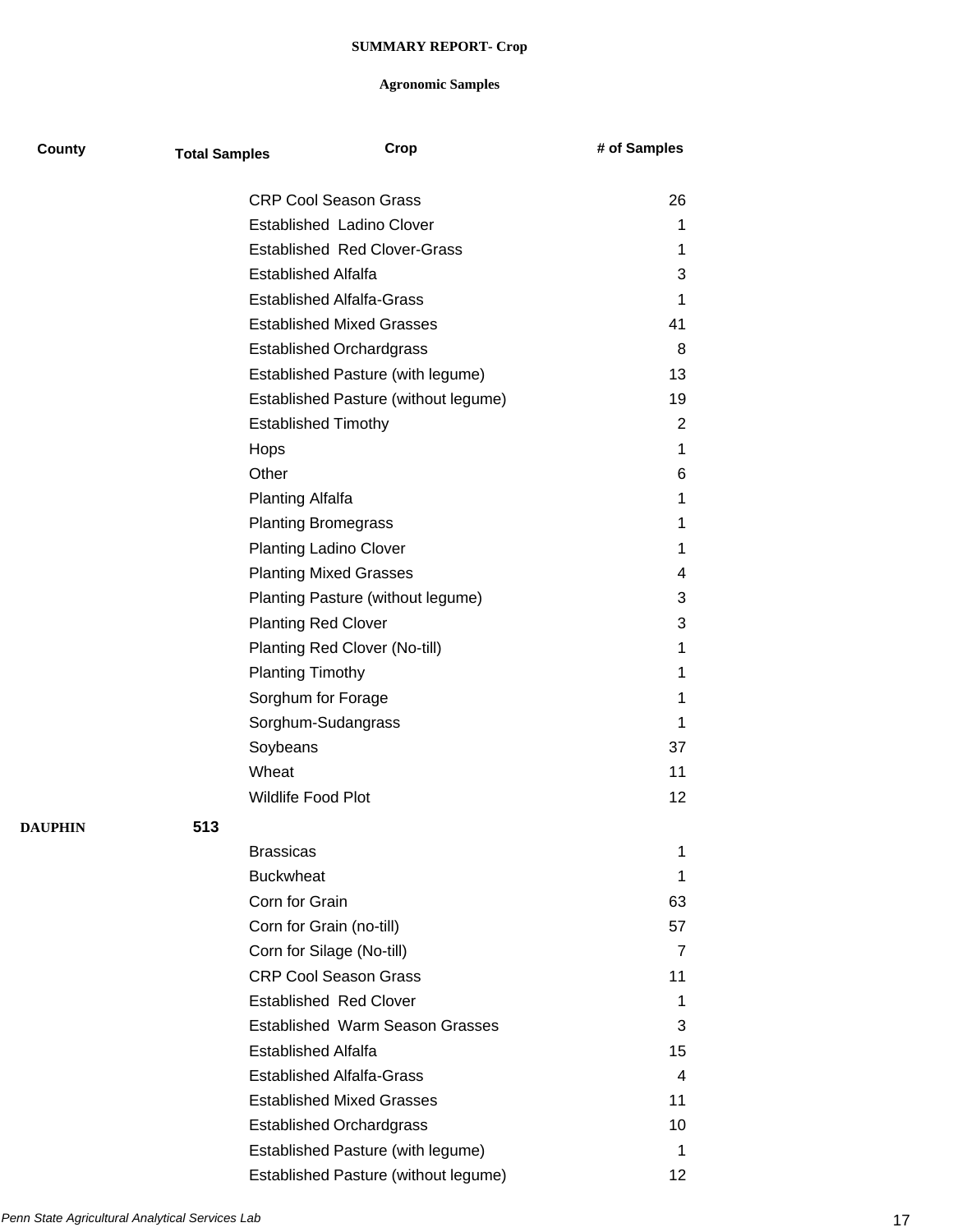| County          | <b>Total Samples</b> | Crop                                 | # of Samples   |
|-----------------|----------------------|--------------------------------------|----------------|
|                 |                      | <b>Established Timothy</b>           | 8              |
|                 |                      | Hops                                 | 1              |
|                 |                      | Oats                                 | 1              |
|                 |                      | Other                                | 167            |
|                 |                      | <b>Planting Alfalfa</b>              | 3              |
|                 |                      | <b>Planting Ladino Clover</b>        | 4              |
|                 |                      | <b>Planting Mixed Grasses</b>        | 10             |
|                 |                      | <b>Planting Orchardgrass</b>         | 1              |
|                 |                      | Planting Pasture (without legume)    | 4              |
|                 |                      | Planting Red Clover (No-till)        | 1              |
|                 |                      | Planting Red Clover in Oats          | 1              |
|                 |                      | Renovating Pasture (with legume)     | $\overline{2}$ |
|                 |                      | Rye                                  | $\overline{7}$ |
|                 |                      | Sm Grain Sil/Corn Sil Dbl Crop       | 13             |
|                 |                      | <b>Small Grain Silage</b>            | 2              |
|                 |                      | Sorghum for Grain                    | $\overline{2}$ |
|                 |                      | Soybeans                             | 53             |
|                 |                      | Wheat                                | 9              |
|                 |                      | Wildlife Food Plot                   | 25             |
|                 |                      | <b>Winter Barley</b>                 | 2              |
| <b>DELAWARE</b> | 27                   |                                      |                |
|                 |                      | <b>CRP Cool Season Grass</b>         | 2              |
|                 |                      | <b>Established Mixed Grasses</b>     | 6              |
|                 |                      | Established Pasture (without legume) | 11             |
|                 |                      | <b>Horticultural Cover Crop</b>      | 3              |
|                 |                      | Other                                | 1              |
|                 |                      | Planting Pasture (with legume)       | 1              |
|                 |                      | <b>Wildlife Food Plot</b>            | 3              |
| <b>ELK</b>      | 81                   |                                      |                |
|                 |                      | <b>Brassicas</b>                     | 5              |
|                 |                      | <b>Buckwheat</b>                     | $\overline{2}$ |
|                 |                      | Corn for Grain                       | 19             |
|                 |                      | Corn for Grain (no-till)             | $\mathbf 1$    |
|                 |                      | Established Ladino Clover            | 4              |
|                 |                      | <b>Established Alfalfa-Grass</b>     | 8              |
|                 |                      | <b>Established Mixed Grasses</b>     | 2              |
|                 |                      | <b>Established Orchardgrass</b>      | 4              |
|                 |                      | Established Pasture (with legume)    | 1              |
|                 |                      | <b>Established Timothy</b>           | 4              |
|                 |                      | Oats                                 | 1              |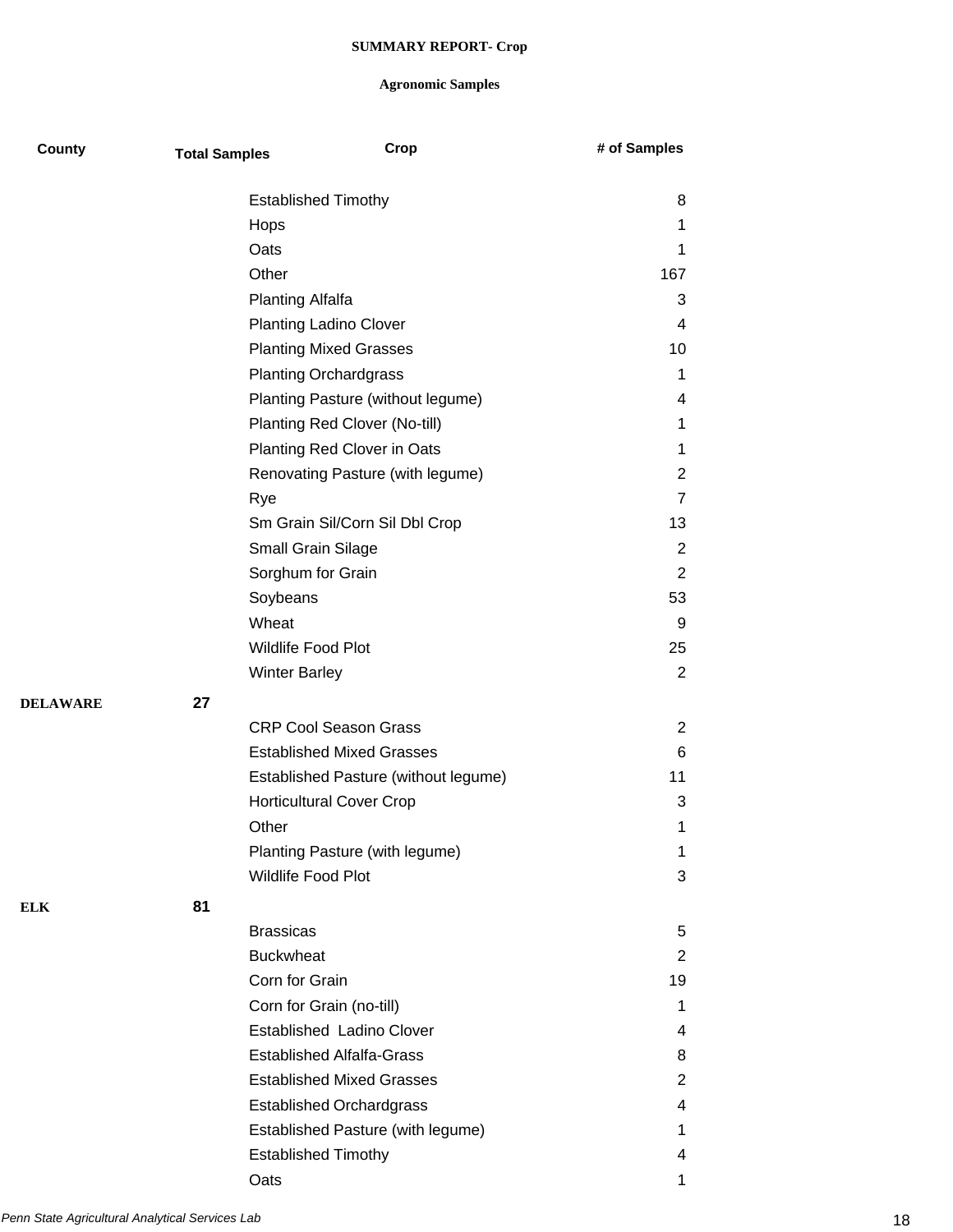| County | <b>Total Samples</b>       | Crop                              | # of Samples   |
|--------|----------------------------|-----------------------------------|----------------|
|        | Other                      |                                   | 4              |
|        | <b>Planting Alfalfa</b>    |                                   | 1              |
|        |                            | Planting Alfalfa in Oats          | 1              |
|        |                            | <b>Planting Alfalfa-Trefoil</b>   | 3              |
|        |                            | <b>Planting Ladino Clover</b>     | 1              |
|        |                            | <b>Planting Mixed Grasses</b>     | $\overline{2}$ |
|        |                            | Planting Pasture (with legume)    | 1              |
|        | <b>Planting Red Clover</b> |                                   | 1              |
|        | <b>Planting Timothy</b>    |                                   | 1              |
|        | Rye                        |                                   | 1              |
|        | Soybeans                   |                                   | 4              |
|        | Wildlife Food Plot         |                                   | 10             |
| ERIE   | 318                        |                                   |                |
|        | <b>Brassicas</b>           |                                   | 4              |
|        | <b>Buckwheat</b>           |                                   | 1              |
|        | Corn for Grain             |                                   | 31             |
|        | Corn for Grain (no-till)   |                                   | 57             |
|        | Corn for Silage            |                                   | 4              |
|        |                            | Corn for Silage (No-till)         | 1              |
|        |                            | <b>CRP Cool Season Grass</b>      | 28             |
|        |                            | Established Ladino Clover         | 1              |
|        |                            | <b>Established Alfalfa-Grass</b>  | 4              |
|        |                            | <b>Established Mixed Grasses</b>  | 9              |
|        |                            | <b>Established Orchardgrass</b>   | 6              |
|        | Oats                       |                                   | 2              |
|        | Other                      |                                   | 66             |
|        |                            | <b>Planting Alfalfa-Grass</b>     | 9              |
|        |                            | <b>Planting Ladino Clover</b>     | 1              |
|        |                            | <b>Planting Mixed Grasses</b>     | 4              |
|        |                            | <b>Planting Orchardgrass</b>      | $\overline{2}$ |
|        |                            | Planting Pasture (with legume)    | $\overline{2}$ |
|        |                            | Planting Pasture (without legume) | 1              |
|        | <b>Planting Red Clover</b> |                                   | $\overline{2}$ |
|        |                            | Planting Red Clover in Oats       | 1              |
|        |                            | <b>Planting Red Clover-Grass</b>  | 4              |
|        | Rye                        |                                   | 2              |
|        | Soybeans                   |                                   | 51             |
|        | <b>Sunflowers</b>          |                                   | 1              |
|        | Wheat                      |                                   | 1              |
|        | Wildlife Food Plot         |                                   | 23             |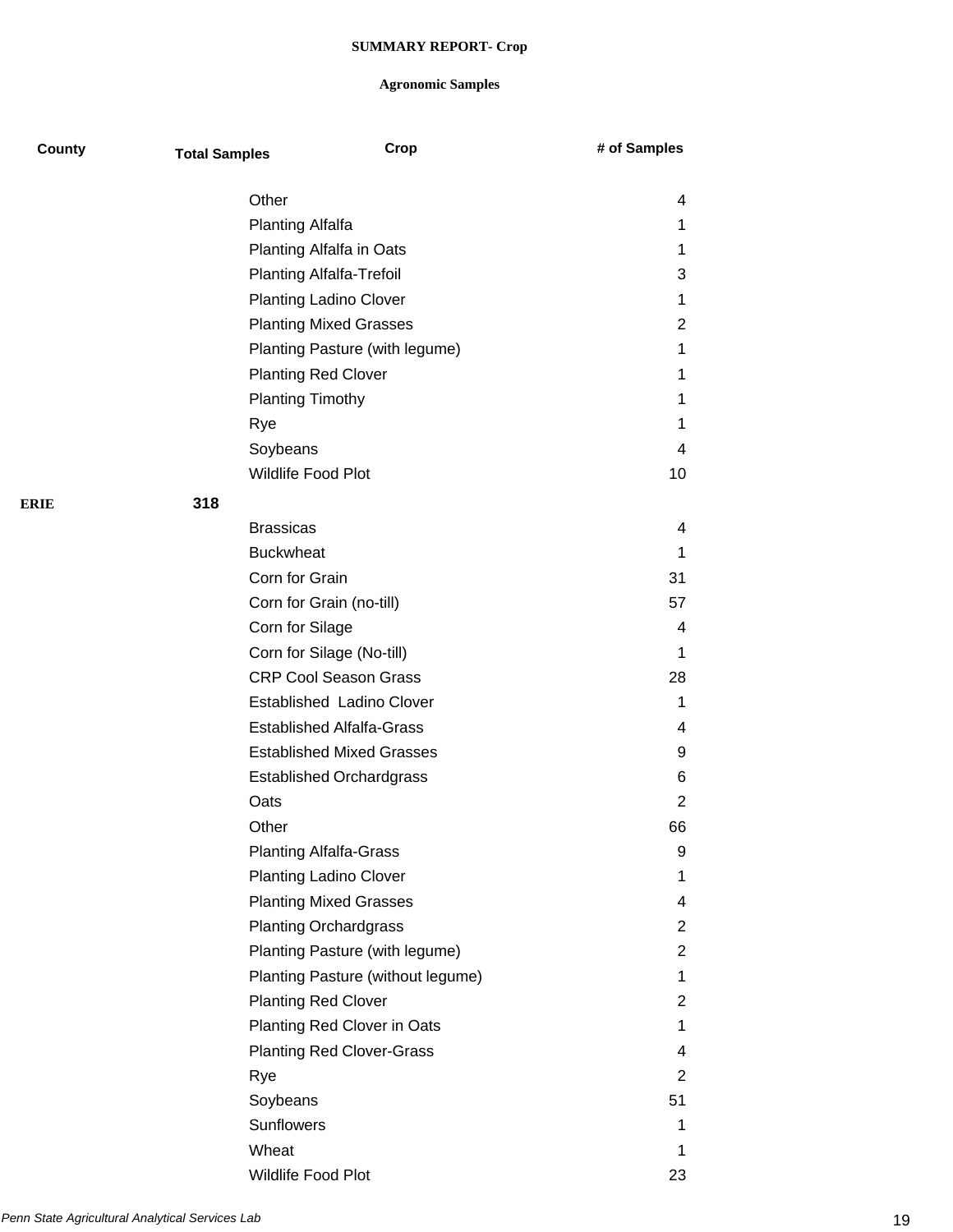| County         | <b>Total Samples</b> | Crop                                                     | # of Samples   |
|----------------|----------------------|----------------------------------------------------------|----------------|
| <b>FAYETTE</b> | 192                  |                                                          |                |
|                |                      | <b>Brassicas</b>                                         | 1              |
|                |                      | Corn for Grain                                           | 11             |
|                |                      | 11                                                       |                |
|                |                      | Corn for Grain (no-till)<br><b>CRP Cool Season Grass</b> | 14             |
|                |                      | <b>CRP Warm Season Grass</b>                             | 6              |
|                |                      | <b>Disturbed Lands</b>                                   | 1              |
|                |                      | Established Ladino Clover                                | 1              |
|                |                      | <b>Established Red Clover-Grass</b>                      | 4              |
|                |                      | <b>Established Alfalfa</b>                               | $\overline{2}$ |
|                |                      | <b>Established Alfalfa-Grass</b>                         | 9              |
|                |                      | <b>Established Mixed Grasses</b>                         | 47             |
|                |                      | Established Pasture (with legume)                        | 9              |
|                |                      | Established Pasture (without legume)                     | $\overline{7}$ |
|                |                      | <b>Horticultural Cover Crop</b>                          | 3              |
|                |                      | Oats                                                     | 1              |
|                |                      | Other                                                    | $\overline{2}$ |
|                |                      | <b>Planting Alfalfa</b>                                  | 4              |
|                |                      | Planting Alfalfa (No Till)                               | 3              |
|                |                      | <b>Planting Alfalfa-Grass</b>                            | 9              |
|                |                      | <b>Planting Ladino Clover</b>                            | 4              |
|                |                      | <b>Planting Mixed Grasses</b>                            | 10             |
|                |                      | <b>Planting Orchardgrass</b>                             | $\overline{7}$ |
|                |                      | <b>Planting Red Clover</b>                               | 1              |
|                |                      | <b>Planting Tall Fescue</b>                              | 1              |
|                |                      | <b>Planting Timothy</b>                                  | $\overline{7}$ |
|                |                      | <b>Planting Trefoil in Wheat</b>                         | 1              |
|                |                      | <b>Planting Trefoil-Grass</b>                            | $\overline{2}$ |
|                |                      | Renovating Pasture (with legume)                         | 1              |
|                |                      | Rye                                                      | 1              |
|                |                      | Soybeans                                                 | 6              |
|                |                      | Wheat                                                    | $\overline{2}$ |
|                |                      | Wildlife Food Plot                                       | 4              |
| <b>FOREST</b>  | 60                   |                                                          |                |
|                |                      | <b>Brassicas</b>                                         | 1              |
|                |                      | Corn for Grain                                           | 15             |
|                |                      | Corn for Grain (no-till)                                 | 1              |
|                |                      | Corn for Silage                                          | $\overline{2}$ |
|                |                      | Established Trefoil-grass                                | 5              |
|                |                      | <b>Established Warm Season Grasses</b>                   | 3              |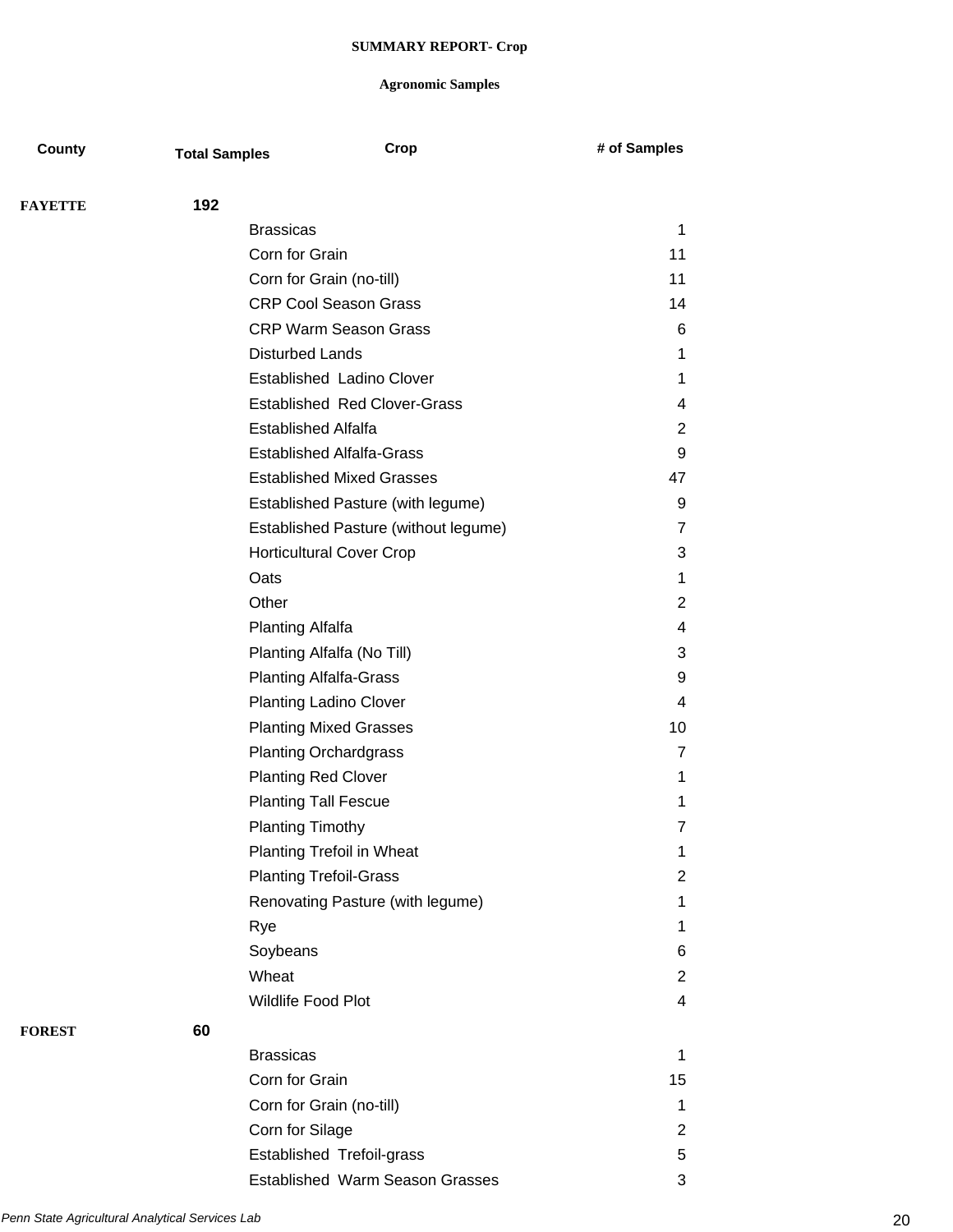| County          | <b>Total Samples</b> | Crop                                 | # of Samples   |
|-----------------|----------------------|--------------------------------------|----------------|
|                 |                      | <b>Established Orchardgrass</b>      | 2              |
|                 |                      | Established Pasture (with legume)    | 15             |
|                 |                      | Established Pasture (without legume) | 3              |
|                 | Oats                 |                                      | 1              |
|                 |                      | <b>Planting Orchardgrass</b>         | 2              |
|                 |                      | <b>Planting Warm Season Grasses</b>  | 2              |
|                 |                      | Renovating Pasture (with legume)     | 1              |
|                 |                      | Small Grain Silage                   | 3              |
|                 |                      | Sorghum for Forage                   | 1              |
|                 |                      | Soybeans                             | $\overline{2}$ |
|                 |                      | Wildlife Food Plot                   | 1              |
| <b>FRANKLIN</b> | 332                  |                                      |                |
|                 |                      | Barley/Soybean Double Crop           | 1              |
|                 |                      | Corn for Grain                       | 3              |
|                 |                      | Corn for Grain (no-till)             | 43             |
|                 |                      | Corn for Silage                      | 4              |
|                 |                      | Corn for Silage (No-till)            | 20             |
|                 |                      | <b>CRP Cool Season Grass</b>         | 66             |
|                 |                      | <b>Established Alfalfa</b>           | 16             |
|                 |                      | <b>Established Alfalfa-Grass</b>     | 16             |
|                 |                      | <b>Established Mixed Grasses</b>     | 33             |
|                 |                      | <b>Established Orchardgrass</b>      | 6              |
|                 |                      | Established Pasture (with legume)    | 1              |
|                 |                      | Established Pasture (without legume) | 8              |
|                 |                      | <b>Established Timothy</b>           | 16             |
|                 |                      | <b>Horticultural Cover Crop</b>      | 2              |
|                 | Other                |                                      | 8              |
|                 |                      | Planting Alfalfa                     | 3              |
|                 |                      | Planting Alfalfa (No Till)           | 1              |
|                 |                      | <b>Planting Alfalfa-Grass</b>        | 1              |
|                 |                      | <b>Planting Bromegrass</b>           | 1              |
|                 |                      | <b>Planting Ladino Clover</b>        | 2              |
|                 |                      | <b>Planting Mixed Grasses</b>        | 4              |
|                 |                      | <b>Planting Orchardgrass</b>         | 3              |
|                 |                      | <b>Planting Red Clover</b>           | 1              |
|                 |                      | <b>Planting Timothy</b>              | 3              |
|                 | Rye                  |                                      | 1              |
|                 |                      | Small Grain Silage                   | 5              |
|                 |                      | Sorghum for Forage                   | 3              |
|                 |                      | Sorghum for Grain                    | 1              |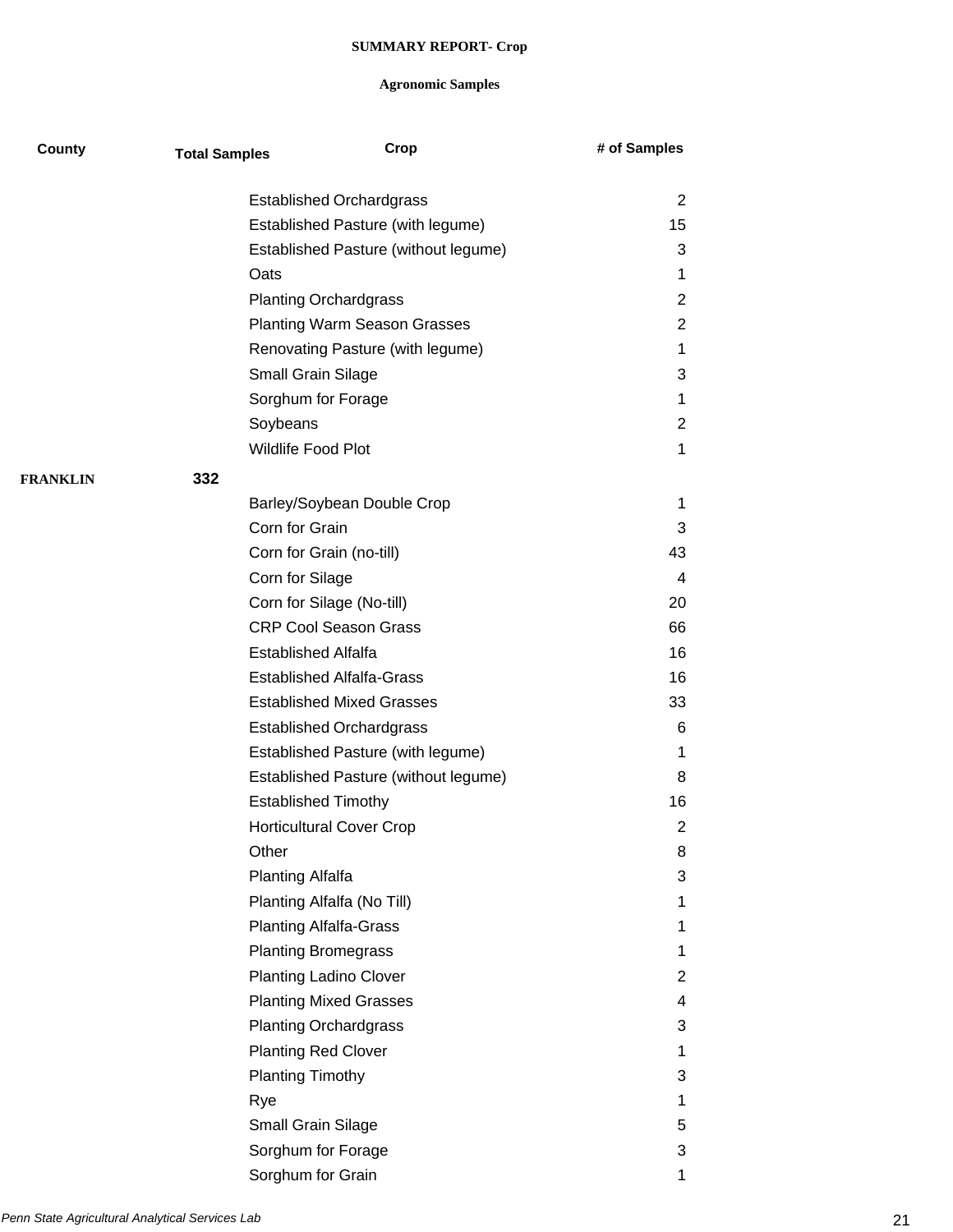| County        | <b>Total Samples</b> | Crop                                 | # of Samples   |
|---------------|----------------------|--------------------------------------|----------------|
|               |                      | Soybeans                             | 13             |
|               |                      | Wheat                                | 17             |
|               |                      | <b>Wildlife Food Plot</b>            | 15             |
|               |                      | <b>Winter Barley</b>                 | 15             |
| <b>FULTON</b> | 161                  |                                      |                |
|               |                      | Corn for Grain                       | 6              |
|               |                      | Corn for Grain (no-till)             | 4              |
|               |                      | Corn for Silage                      | 2              |
|               |                      | Corn for Silage (No-till)            | 6              |
|               |                      | <b>CRP Cool Season Grass</b>         | 27             |
|               |                      | <b>CRP Warm Season Grass</b>         | 1              |
|               |                      | Established Warm Season Grasses      | 5              |
|               |                      | <b>Established Alfalfa</b>           | $\overline{2}$ |
|               |                      | <b>Established Alfalfa-Grass</b>     | 1              |
|               |                      | <b>Established Mixed Grasses</b>     | 26             |
|               |                      | <b>Established Orchardgrass</b>      | 6              |
|               |                      | Established Pasture (with legume)    | 2              |
|               |                      | Established Pasture (without legume) | 33             |
|               |                      | Millet for Forage                    | 4              |
|               |                      | Oats                                 | 4              |
|               |                      | Other                                | 4              |
|               |                      | <b>Planting Mixed Grasses</b>        | 5              |
|               |                      | Planting Pasture (without legume)    | 1              |
|               |                      | <b>Planting Timothy</b>              | $\overline{2}$ |
|               |                      | Small Grain Silage                   | $\overline{2}$ |
|               |                      | Sorghum for Grain                    | 1              |
|               |                      | Soybeans                             | 6              |
|               |                      | Wheat                                | 2              |
|               |                      | Wildlife Food Plot                   | 6              |
|               |                      | <b>Winter Barley</b>                 | 3              |
| <b>GREENE</b> | 65                   |                                      |                |
|               |                      | Corn for Grain (no-till)             | 6              |
|               |                      | Corn for Silage                      | 1              |
|               |                      | <b>CRP Cool Season Grass</b>         | 6              |
|               |                      | <b>Disturbed Lands</b>               | 1              |
|               |                      | Established Ladino Clover            | 1              |
|               |                      | <b>Established Alfalfa</b>           | 4              |
|               |                      | <b>Established Mixed Grasses</b>     | 15             |
|               |                      | <b>Established Orchardgrass</b>      | 5              |
|               |                      | <b>Established Timothy</b>           | 1              |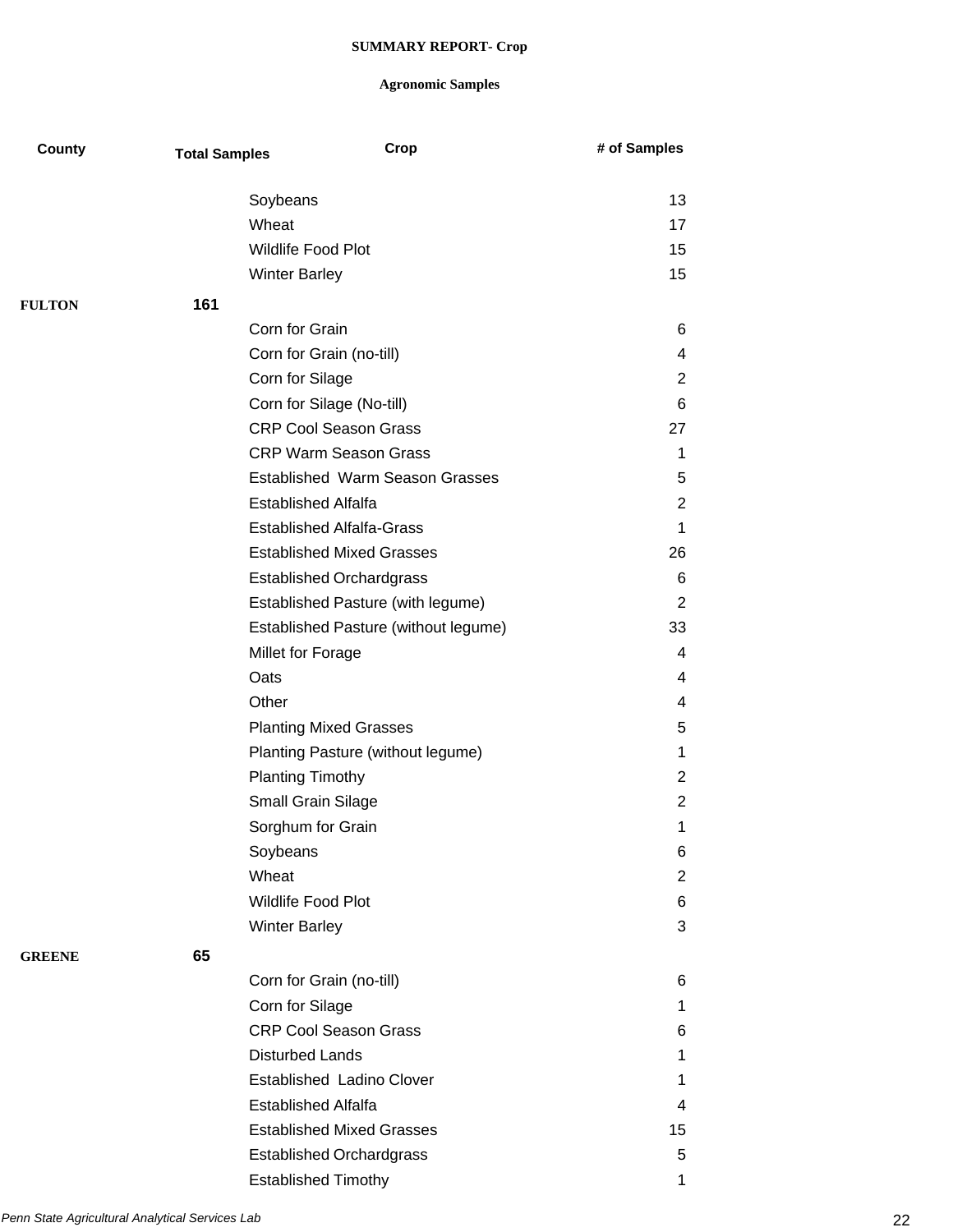| County            | <b>Total Samples</b> | Crop                                 | # of Samples   |
|-------------------|----------------------|--------------------------------------|----------------|
|                   |                      | <b>Planting Alfalfa-Grass</b>        | 5              |
|                   |                      | <b>Planting Mixed Grasses</b>        | 1              |
|                   |                      | Planting Pasture (with legume)       | 3              |
|                   |                      | Planting Pasture (without legume)    | 1              |
|                   |                      | <b>Planting Red Clover</b>           | 1              |
|                   |                      | Planting Red Clover (No-till)        | 1              |
|                   |                      | Soybeans                             | 3              |
|                   |                      | <b>Sunflowers</b>                    | $\overline{2}$ |
|                   |                      | Wildlife Food Plot                   | 8              |
| <b>HUNTINGDON</b> | 313                  |                                      |                |
|                   |                      | Corn for Grain                       | 42             |
|                   |                      | Corn for Grain (no-till)             | 26             |
|                   |                      | Corn for Silage                      | 1              |
|                   |                      | Corn for Silage (No-till)            | 11             |
|                   |                      | <b>CRP Cool Season Grass</b>         | 10             |
|                   |                      | Established Ladino Clover            | 1              |
|                   |                      | <b>Established Red Clover</b>        | 1              |
|                   |                      | <b>Established Alfalfa</b>           | 3              |
|                   |                      | <b>Established Alfalfa-Grass</b>     | 17             |
|                   |                      | <b>Established Mixed Grasses</b>     | 18             |
|                   |                      | <b>Established Orchardgrass</b>      | 10             |
|                   |                      | Established Pasture (with legume)    | 4              |
|                   |                      | Established Pasture (without legume) | 7              |
|                   |                      | <b>Established Timothy</b>           | 2              |
|                   | Oats                 |                                      | 6              |
|                   | Other                |                                      | 80             |
|                   |                      | <b>Planting Alfalfa</b>              | 1              |
|                   |                      | Planting Alfalfa (No Till)           | $\mathbf 1$    |
|                   |                      | <b>Planting Alfalfa-Grass</b>        | 4              |
|                   |                      | <b>Planting Ladino Clover</b>        | 4              |
|                   |                      | <b>Planting Mixed Grasses</b>        | 2              |
|                   |                      | <b>Planting Orchardgrass</b>         | 2              |
|                   |                      | Planting Pasture (without legume)    | 2              |
|                   |                      | Planting Red Clover in Wheat         | $\mathbf 1$    |
|                   |                      | <b>Planting Timothy</b>              | $\overline{2}$ |
|                   | Rye                  |                                      | $\mathbf{1}$   |
|                   |                      | Small Grain Silage                   | 7              |
|                   |                      | Sorghum for Forage                   | 1              |
|                   |                      | Sorghum-Sudangrass                   | 5              |
|                   |                      | Soybeans                             | 16             |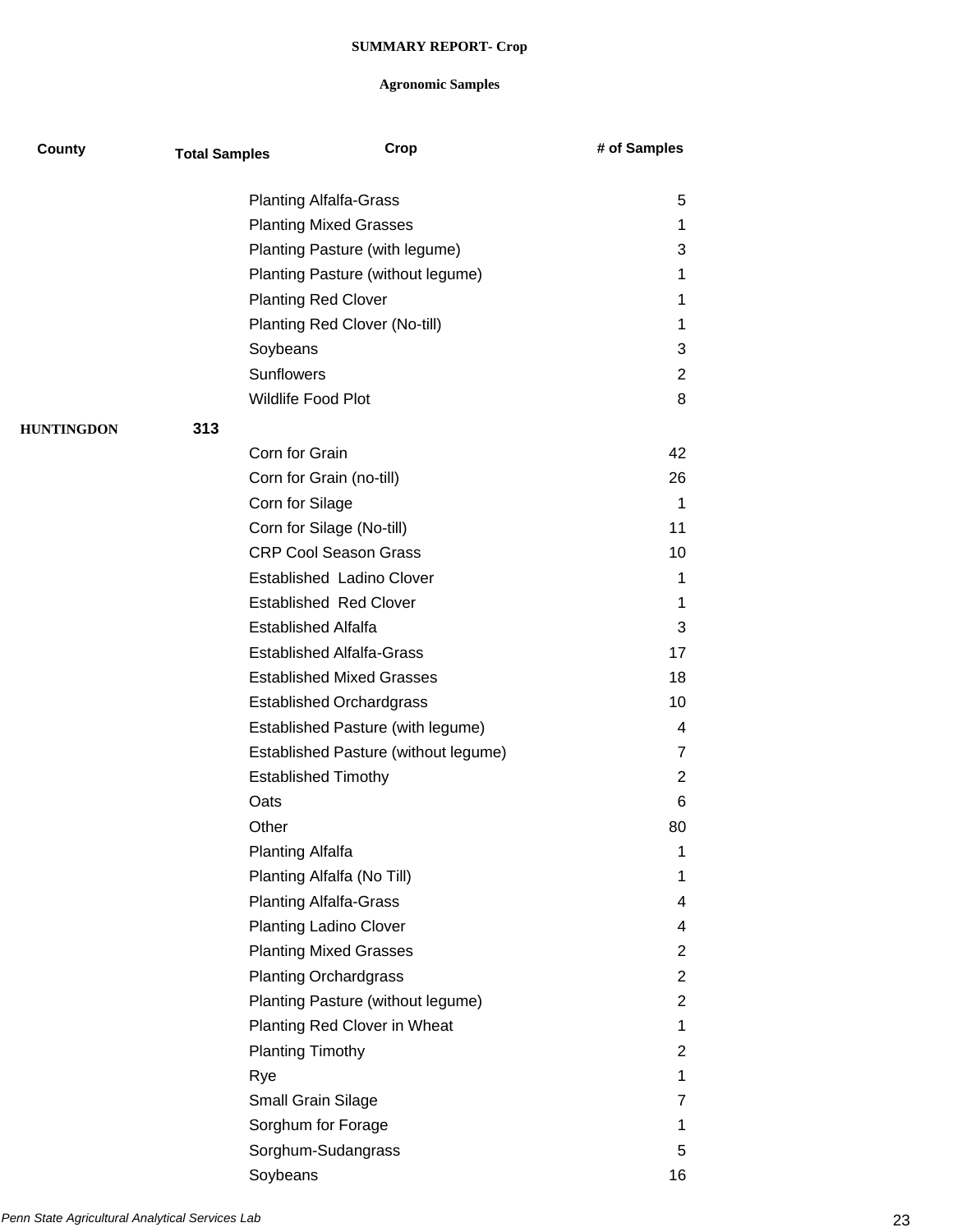## **Agronomic Samples**

| County           | <b>Total Samples</b> |                                  | Crop                                 | # of Samples   |
|------------------|----------------------|----------------------------------|--------------------------------------|----------------|
|                  |                      | Sudangrass                       |                                      | 1              |
|                  |                      | <b>Sunflowers</b>                |                                      | 1              |
|                  |                      | Wheat                            |                                      | 2              |
|                  |                      | <b>Wildlife Food Plot</b>        |                                      | 21             |
|                  |                      |                                  |                                      |                |
| <b>INDIANA</b>   | 304                  | Corn for Grain                   |                                      |                |
|                  |                      |                                  |                                      | 62             |
|                  |                      | Corn for Grain (no-till)         |                                      | 41             |
|                  |                      | Corn for Silage                  |                                      | 9              |
|                  |                      | <b>CRP Cool Season Grass</b>     |                                      | 10             |
|                  |                      |                                  | <b>Established Ladino Clover</b>     | 3              |
|                  |                      | <b>Established Red Clover</b>    |                                      | 6              |
|                  |                      |                                  | <b>Established Red Clover-Grass</b>  | 1              |
|                  |                      | Established Trefoil-grass        |                                      | 2              |
|                  |                      | <b>Established Alfalfa</b>       |                                      | 5              |
|                  |                      | <b>Established Alfalfa-Grass</b> |                                      | 12             |
|                  |                      |                                  | <b>Established Mixed Grasses</b>     | 12             |
|                  |                      | <b>Established Orchardgrass</b>  |                                      | $\overline{2}$ |
|                  |                      |                                  | Established Pasture (with legume)    | 5              |
|                  |                      |                                  | Established Pasture (without legume) | 3              |
|                  |                      |                                  | <b>Established Reed Canarygrass</b>  | 1              |
|                  |                      | <b>Established Timothy</b>       |                                      | 2              |
|                  |                      | Oats                             |                                      | 13             |
|                  |                      | Other                            |                                      | 4              |
|                  |                      | <b>Planting Alfalfa</b>          |                                      | 16             |
|                  |                      | Planting Alfalfa (No Till)       |                                      | 1              |
|                  |                      | Planting Alfalfa in Oats         |                                      | 5              |
|                  |                      | <b>Planting Alfalfa-Grass</b>    |                                      | 3              |
|                  |                      | <b>Planting Ladino Clover</b>    |                                      | 1              |
|                  |                      | <b>Planting Mixed Grasses</b>    |                                      | 5              |
|                  |                      |                                  | Planting Pasture (without legume)    | 1              |
|                  |                      | <b>Planting Timothy</b>          |                                      | 1              |
|                  |                      | <b>Planting Trefoil in Oats</b>  |                                      | 1              |
|                  |                      | <b>Planting Trefoil-Grass</b>    |                                      | 1              |
|                  |                      |                                  | <b>Planting Warm Season Grasses</b>  | 1              |
|                  |                      | Rye                              |                                      | 3              |
|                  |                      | Soybeans                         |                                      | 44             |
|                  |                      | Wheat                            |                                      | 15             |
|                  |                      | Wildlife Food Plot               |                                      | 13             |
| <b>JEFFERSON</b> | 398                  |                                  |                                      |                |

Brassicas 5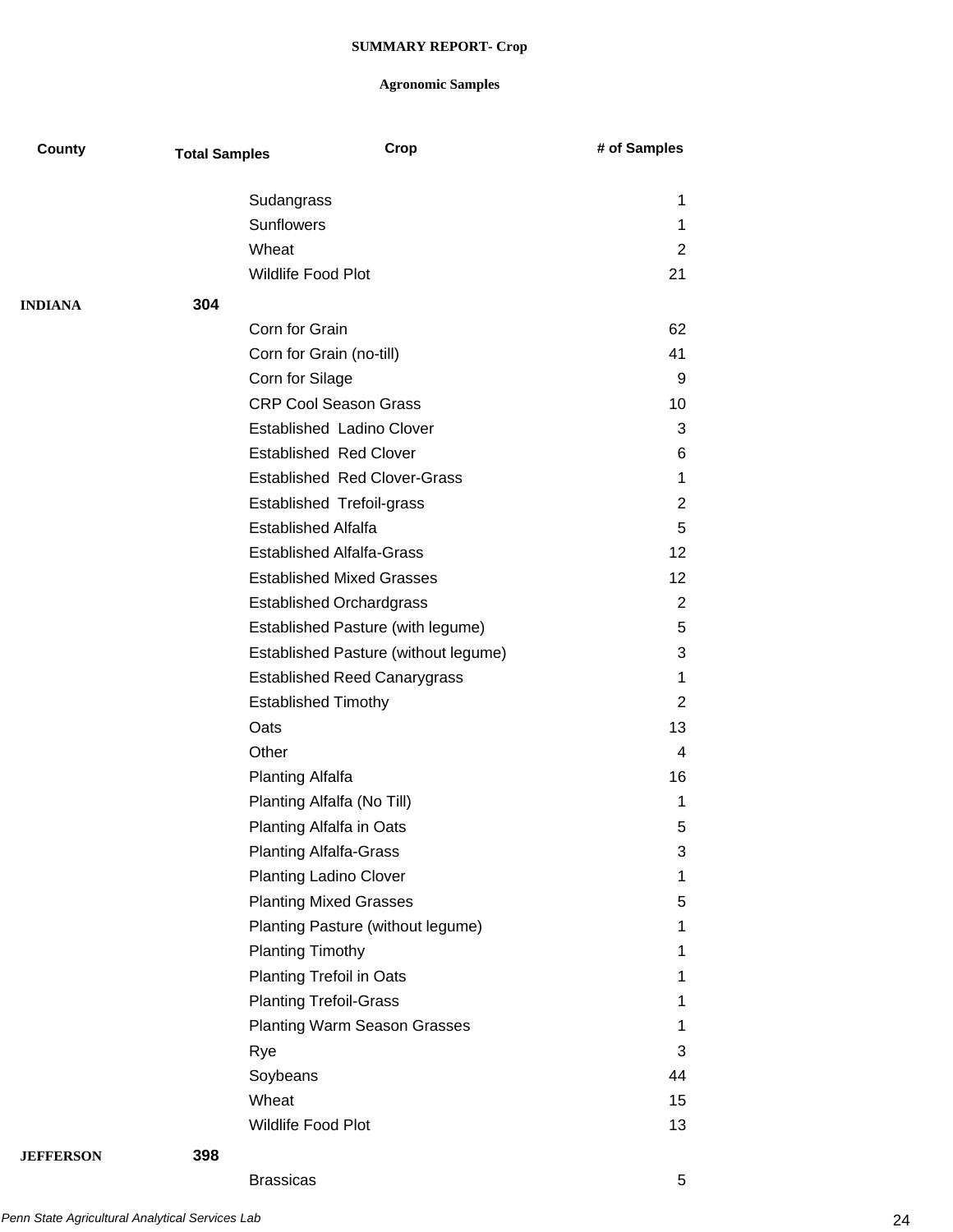| County | <b>Total Samples</b>          | Crop                                 | # of Samples   |
|--------|-------------------------------|--------------------------------------|----------------|
|        | <b>Buckwheat</b>              |                                      | 1              |
|        | Corn for Grain                |                                      | 79             |
|        | Corn for Grain (no-till)      |                                      | 3              |
|        | Corn for Silage               |                                      | 15             |
|        | Corn for Silage (No-till)     |                                      | 2              |
|        | <b>Disturbed Lands</b>        |                                      | $\overline{2}$ |
|        |                               | <b>Established Ladino Clover</b>     | 4              |
|        |                               | <b>Established Red Clover</b>        | 1              |
|        |                               | <b>Established Red Clover-Grass</b>  | $\overline{2}$ |
|        |                               | <b>Established Trefoil-grass</b>     | 3              |
|        | <b>Established Alfalfa</b>    |                                      | 5              |
|        |                               | <b>Established Alfalfa-Grass</b>     | 76             |
|        |                               | <b>Established Mixed Grasses</b>     | 8              |
|        |                               | <b>Established Orchardgrass</b>      | 25             |
|        |                               | Established Pasture (with legume)    | $\overline{4}$ |
|        |                               | Established Pasture (without legume) | 11             |
|        |                               | <b>Established Reed Canarygrass</b>  | 4              |
|        |                               | <b>Established Tall Fescue</b>       | 1              |
|        | <b>Established Timothy</b>    |                                      | 10             |
|        | Hops                          |                                      | 1              |
|        | Millet for Forage             |                                      | 15             |
|        | Oats                          |                                      | 12             |
|        | Other                         |                                      | 1              |
|        | Planting Alfalfa              |                                      | $\overline{2}$ |
|        | Planting Alfalfa in Oats      |                                      | $\overline{2}$ |
|        | <b>Planting Alfalfa-Grass</b> |                                      | 6              |
|        | <b>Planting Bromegrass</b>    |                                      | 1              |
|        | <b>Planting Ladino Clover</b> |                                      | 8              |
|        |                               | <b>Planting Mixed Grasses</b>        | 5              |
|        |                               | Planting Pasture (with legume)       | 1              |
|        | <b>Planting Red Clover</b>    |                                      | 4              |
|        |                               | Planting Red Clover (No-till)        | 1              |
|        |                               | Planting Red Clover in Oats          | 2              |
|        |                               | <b>Planting Reed Canarygrass</b>     | 1              |
|        | <b>Planting Tall Fescue</b>   |                                      | 1              |
|        | <b>Planting Timothy</b>       |                                      | 1              |
|        |                               | <b>Planting Warm Season Grasses</b>  | 1              |
|        | Soybeans                      |                                      | 39             |
|        | <b>Spring Barley</b>          |                                      | 1              |
|        | Wheat                         |                                      | 4              |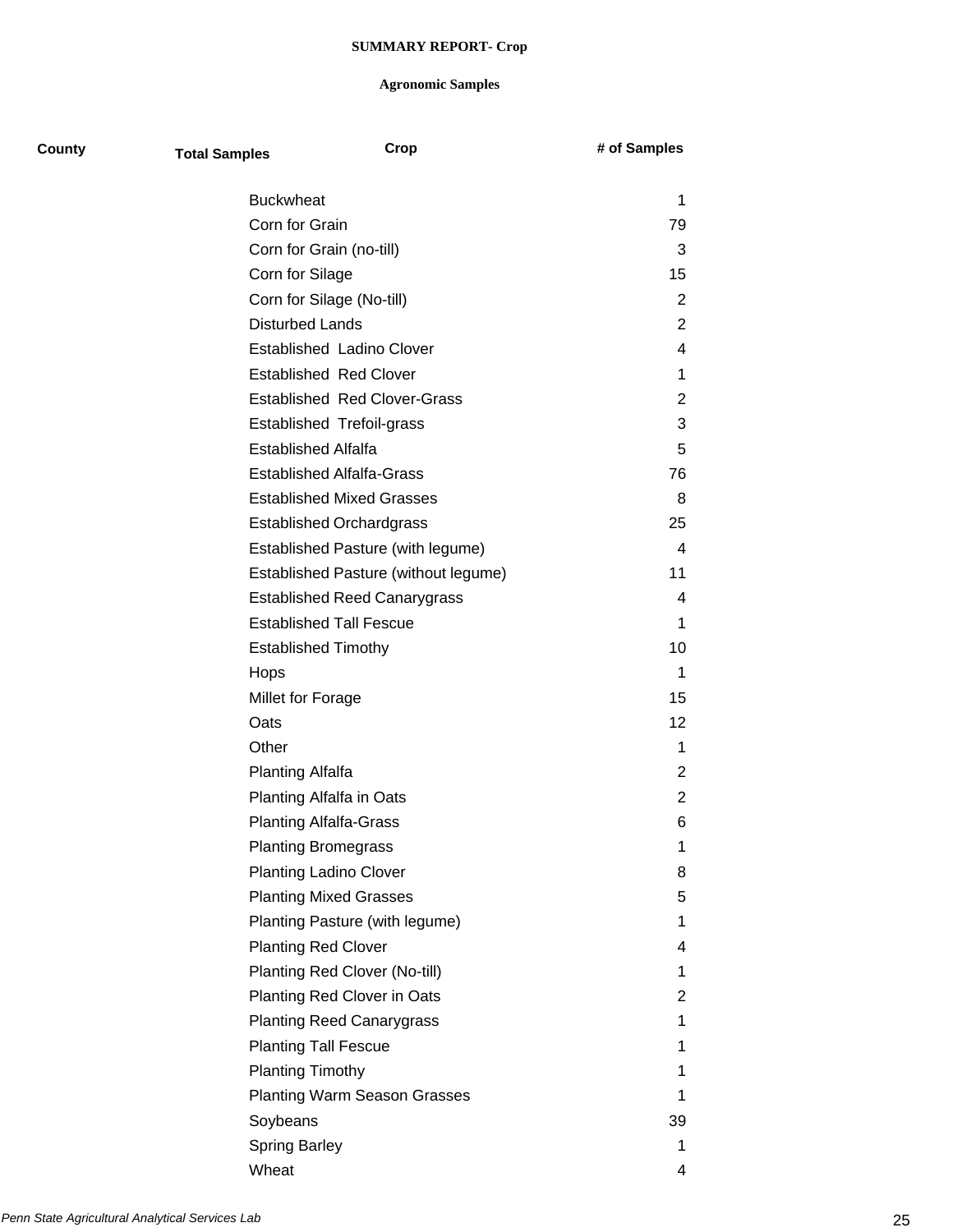| County            | <b>Total Samples</b> | Crop                                 | # of Samples |
|-------------------|----------------------|--------------------------------------|--------------|
|                   |                      | <b>Wildlife Food Plot</b>            | 26           |
|                   |                      | <b>Winter Barley</b>                 | 2            |
| <b>JUNIATA</b>    | 448                  |                                      |              |
|                   |                      | Corn for Grain                       | 53           |
|                   |                      | Corn for Grain (no-till)             | 68           |
|                   |                      | Corn for Silage                      | 28           |
|                   |                      | Corn for Silage (No-till)            | 13           |
|                   |                      | <b>CRP Cool Season Grass</b>         | 3            |
|                   |                      | <b>CRP Warm Season Grass</b>         | 1            |
|                   |                      | <b>Established Ladino Clover</b>     | 1            |
|                   |                      | <b>Established Alfalfa</b>           | 22           |
|                   |                      | <b>Established Alfalfa-Grass</b>     | 21           |
|                   |                      | <b>Established Mixed Grasses</b>     | 30           |
|                   |                      | <b>Established Orchardgrass</b>      | 16           |
|                   |                      | Established Pasture (without legume) | 17           |
|                   |                      | <b>Established Tall Fescue</b>       | 1            |
|                   |                      | <b>Established Timothy</b>           | 2            |
|                   |                      | Hops                                 | 1            |
|                   |                      | Oats                                 | 1            |
|                   |                      | Other                                | 1            |
|                   |                      | <b>Planting Alfalfa</b>              | 4            |
|                   |                      | Planting Alfalfa (No Till)           | 4            |
|                   |                      | Planting Alfalfa in Oats             | 4            |
|                   |                      | <b>Planting Alfalfa-Grass</b>        | 10           |
|                   |                      | <b>Planting Ladino Clover</b>        | 4            |
|                   |                      | <b>Planting Mixed Grasses</b>        | 4            |
|                   |                      | <b>Planting Trefoil</b>              | 1            |
|                   |                      | Sm Grain Sil/Corn Grain Dbl Crp      | 3            |
|                   |                      | Sm Grain Sil/Corn Sil Dbl Crop       | 17           |
|                   |                      | Small Grain Silage                   | 2            |
|                   |                      | Sorghum for Forage                   | 1            |
|                   |                      | Sorghum for Grain                    | 1            |
|                   |                      | Soybeans                             | 70           |
|                   |                      | Wheat                                | 15           |
|                   |                      | Wildlife Food Plot                   | 28           |
|                   |                      | <b>Winter Barley</b>                 | 1            |
| <b>LACKAWANNA</b> | 244                  |                                      |              |
|                   |                      | <b>Brassicas</b>                     | 5            |
|                   |                      | Corn for Grain                       | 114          |
|                   |                      | Corn for Silage                      | 3            |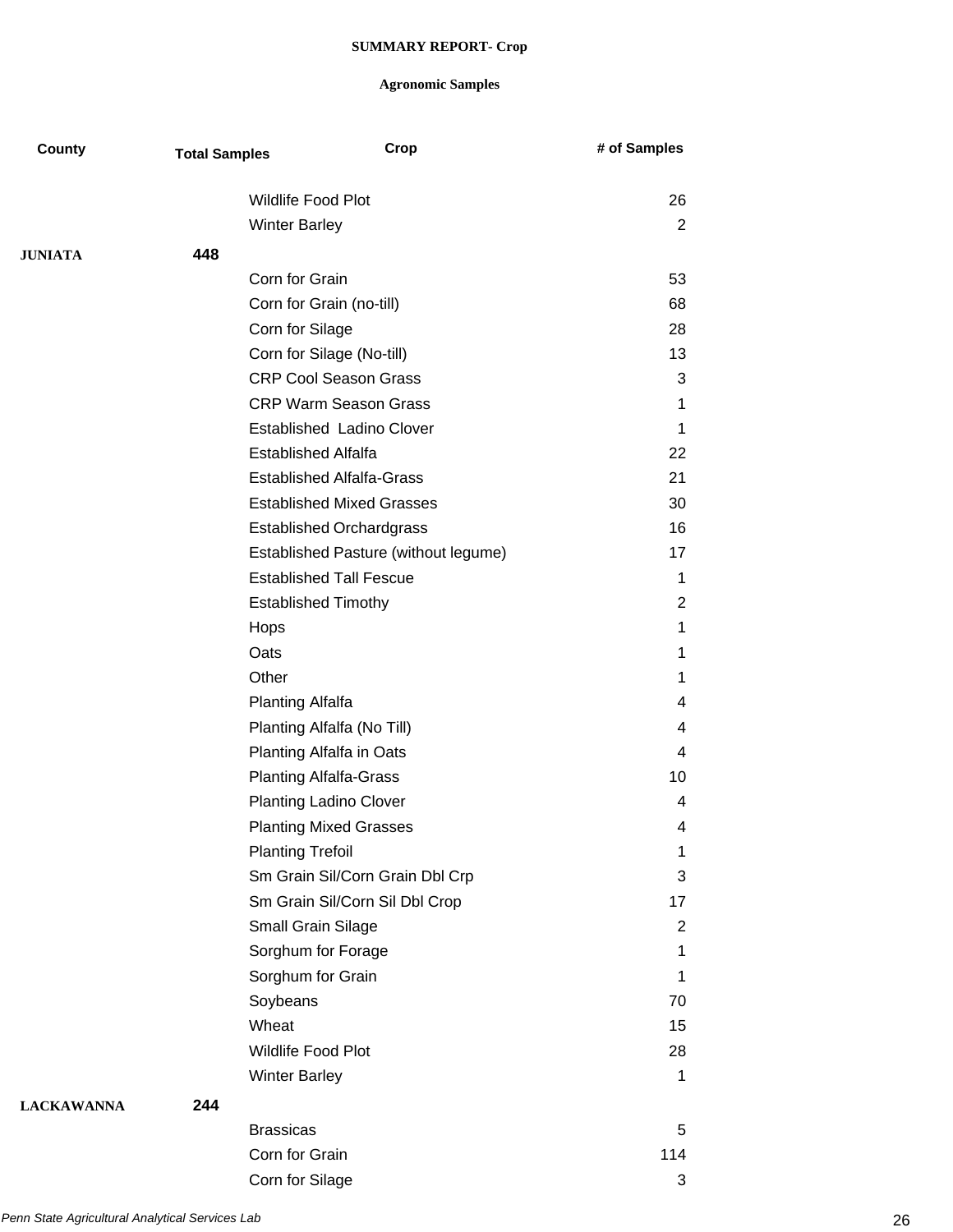| County           | <b>Total Samples</b> | Crop                                 | # of Samples   |
|------------------|----------------------|--------------------------------------|----------------|
|                  |                      | <b>CRP Cool Season Grass</b>         | 2              |
|                  |                      | Established Ladino Clover            | 3              |
|                  |                      | <b>Established Alfalfa</b>           | 3              |
|                  |                      | <b>Established Mixed Grasses</b>     | 8              |
|                  |                      | <b>Horticultural Cover Crop</b>      | 25             |
|                  | Oats                 |                                      | $\mathbf 1$    |
|                  | Other                |                                      | 36             |
|                  |                      | <b>Planting Bluegrass</b>            | 11             |
|                  |                      | <b>Planting Ladino Clover</b>        | 3              |
|                  |                      | <b>Planting Red Clover</b>           | 1              |
|                  |                      | Planting Red Clover in Oats          | 1              |
|                  |                      | <b>Planting Red Clover-Grass</b>     | 3              |
|                  |                      | <b>Planting Trefoil</b>              | 1              |
|                  |                      | <b>Planting Trefoil-Grass</b>        | 4              |
|                  |                      | Soybeans                             | 9              |
|                  |                      | Wildlife Food Plot                   | 11             |
| <b>LANCASTER</b> | 599                  |                                      |                |
|                  |                      | Barley/Soybean Double Crop           | 1              |
|                  |                      | <b>Buckwheat</b>                     | 5              |
|                  |                      | Corn for Grain                       | 22             |
|                  |                      | Corn for Grain (no-till)             | 79             |
|                  |                      | Corn for Silage                      | 1              |
|                  |                      | <b>CRP Cool Season Grass</b>         | 5              |
|                  |                      | <b>Established Ladino Clover</b>     | 3              |
|                  |                      | <b>Established Red Clover</b>        | 5              |
|                  |                      | <b>Established Alfalfa</b>           | $\overline{2}$ |
|                  |                      | <b>Established Alfalfa-Grass</b>     | 6              |
|                  |                      | <b>Established Mixed Grasses</b>     | 12             |
|                  |                      | <b>Established Orchardgrass</b>      | 5              |
|                  |                      | Established Pasture (with legume)    | 8              |
|                  |                      | Established Pasture (without legume) | 8              |
|                  | Hops                 |                                      | 1              |
|                  | Oats                 |                                      | 3              |
|                  | Other                |                                      | 324            |
|                  |                      | <b>Planting Alfalfa</b>              | 1              |
|                  |                      | Planting Alfalfa (No Till)           | 2              |
|                  |                      | <b>Planting Alfalfa-Grass</b>        | 3              |
|                  |                      | <b>Planting Bluegrass</b>            | 1              |
|                  |                      | <b>Planting Ladino Clover</b>        | 5              |
|                  |                      | <b>Planting Mixed Grasses</b>        | 6              |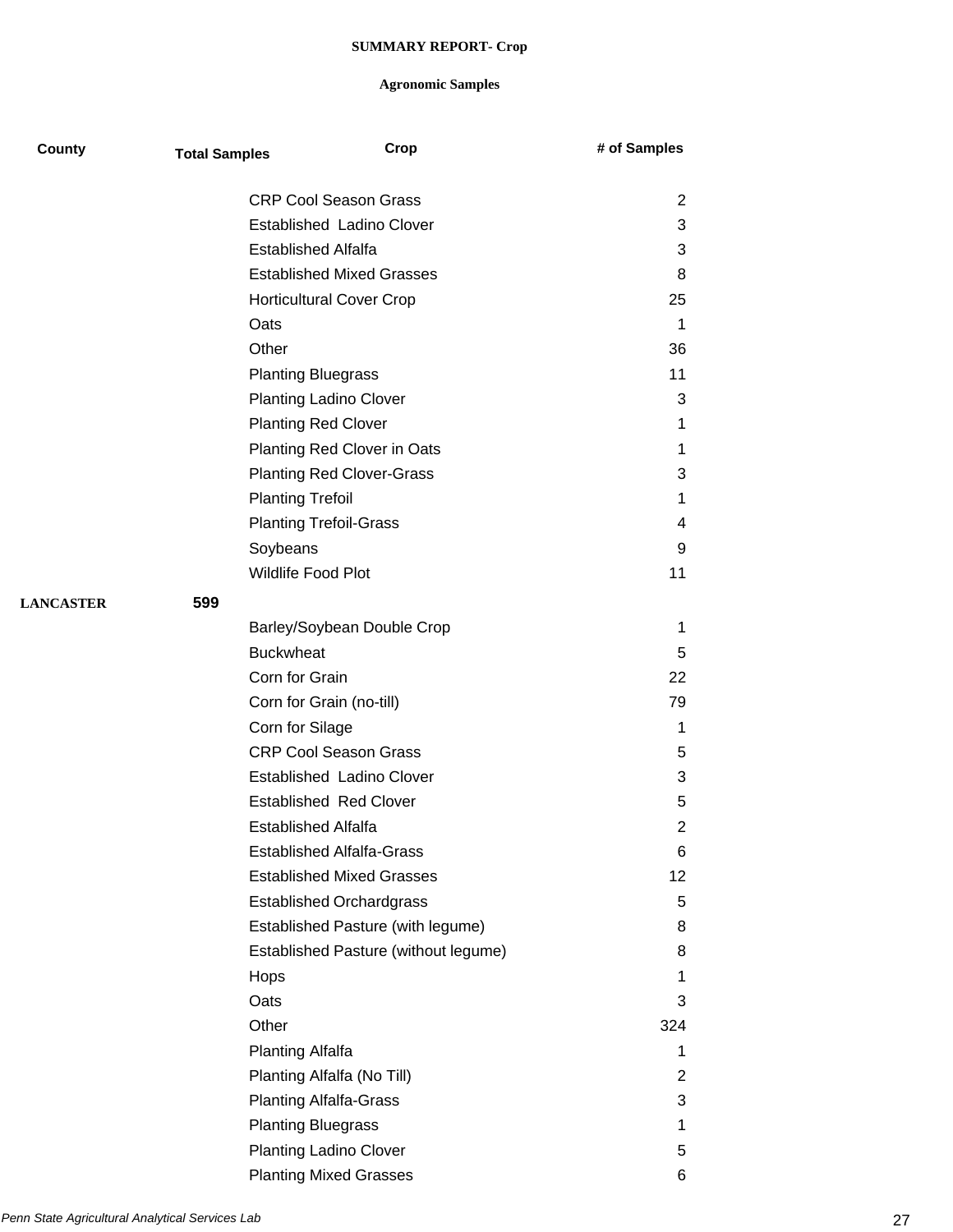| County          | <b>Total Samples</b> | Crop                                 | # of Samples   |
|-----------------|----------------------|--------------------------------------|----------------|
|                 |                      | <b>Planting Orchardgrass</b>         | $\overline{2}$ |
|                 |                      | Planting Pasture (without legume)    | $\overline{2}$ |
|                 |                      | Planting Red Clover (No-till)        | $\mathbf 1$    |
|                 |                      | Planting Red Clover in Wheat         | $\mathbf 1$    |
|                 |                      | <b>Planting Timothy</b>              | 2              |
|                 |                      | Renovating Pasture (with legume)     | 4              |
|                 |                      | Rye                                  | 1              |
|                 |                      | Soybeans                             | 44             |
|                 |                      | Tobacco                              | 4              |
|                 |                      | Wheat                                | 15             |
|                 |                      | Wildlife Food Plot                   | 11             |
|                 |                      | <b>Winter Barley</b>                 | 4              |
| <b>LAWRENCE</b> | 201                  |                                      |                |
|                 |                      | Corn for Grain                       | 74             |
|                 |                      | Corn for Grain (no-till)             | 1              |
|                 |                      | Corn for Silage                      | 9              |
|                 |                      | Corn for Silage (No-till)            | $\overline{2}$ |
|                 |                      | <b>CRP Cool Season Grass</b>         | 7              |
|                 |                      | <b>Established Alfalfa</b>           | 1              |
|                 |                      | <b>Established Alfalfa-Grass</b>     | $\mathbf 1$    |
|                 |                      | <b>Established Mixed Grasses</b>     | 18             |
|                 |                      | <b>Established Orchardgrass</b>      | 1              |
|                 |                      | Established Pasture (without legume) | 5              |
|                 |                      | <b>Established Tall Fescue</b>       | 1              |
|                 |                      | <b>Established Timothy</b>           | 1              |
|                 |                      | Oats                                 | 2              |
|                 |                      | Other                                | 6              |
|                 |                      | <b>Planting Alfalfa</b>              | 3              |
|                 |                      | Planting Alfalfa in Oats             | 3              |
|                 |                      | <b>Planting Alfalfa-Grass</b>        | 2              |
|                 |                      | <b>Planting Mixed Grasses</b>        | 7              |
|                 |                      | <b>Planting Orchardgrass</b>         | $\mathbf{1}$   |
|                 |                      | <b>Planting Timothy</b>              | $\overline{2}$ |
|                 |                      | Soybeans                             | 45             |
|                 |                      | Wheat                                | 6              |
|                 |                      | Wildlife Food Plot                   | 2              |
|                 |                      | <b>Winter Barley</b>                 | $\mathbf{1}$   |
| <b>LEBANON</b>  | 237                  |                                      |                |
|                 |                      | Barley/Soybean Double Crop           | 1              |
|                 |                      | Canola                               | 1              |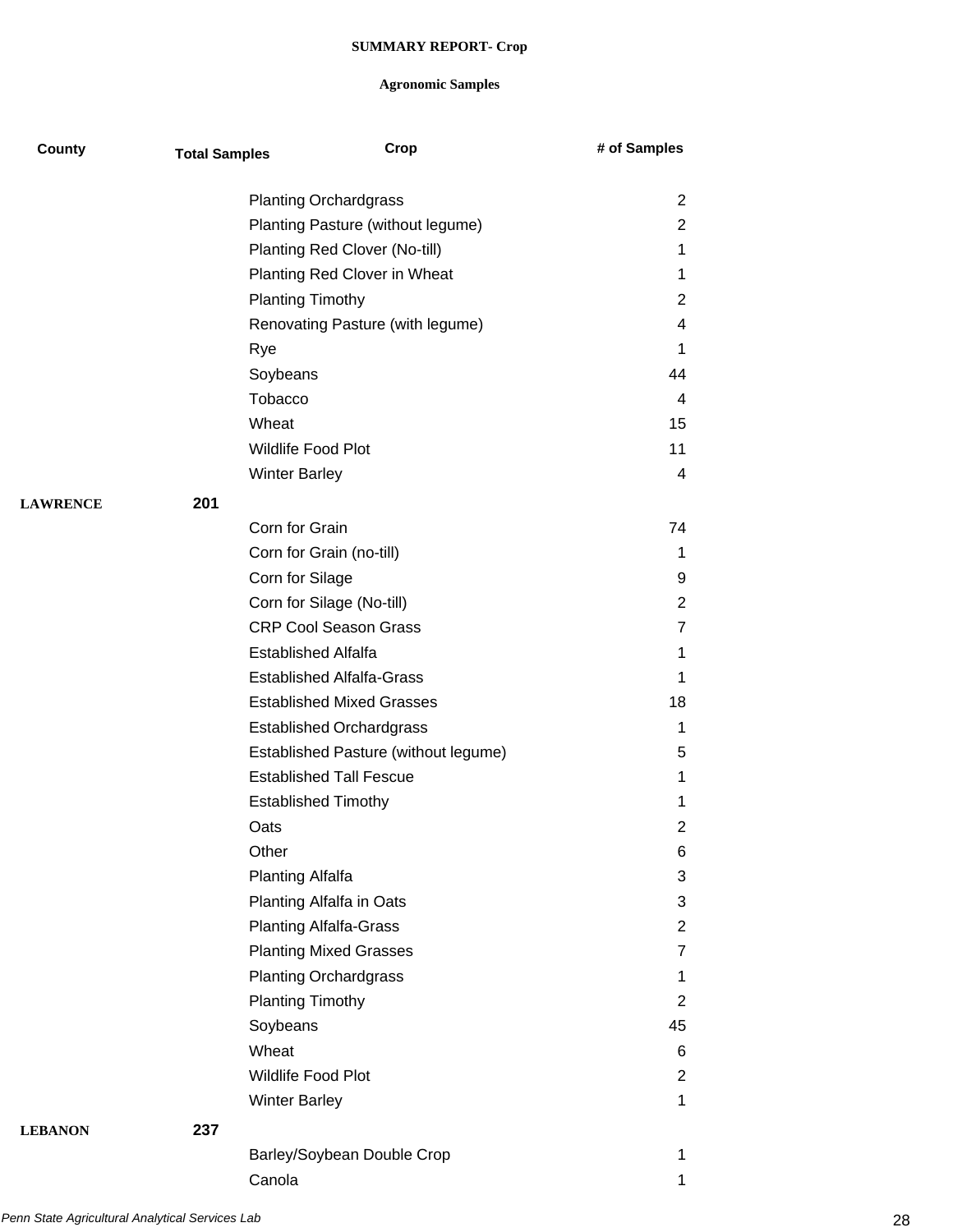| County        | <b>Total Samples</b> | Crop                                    | # of Samples   |
|---------------|----------------------|-----------------------------------------|----------------|
|               |                      | Corn for Grain                          | 43             |
|               |                      | Corn for Grain (no-till)                | 33             |
|               |                      | Corn for Silage                         | 4              |
|               |                      | Corn for Silage (No-till)               | 20             |
|               |                      | <b>CRP Cool Season Grass</b>            | 1              |
|               |                      | <b>Established Alfalfa</b>              | 5              |
|               |                      | <b>Established Alfalfa-Grass</b>        | 4              |
|               |                      | <b>Established Mixed Grasses</b>        | 6              |
|               |                      | <b>Established Orchardgrass</b>         | 1              |
|               |                      | Established Pasture (without legume)    | 8              |
|               |                      |                                         | 1              |
|               |                      | <b>Established Reed Canarygrass</b>     | $\overline{2}$ |
|               |                      | Hops                                    | 13             |
|               |                      | <b>Horticultural Cover Crop</b><br>Oats | 1              |
|               |                      | Other                                   | 16             |
|               |                      |                                         | 1              |
|               |                      | <b>Planting Alfalfa</b>                 |                |
|               |                      | <b>Planting Alfalfa-Grass</b>           | 3<br>1         |
|               |                      | <b>Planting Ladino Clover</b>           |                |
|               |                      | <b>Planting Orchardgrass</b>            | 2              |
|               |                      | <b>Planting Timothy</b>                 | 3              |
|               |                      | Rye                                     | 4              |
|               |                      | Soybeans                                | 40             |
|               |                      | Wheat                                   | 16             |
|               |                      | <b>Wildlife Food Plot</b>               | 2              |
|               |                      | <b>Winter Barley</b>                    | 5              |
| <b>LEHIGH</b> | 98                   |                                         |                |
|               |                      | <b>Brassicas</b>                        | 9              |
|               |                      | Corn for Grain                          | 18             |
|               |                      | Corn for Grain (no-till)                | 5              |
|               |                      | Established Ladino Clover               | 5              |
|               |                      | <b>Established Red Clover</b>           | 1              |
|               |                      | <b>Established Alfalfa</b>              | 6              |
|               |                      | <b>Established Alfalfa-Grass</b>        | 3              |
|               |                      | <b>Established Mixed Grasses</b>        | 9              |
|               |                      | <b>Established Orchardgrass</b>         | 1              |
|               |                      | Established Pasture (without legume)    | 5              |
|               |                      | Hops                                    | 2              |
|               |                      | <b>Planting Alfalfa</b>                 | 3              |
|               |                      | Planting Alfalfa (No Till)              | 1              |
|               |                      | <b>Planting Bluegrass</b>               | 1              |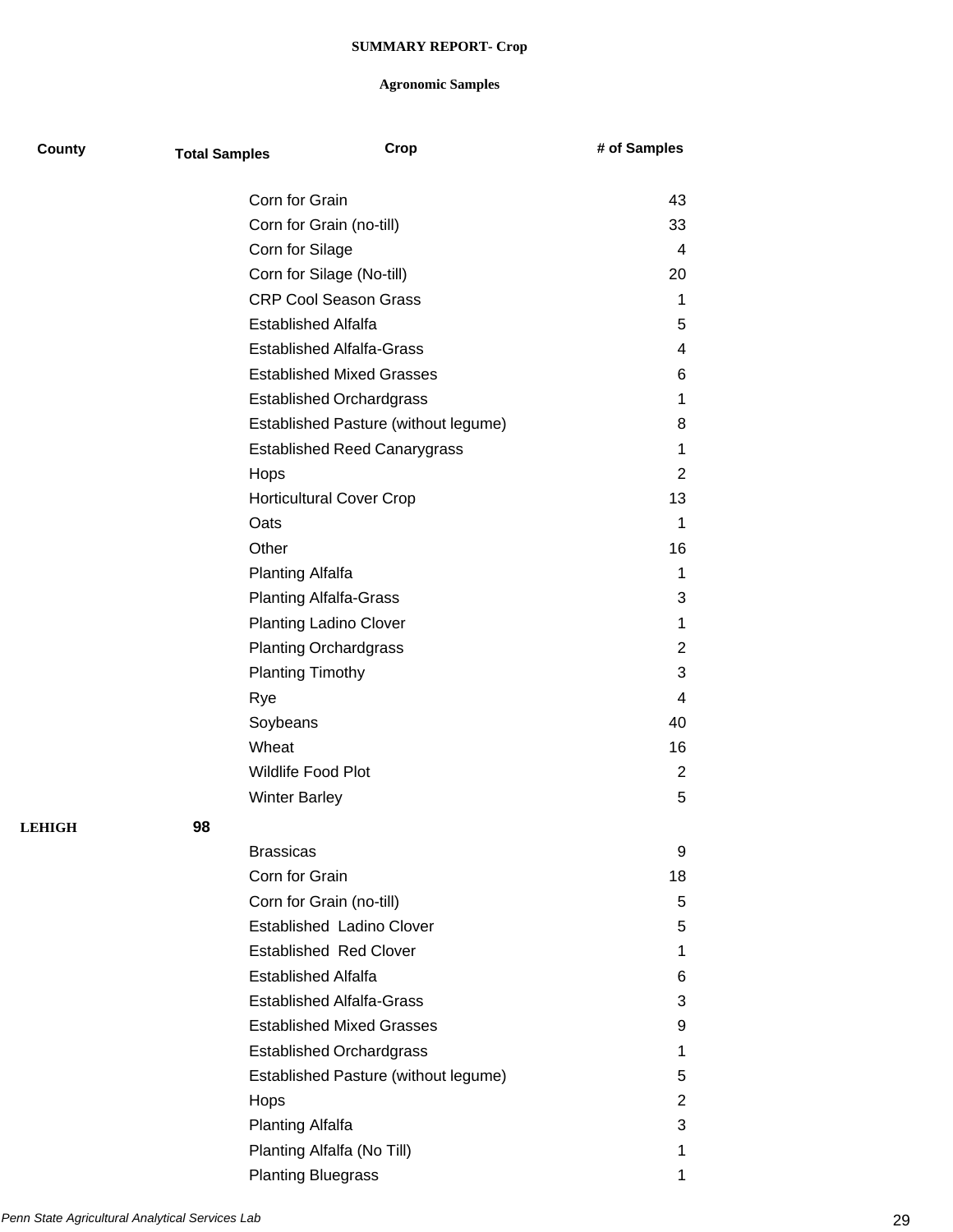| County         | <b>Total Samples</b> | Crop                              | # of Samples   |
|----------------|----------------------|-----------------------------------|----------------|
|                |                      | <b>Planting Ladino Clover</b>     | $\overline{2}$ |
|                |                      | <b>Planting Orchardgrass</b>      | 1.             |
|                |                      | Planting Pasture (with legume)    | 1              |
|                |                      | Planting Pasture (without legume) | 6              |
|                |                      | Planting Red Clover in Oats       | 1              |
|                |                      | Renovating Pasture (with legume)  | 1              |
|                |                      | Soybeans                          | 9              |
|                |                      | Wildlife Food Plot                | 8              |
| <b>LUZERNE</b> | 213                  |                                   |                |
|                |                      | <b>Brassicas</b>                  | 4              |
|                |                      | <b>Buckwheat</b>                  | 3              |
|                |                      | Corn for Grain                    | 40             |
|                |                      | Corn for Grain (no-till)          | 11             |
|                |                      | Corn for Silage (No-till)         | 5              |
|                |                      | <b>CRP Cool Season Grass</b>      | 10             |
|                |                      | <b>Disturbed Lands</b>            | 2              |
|                |                      | Established Ladino Clover         | 4              |
|                |                      | <b>Established Alfalfa</b>        | 11             |
|                |                      | <b>Established Alfalfa-Grass</b>  | 1              |
|                |                      | <b>Established Mixed Grasses</b>  | 6              |
|                |                      | <b>Established Orchardgrass</b>   | 10             |
|                |                      | Established Pasture (with legume) | 6              |
|                |                      | <b>Established Timothy</b>        | 3              |
|                | Hops                 |                                   | 1              |
|                |                      | <b>Horticultural Cover Crop</b>   | 1              |
|                | Oats                 |                                   | 1              |
|                | Other                |                                   | 26             |
|                |                      | <b>Planting Alfalfa</b>           | 5              |
|                |                      | Planting Alfalfa (No Till)        | 1              |
|                |                      | Planting Alfalfa in Oats          | 1              |
|                |                      | <b>Planting Alfalfa-Grass</b>     | 5              |
|                |                      | <b>Planting Ladino Clover</b>     | 4              |
|                |                      | <b>Planting Mixed Grasses</b>     | 2              |
|                |                      | <b>Planting Orchardgrass</b>      | 1              |
|                |                      | <b>Planting Red Clover</b>        | 3              |
|                |                      | Planting Red Clover (No-till)     | 5              |
|                |                      | Planting Red Clover in Wheat      | $\overline{2}$ |
|                |                      | <b>Planting Red Clover-Grass</b>  | 1              |
|                |                      | <b>Planting Timothy</b>           | 3              |
|                | Rye                  |                                   | 1              |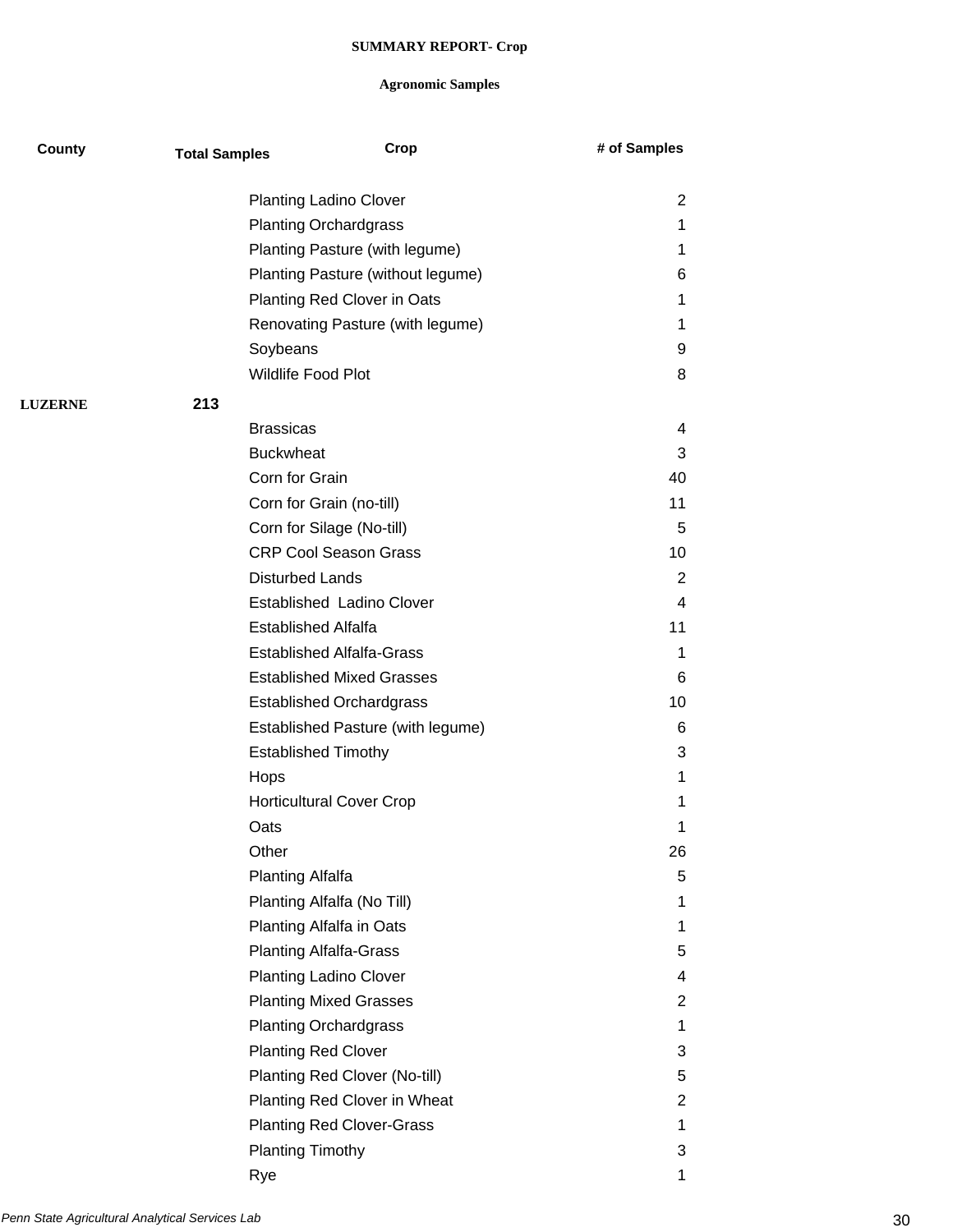| County          | <b>Total Samples</b> | Crop                                 | # of Samples   |
|-----------------|----------------------|--------------------------------------|----------------|
|                 |                      | Soybeans                             | 4              |
|                 |                      | <b>Wildlife Food Plot</b>            | 30             |
| <b>LYCOMING</b> | 552                  |                                      |                |
|                 |                      | <b>Brassicas</b>                     | 2              |
|                 |                      | <b>Buckwheat</b>                     | 2              |
|                 |                      | Corn for Grain                       | 59             |
|                 |                      | Corn for Grain (no-till)             | 68             |
|                 |                      | Corn for Silage                      | 1              |
|                 |                      | Corn for Silage (No-till)            | 3              |
|                 |                      | <b>CRP Cool Season Grass</b>         | 25             |
|                 |                      | Established Ladino Clover            | $\overline{2}$ |
|                 |                      | <b>Established Red Clover</b>        | 4              |
|                 |                      | <b>Established Red Clover-Grass</b>  | 6              |
|                 |                      | <b>Established Trefoil</b>           | 1              |
|                 |                      | Established Trefoil-grass            | 1              |
|                 |                      | <b>Established Alfalfa</b>           | 5              |
|                 |                      | <b>Established Alfalfa-Grass</b>     | 35             |
|                 |                      | <b>Established Mixed Grasses</b>     | 20             |
|                 |                      | <b>Established Orchardgrass</b>      | 1              |
|                 |                      | Established Pasture (with legume)    | 5              |
|                 |                      | Established Pasture (without legume) | 9              |
|                 |                      | <b>Established Timothy</b>           | $\overline{7}$ |
|                 |                      | <b>Horticultural Cover Crop</b>      | 37             |
|                 | Oats                 |                                      | 1              |
|                 | Other                |                                      | 83             |
|                 |                      | <b>Planting Alfalfa</b>              | 6              |
|                 |                      | Planting Alfalfa (No Till)           | 4              |
|                 |                      | Planting Alfalfa in Oats             | 4              |
|                 |                      | <b>Planting Alfalfa-Grass</b>        | 6              |
|                 |                      | <b>Planting Ladino Clover</b>        | 3              |
|                 |                      | <b>Planting Mixed Grasses</b>        | 2              |
|                 |                      | Planting Pasture (with legume)       | 1              |
|                 |                      | Planting Pasture (without legume)    | 29             |
|                 |                      | Planting Red Clover (No-till)        | 1              |
|                 |                      | Planting Red Clover in Oats          | 1              |
|                 |                      | <b>Planting Timothy</b>              | 1              |
|                 | Rye                  |                                      | 1              |
|                 |                      | Sorghum for Grain                    | 1              |
|                 |                      | Sorghum-Sudangrass                   | 5              |
|                 |                      | Soybeans                             | 60             |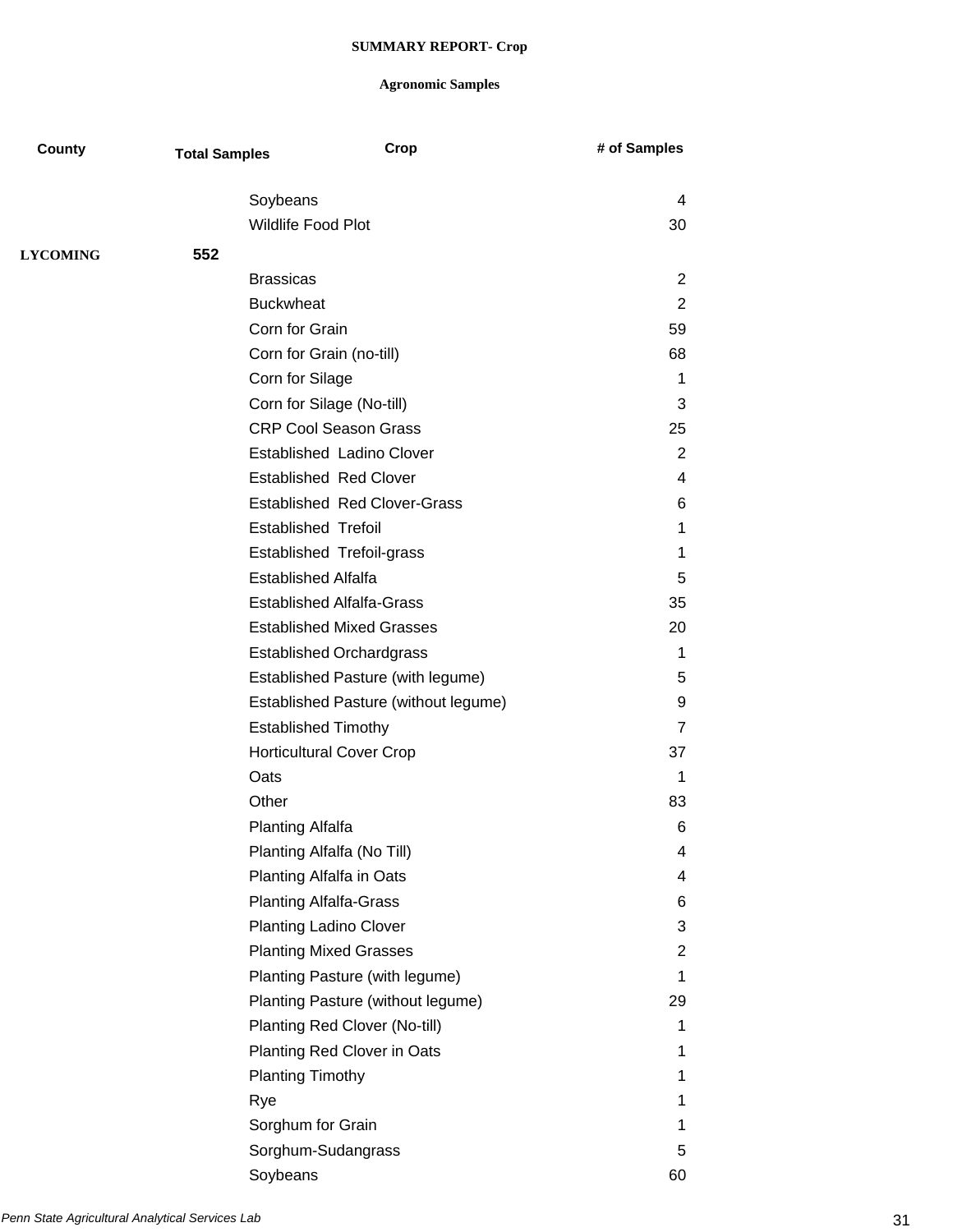| County        | <b>Total Samples</b> | Crop                                   | # of Samples   |
|---------------|----------------------|----------------------------------------|----------------|
|               |                      | Wheat                                  | 3              |
|               |                      | <b>Wildlife Food Plot</b>              | 47             |
| <b>MCKEAN</b> | 58                   |                                        |                |
|               |                      | Barley/Soybean Double Crop             | 1              |
|               |                      | <b>Brassicas</b>                       | 9              |
|               |                      | Corn for Grain                         | 3              |
|               |                      | Corn for Silage                        | 1              |
|               |                      | <b>Established Ladino Clover</b>       | 2              |
|               |                      | <b>Established Mixed Grasses</b>       | 1              |
|               |                      | <b>Established Orchardgrass</b>        | 1              |
|               |                      | <b>Established Timothy</b>             | 2              |
|               |                      | <b>Horticultural Cover Crop</b>        | 1              |
|               |                      | Oats                                   | 1              |
|               |                      | <b>Planting Ladino Clover</b>          | 4              |
|               |                      | <b>Planting Mixed Grasses</b>          | 3              |
|               |                      | <b>Planting Orchardgrass</b>           | 7              |
|               |                      | <b>Planting Red Clover</b>             | 2              |
|               |                      | <b>Planting Timothy</b>                | 3              |
|               |                      | Sunflowers                             | $\overline{2}$ |
|               |                      | Wildlife Food Plot                     | 15             |
| <b>MERCER</b> | 322                  |                                        |                |
|               |                      | <b>Buckwheat</b>                       | 2              |
|               |                      | Corn for Grain                         | 100            |
|               |                      | Corn for Grain (no-till)               | 14             |
|               |                      | Corn for Silage                        | 5              |
|               |                      | Corn for Silage (No-till)              | $\overline{2}$ |
|               |                      | <b>CRP Cool Season Grass</b>           | 4              |
|               |                      | <b>Established Red Clover</b>          | 1              |
|               |                      | <b>Established Red Clover-Grass</b>    | 1              |
|               |                      | Established Trefoil-grass              | 1              |
|               |                      | <b>Established Warm Season Grasses</b> | 1              |
|               |                      | <b>Established Alfalfa</b>             | 6              |
|               |                      | <b>Established Alfalfa-Grass</b>       | 8              |
|               |                      | <b>Established Mixed Grasses</b>       | 14             |
|               |                      | <b>Established Orchardgrass</b>        | 1              |
|               |                      | Established Pasture (with legume)      | $\overline{2}$ |
|               |                      | Established Pasture (without legume)   | 3              |
|               |                      | <b>Established Reed Canarygrass</b>    | 3              |
|               |                      | <b>Established Timothy</b>             | $\overline{2}$ |
|               |                      | Hops                                   | $\overline{2}$ |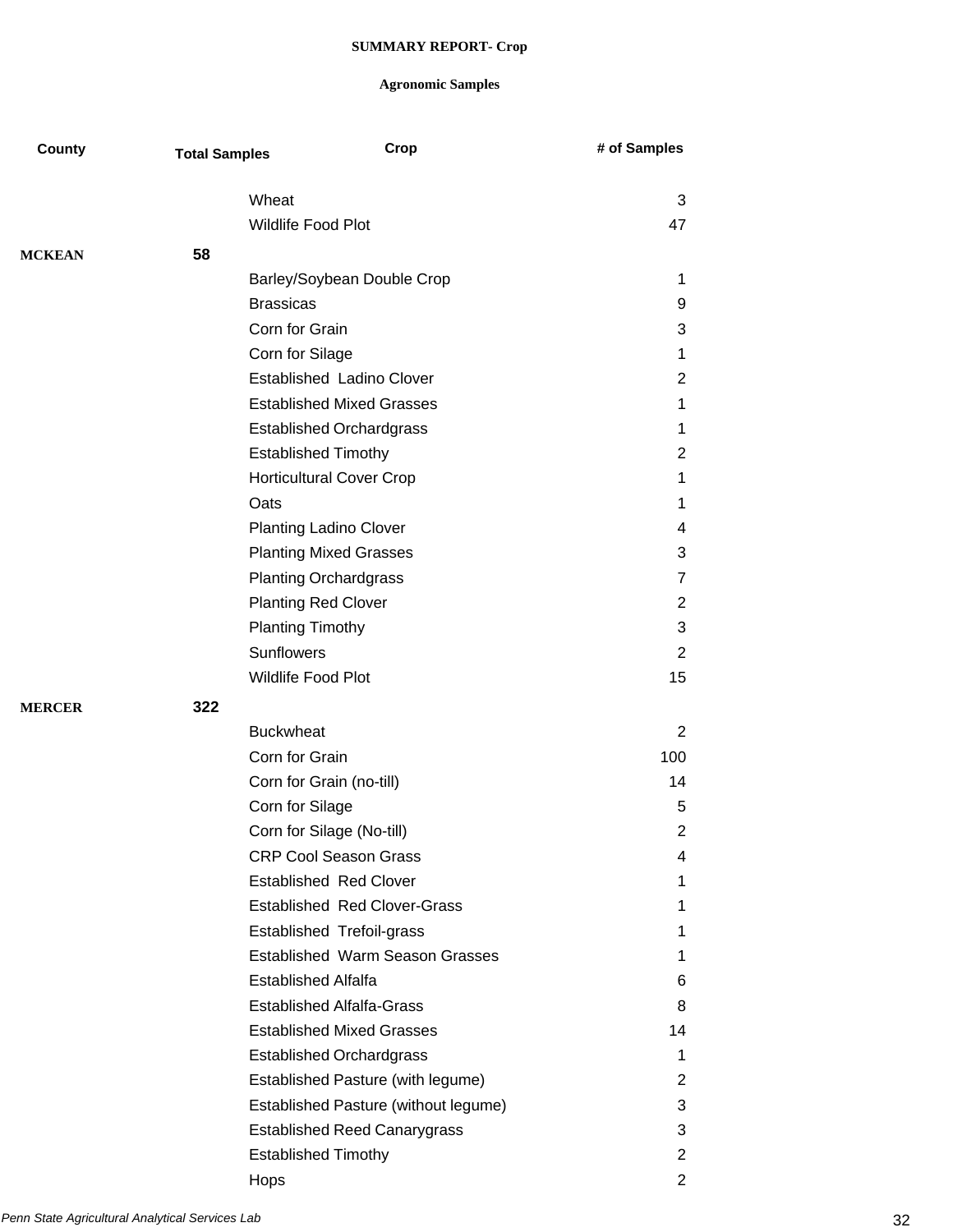| County         | <b>Total Samples</b> | Crop                                 | # of Samples   |
|----------------|----------------------|--------------------------------------|----------------|
|                |                      | Oats                                 | 5              |
|                |                      | Other                                | 7              |
|                |                      | <b>Planting Alfalfa</b>              | 8              |
|                |                      | Planting Alfalfa in Oats             | $\overline{2}$ |
|                |                      | <b>Planting Alfalfa-Grass</b>        | 10             |
|                |                      | <b>Planting Mixed Grasses</b>        | 14             |
|                |                      | <b>Planting Orchardgrass</b>         | 3              |
|                |                      | Planting Pasture (without legume)    | 2              |
|                |                      | <b>Planting Tall Fescue</b>          | $\overline{2}$ |
|                |                      | Renovating Pasture (with legume)     | 1              |
|                |                      | Soybeans                             | 85             |
|                |                      | Wheat                                | 3              |
|                |                      | Wildlife Food Plot                   | 8              |
| <b>MIFFLIN</b> | 121                  |                                      |                |
|                |                      | <b>Buckwheat</b>                     | 1              |
|                |                      | Corn for Grain                       | 25             |
|                |                      | Corn for Grain (no-till)             | 9              |
|                |                      | Corn for Silage (No-till)            | 9              |
|                |                      | <b>CRP Cool Season Grass</b>         | 1              |
|                |                      | <b>Established Bluegrass</b>         | 1              |
|                |                      | Established Ladino Clover            | $\overline{2}$ |
|                |                      | <b>Established Alfalfa</b>           | 5              |
|                |                      | <b>Established Alfalfa-Grass</b>     | 6              |
|                |                      | <b>Established Mixed Grasses</b>     | 7              |
|                |                      | <b>Established Orchardgrass</b>      | 9              |
|                |                      | Established Pasture (without legume) | 6              |
|                |                      | <b>Established Timothy</b>           | $\overline{2}$ |
|                |                      | Millet for Forage                    | 1              |
|                |                      | Oats                                 | 1              |
|                |                      | <b>Planting Ladino Clover</b>        | 3              |
|                |                      | Planting Trefoil in Oats             | 1              |
|                |                      | Soybeans                             | 23             |
|                |                      | <b>Spring Barley</b>                 | 2              |
|                |                      | Wheat                                | $\overline{2}$ |
|                |                      | Wildlife Food Plot                   | $\overline{2}$ |
|                |                      | <b>Winter Barley</b>                 | 3              |
| <b>MONROE</b>  | 37                   |                                      |                |
|                |                      | <b>Brassicas</b>                     | 1              |
|                |                      | Corn for Grain                       | 1              |
|                |                      | Corn for Grain (no-till)             | 4              |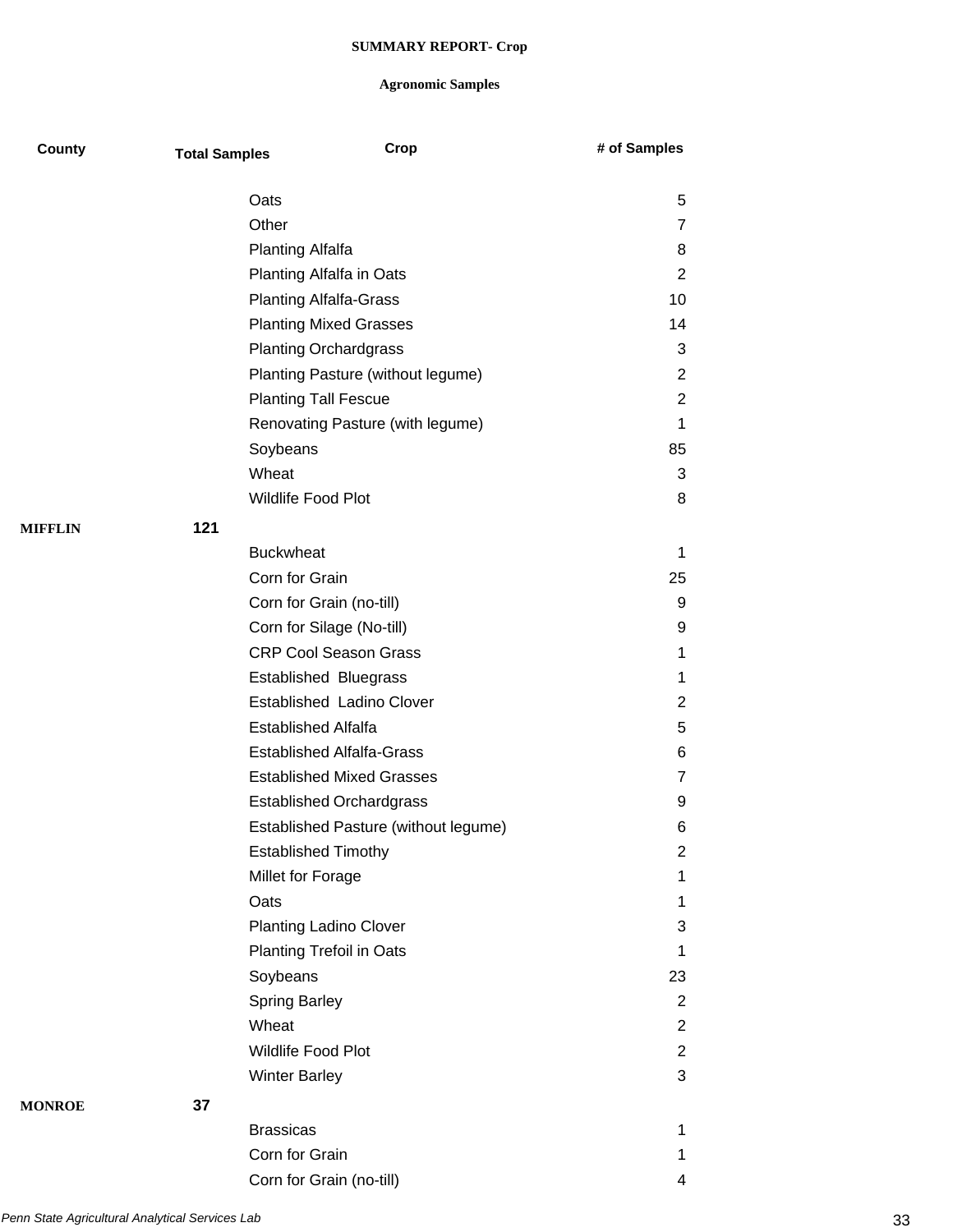| County            | <b>Total Samples</b> | Crop                                   | # of Samples   |
|-------------------|----------------------|----------------------------------------|----------------|
|                   |                      | <b>Established Alfalfa</b>             | 2              |
|                   |                      | <b>Established Orchardgrass</b>        | 4              |
|                   |                      | Established Pasture (with legume)      | 1              |
|                   | Other                |                                        | 3              |
|                   |                      | <b>Planting Alfalfa-Grass</b>          | 1              |
|                   |                      | <b>Planting Mixed Grasses</b>          | 8              |
|                   |                      | <b>Planting Red Clover</b>             | 2              |
|                   |                      | Sorghum for Forage                     | 1              |
|                   |                      | Soybeans                               | 1              |
|                   | Wheat                |                                        | 3              |
|                   |                      | Wildlife Food Plot                     | 5              |
| <b>MONTGOMERY</b> | 336                  |                                        |                |
|                   |                      | Barley/Soybean Double Crop             | $\overline{2}$ |
|                   |                      | <b>Brassicas</b>                       | 4              |
|                   |                      | <b>Buckwheat</b>                       | 7              |
|                   |                      | Corn for Grain                         | 9              |
|                   |                      | Corn for Grain (no-till)               | 1              |
|                   |                      | <b>CRP Cool Season Grass</b>           | 5              |
|                   |                      | <b>CRP Warm Season Grass</b>           | 1              |
|                   |                      | <b>Established Red Clover-Grass</b>    | 2              |
|                   |                      | <b>Established Warm Season Grasses</b> | 1              |
|                   |                      | <b>Established Mixed Grasses</b>       | 1              |
|                   |                      | <b>Established Orchardgrass</b>        | 8              |
|                   |                      | Established Pasture (with legume)      | 8              |
|                   |                      | Established Pasture (without legume)   | 15             |
|                   |                      | <b>Established Timothy</b>             | 1              |
|                   |                      | <b>Horticultural Cover Crop</b>        | 2              |
|                   | Oats                 |                                        | 1              |
|                   | Other                |                                        | 189            |
|                   |                      | <b>Planting Bluegrass</b>              | 1              |
|                   |                      | <b>Planting Ladino Clover</b>          | 10             |
|                   |                      | <b>Planting Mixed Grasses</b>          | 21             |
|                   |                      | <b>Planting Orchardgrass</b>           | 4              |
|                   |                      | Planting Pasture (without legume)      | $\overline{2}$ |
|                   |                      | <b>Planting Red Clover</b>             | 3              |
|                   |                      | <b>Planting Red Clover-Grass</b>       | 1              |
|                   |                      | <b>Planting Trefoil</b>                | 1              |
|                   | Rye                  |                                        | $\overline{2}$ |
|                   |                      | Sorghum for Grain                      | 11             |
|                   |                      | Soybeans                               | 9              |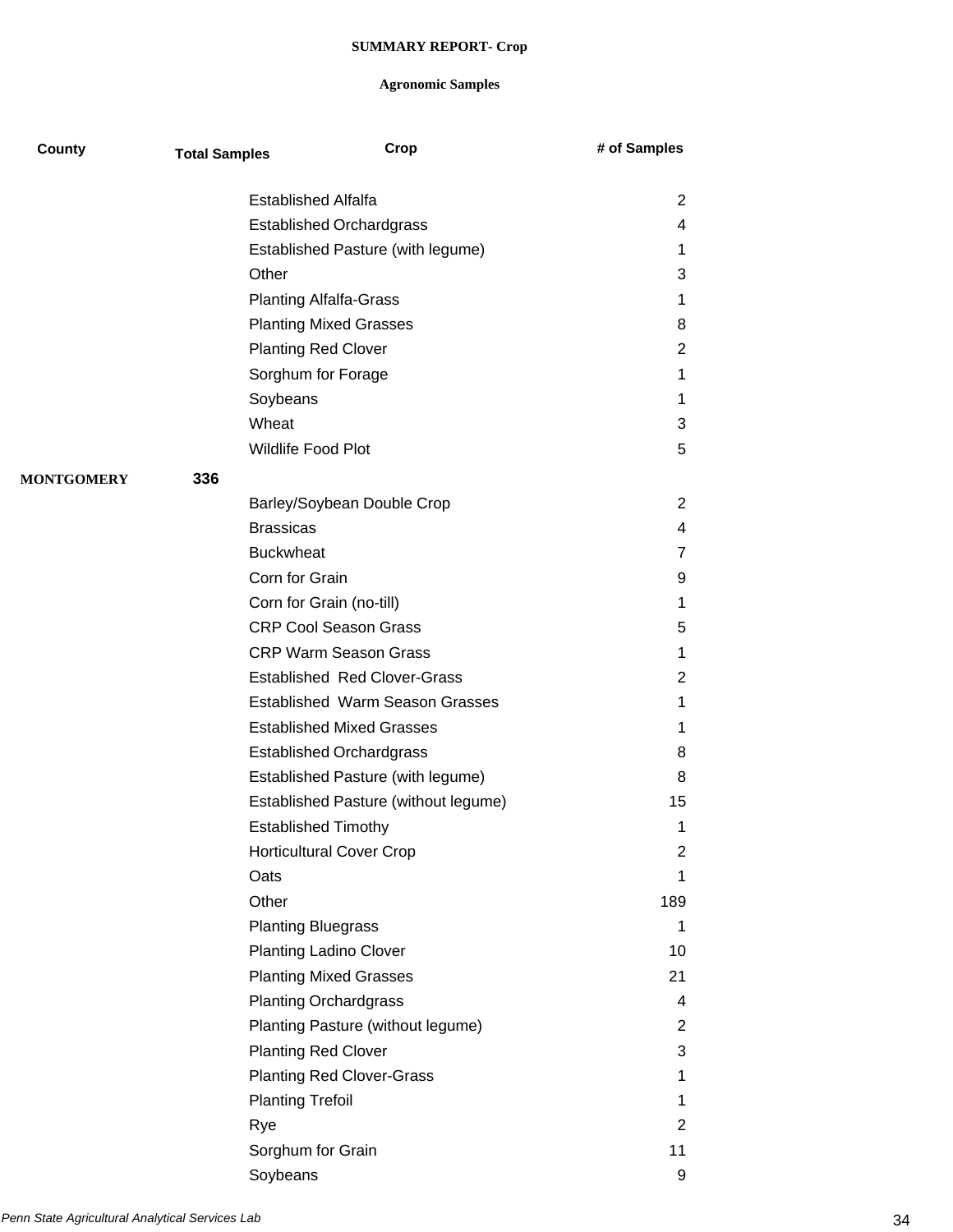| County             | <b>Total Samples</b> |                            | Crop                                 | # of Samples   |
|--------------------|----------------------|----------------------------|--------------------------------------|----------------|
|                    |                      | <b>Wildlife Food Plot</b>  |                                      | 14             |
| <b>MONTOUR</b>     | 188                  |                            |                                      |                |
|                    |                      |                            | Barley/Soybean Double Crop           | 2              |
|                    |                      | Corn for Grain             |                                      | 20             |
|                    |                      |                            | Corn for Grain (no-till)             | 55             |
|                    |                      |                            | <b>CRP Cool Season Grass</b>         | 16             |
|                    |                      |                            | <b>CRP Warm Season Grass</b>         | 1              |
|                    |                      | <b>Established Alfalfa</b> |                                      | 6              |
|                    |                      |                            | <b>Established Alfalfa-Grass</b>     | 2              |
|                    |                      |                            | <b>Established Mixed Grasses</b>     | 8              |
|                    |                      |                            | Established Pasture (with legume)    | 7              |
|                    |                      |                            | Established Pasture (without legume) | 1.             |
|                    |                      | Oats                       |                                      | $\overline{2}$ |
|                    |                      |                            | <b>Planting Mixed Grasses</b>        | 2              |
|                    |                      |                            | Renovating Pasture (with legume)     | 1              |
|                    |                      | Soybeans                   |                                      | 52             |
|                    |                      | Wildlife Food Plot         |                                      | 13             |
| <b>NORTHAMPTON</b> | 129                  |                            |                                      |                |
|                    |                      | Corn for Grain             |                                      | 27             |
|                    |                      |                            | Corn for Grain (no-till)             | 15             |
|                    |                      |                            | Corn for Silage (No-till)            | 4              |
|                    |                      | <b>Established Alfalfa</b> |                                      | 6              |
|                    |                      |                            | <b>Established Alfalfa-Grass</b>     | 1              |
|                    |                      |                            | <b>Established Mixed Grasses</b>     | 5              |
|                    |                      |                            | <b>Established Orchardgrass</b>      | $\overline{2}$ |
|                    |                      |                            | Established Pasture (with legume)    | 2              |
|                    |                      |                            | Established Pasture (without legume) | 2              |
|                    |                      | Hops                       |                                      | $\mathbf 1$    |
|                    |                      | Other                      |                                      | 13             |
|                    |                      | Planting Alfalfa           |                                      | 3              |
|                    |                      |                            | Planting Alfalfa (No Till)           | 2              |
|                    |                      |                            | <b>Planting Alfalfa-Grass</b>        | 3              |
|                    |                      |                            | <b>Planting Mixed Grasses</b>        | 3              |
|                    |                      |                            | <b>Planting Orchardgrass</b>         | 2              |
|                    |                      |                            | <b>Planting Red Clover-Grass</b>     | 1              |
|                    |                      |                            | <b>Planting Tall Fescue</b>          | 4              |
|                    |                      | Soybeans                   |                                      | 24             |
|                    |                      | Wheat                      |                                      | 4              |
|                    |                      | Wildlife Food Plot         |                                      | 5              |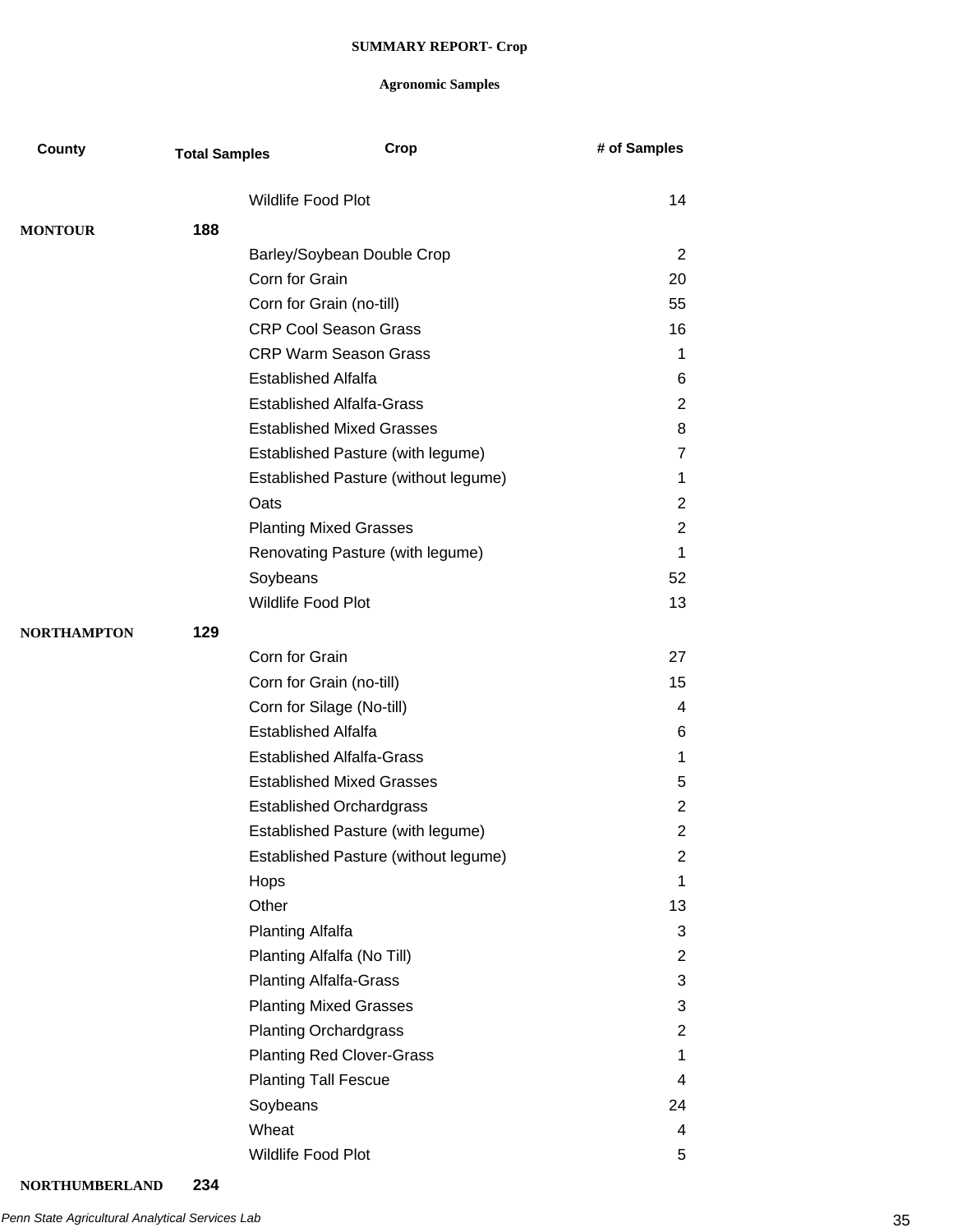| County       | <b>Total Samples</b> |                                  | Crop                                 | # of Samples   |  |
|--------------|----------------------|----------------------------------|--------------------------------------|----------------|--|
|              |                      | Corn for Grain                   |                                      | 27             |  |
|              |                      | Corn for Grain (no-till)         |                                      | 68             |  |
|              |                      | Corn for Silage                  |                                      | 4              |  |
|              |                      | Corn for Silage (No-till)        |                                      | 3              |  |
|              |                      | <b>CRP Cool Season Grass</b>     |                                      | 9              |  |
|              |                      |                                  | <b>Established Red Clover-Grass</b>  | 3              |  |
|              |                      | <b>Established Alfalfa-Grass</b> |                                      | 8              |  |
|              |                      | <b>Established Mixed Grasses</b> |                                      | $\overline{7}$ |  |
|              |                      | <b>Established Orchardgrass</b>  |                                      | 5              |  |
|              |                      |                                  | Established Pasture (with legume)    | 3              |  |
|              |                      |                                  | Established Pasture (without legume) | 4              |  |
|              |                      |                                  | <b>Established Reed Canarygrass</b>  | 1              |  |
|              |                      | Oats                             |                                      | $\overline{2}$ |  |
|              |                      | Other                            |                                      | 6              |  |
|              |                      | <b>Planting Alfalfa</b>          |                                      | 1              |  |
|              |                      | Planting Alfalfa (No Till)       |                                      | 1              |  |
|              |                      | Planting Alfalfa in Oats         |                                      | 1              |  |
|              |                      | <b>Planting Alfalfa-Grass</b>    |                                      | 1              |  |
|              |                      | <b>Planting Ladino Clover</b>    |                                      | 2              |  |
|              |                      | <b>Planting Mixed Grasses</b>    |                                      | 1              |  |
|              |                      | <b>Planting Orchardgrass</b>     |                                      | 1              |  |
|              |                      | Planting Red Clover (No-till)    |                                      | 1              |  |
|              |                      | <b>Planting Timothy</b>          |                                      | 1              |  |
|              |                      |                                  | Renovating Pasture (with legume)     | 1              |  |
|              |                      | Rye                              |                                      | 2              |  |
|              |                      | Soybeans                         |                                      | 43             |  |
|              |                      | Wheat                            |                                      | 6              |  |
|              |                      | Wildlife Food Plot               |                                      | 11             |  |
|              |                      | <b>Winter Barley</b>             |                                      | 11             |  |
| <b>PERRY</b> | 545                  |                                  |                                      |                |  |
|              |                      |                                  | Barley/Soybean Double Crop           | 10             |  |
|              |                      | <b>Brassicas</b>                 |                                      | $\overline{2}$ |  |
|              |                      | Corn for Grain                   |                                      | 27             |  |
|              |                      | Corn for Grain (no-till)         |                                      | 105            |  |
|              |                      | Corn for Silage                  |                                      | 1              |  |
|              |                      | Corn for Silage (No-till)        |                                      | 57             |  |
|              |                      | Established Ladino Clover        |                                      | 2              |  |
|              |                      | <b>Established Red Clover</b>    |                                      | 1              |  |
|              |                      | <b>Established Alfalfa</b>       |                                      | 12             |  |
|              |                      | <b>Established Alfalfa-Grass</b> |                                      | 58             |  |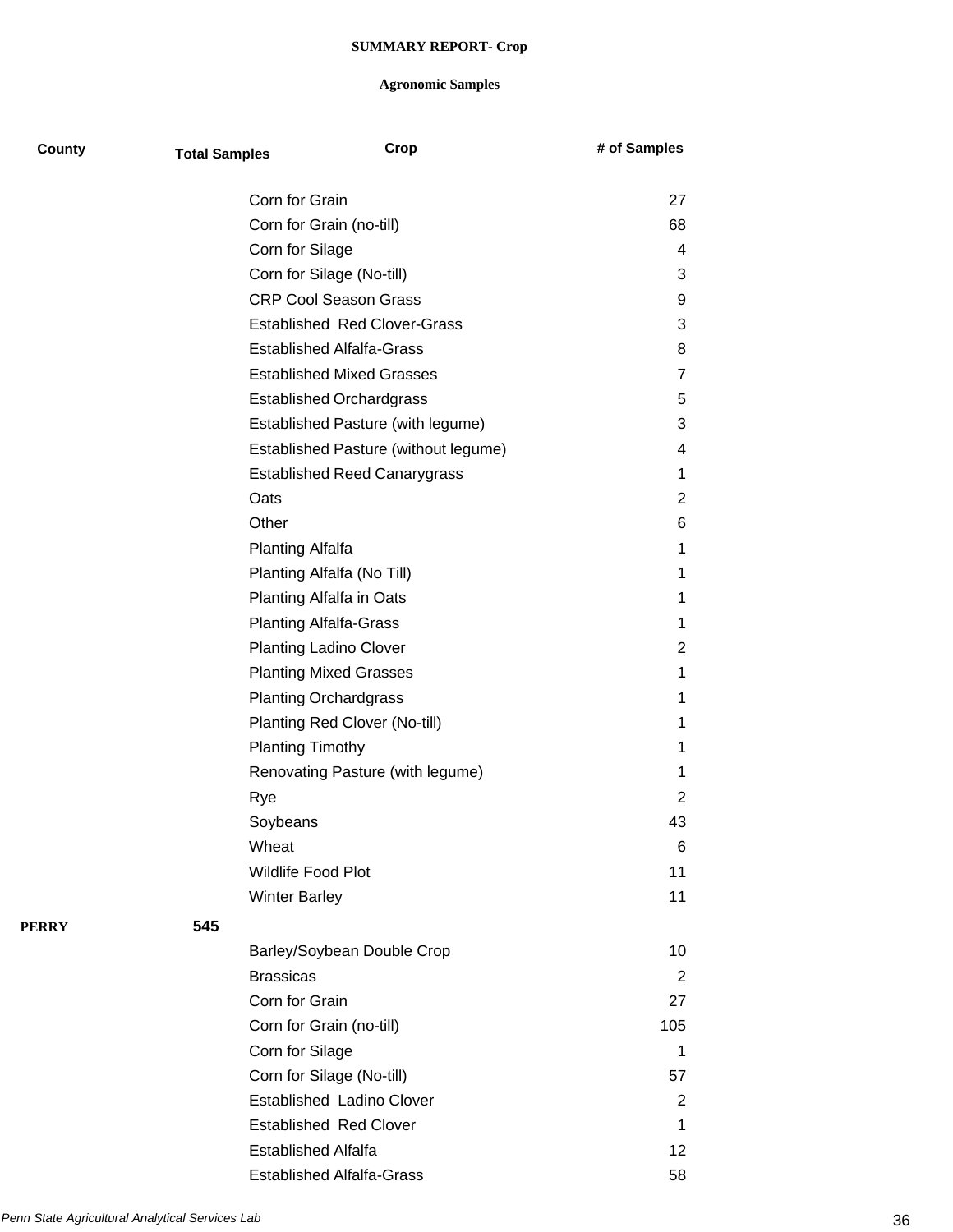| <b>County</b>       | <b>Total Samples</b> | Crop                                 | # of Samples   |
|---------------------|----------------------|--------------------------------------|----------------|
|                     |                      | <b>Established Mixed Grasses</b>     | 35             |
|                     |                      | <b>Established Orchardgrass</b>      | 17             |
|                     |                      | Established Pasture (without legume) | 4              |
|                     |                      | <b>Established Tall Fescue</b>       | 1              |
|                     |                      | <b>Established Timothy</b>           | 2              |
|                     |                      | Hops                                 | 1              |
|                     |                      | Oats                                 | 8              |
|                     |                      | Other                                | 1              |
|                     |                      | <b>Planting Alfalfa</b>              | 2              |
|                     |                      | Planting Alfalfa (No Till)           | 1              |
|                     |                      | Planting Alfalfa in Oats             | 2              |
|                     |                      | <b>Planting Alfalfa-Grass</b>        | 9              |
|                     |                      | <b>Planting Bluegrass</b>            | 1              |
|                     |                      | <b>Planting Bromegrass</b>           | 1              |
|                     |                      | <b>Planting Ladino Clover</b>        | 3              |
|                     |                      | <b>Planting Mixed Grasses</b>        | 6              |
|                     |                      | <b>Planting Orchardgrass</b>         | 1              |
|                     |                      | <b>Planting Red Clover</b>           | 1              |
|                     |                      | Planting Red Clover (No-till)        | 1              |
|                     |                      | <b>Planting Red Clover-Grass</b>     | 1              |
|                     |                      | <b>Planting Timothy</b>              | 2              |
|                     |                      | <b>Planting Warm Season Grasses</b>  | 1              |
|                     |                      | Renovating Pasture (with legume)     | 1              |
|                     |                      | Rye                                  | 1              |
|                     |                      | Sm Grain Sil/Corn Sil Dbl Crop       | 38             |
|                     |                      | Small Grain Silage                   | 5              |
|                     |                      | Sorghum for Forage                   | $\overline{2}$ |
|                     |                      | Soybeans                             | 80             |
|                     |                      | Sunflowers                           | $\overline{4}$ |
|                     |                      | Wheat                                | 10             |
|                     |                      | Wildlife Food Plot                   | 25             |
|                     |                      | <b>Winter Barley</b>                 | $\mathbf{3}$   |
| <b>PHILADELPHIA</b> | 23                   |                                      |                |
|                     |                      | Corn for Grain                       | 1              |
|                     |                      | <b>Disturbed Lands</b>               | 1              |
|                     |                      | <b>Horticultural Cover Crop</b>      | 11             |
|                     |                      | Other                                | 10             |
| <b>PIKE</b>         | 8                    |                                      |                |
|                     |                      | <b>Brassicas</b>                     | 1              |
|                     |                      | <b>Established Red Clover-Grass</b>  | $\overline{2}$ |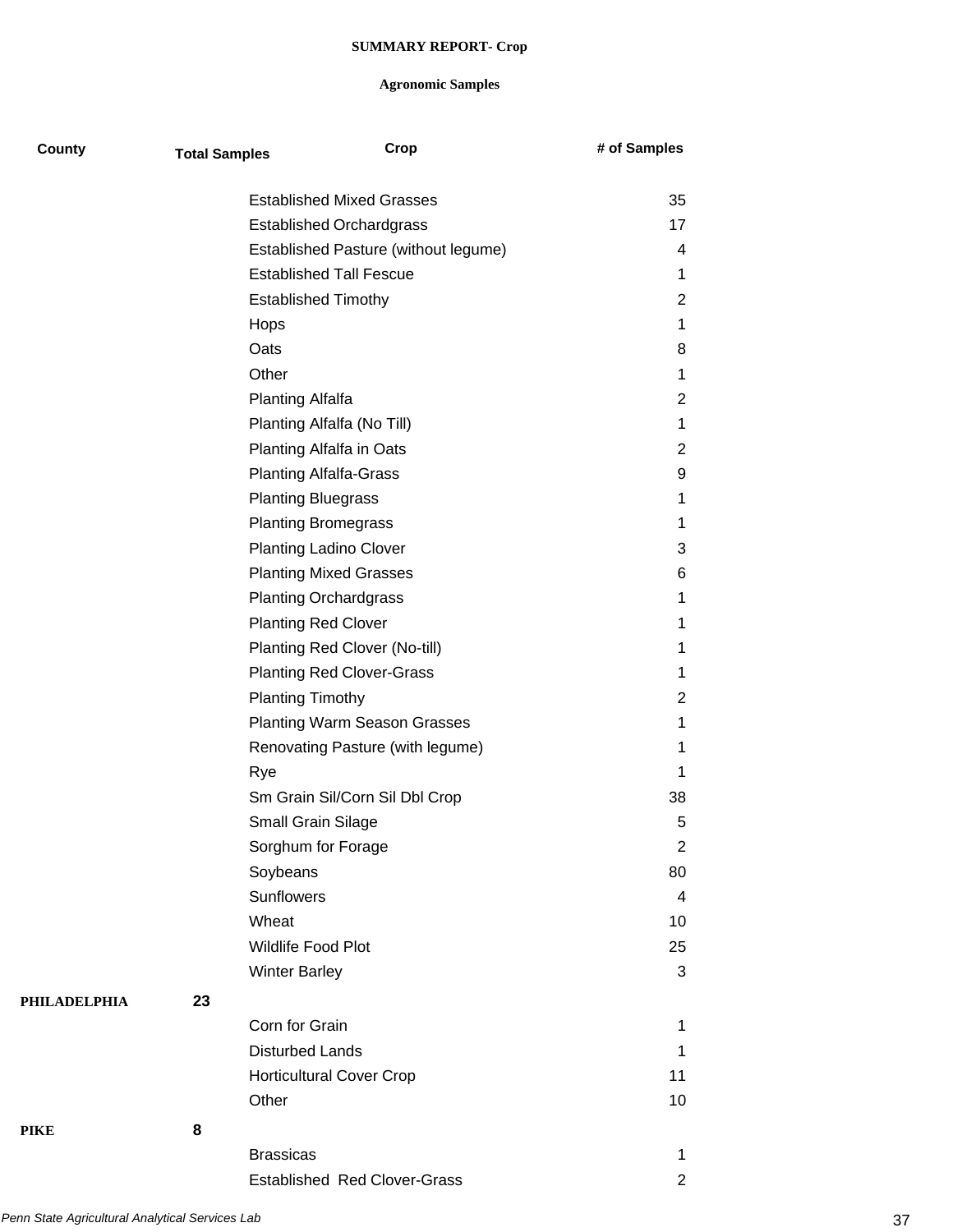| County            | <b>Total Samples</b> |                            | Crop                                 | # of Samples   |
|-------------------|----------------------|----------------------------|--------------------------------------|----------------|
|                   |                      |                            | <b>Established Mixed Grasses</b>     | $\overline{2}$ |
|                   |                      | Other                      |                                      | 1              |
|                   |                      |                            | <b>Planting Ladino Clover</b>        | 1              |
|                   |                      | <b>Planting Red Clover</b> |                                      | 1              |
| <b>POTTER</b>     | 202                  |                            |                                      |                |
|                   |                      | <b>Brassicas</b>           |                                      | $\overline{7}$ |
|                   |                      | <b>Buckwheat</b>           |                                      | 4              |
|                   |                      | Corn for Grain             |                                      | 13             |
|                   |                      |                            | Corn for Grain (no-till)             | 1              |
|                   |                      | Corn for Silage            |                                      | 3              |
|                   |                      |                            | Corn for Silage (No-till)            | 4              |
|                   |                      |                            | <b>CRP Cool Season Grass</b>         | 6              |
|                   |                      |                            | <b>Established Ladino Clover</b>     | 17             |
|                   |                      |                            | <b>Established Red Clover-Grass</b>  | 3              |
|                   |                      |                            | <b>Established Alfalfa-Grass</b>     | 4              |
|                   |                      |                            | <b>Established Mixed Grasses</b>     | 47             |
|                   |                      |                            | <b>Established Orchardgrass</b>      | 2              |
|                   |                      |                            | Established Pasture (with legume)    | 9              |
|                   |                      |                            | Established Pasture (without legume) | $\overline{7}$ |
|                   |                      |                            | <b>Established Tall Fescue</b>       | 1              |
|                   |                      |                            | <b>Established Timothy</b>           | 3              |
|                   |                      | Oats                       |                                      | 3              |
|                   |                      | Other                      |                                      | $\overline{2}$ |
|                   |                      |                            | Planting Alfalfa in Oats             | $\overline{2}$ |
|                   |                      |                            | <b>Planting Ladino Clover</b>        | 14             |
|                   |                      |                            | <b>Planting Mixed Grasses</b>        | 3              |
|                   |                      |                            | Planting Pasture (with legume)       | 1              |
|                   |                      | <b>Planting Red Clover</b> |                                      | 5              |
|                   |                      |                            | Planting Red Clover (No-till)        | 1              |
|                   |                      |                            | <b>Planting Red Clover-Grass</b>     | 3              |
|                   |                      | <b>Planting Timothy</b>    |                                      | 1              |
|                   |                      |                            | <b>Planting Trefoil-Grass</b>        | 1              |
|                   |                      |                            | Renovating Pasture (with legume)     | $\overline{2}$ |
|                   |                      | Soybeans                   |                                      | 1              |
|                   |                      | <b>Spring Barley</b>       |                                      | 3              |
|                   |                      | Sunflowers                 |                                      | 1              |
|                   |                      | Wildlife Food Plot         |                                      | 28             |
| <b>SCHUYLKILL</b> | 322                  |                            |                                      |                |
|                   |                      | <b>Brassicas</b>           |                                      | 3              |
|                   |                      | <b>Buckwheat</b>           |                                      | 3              |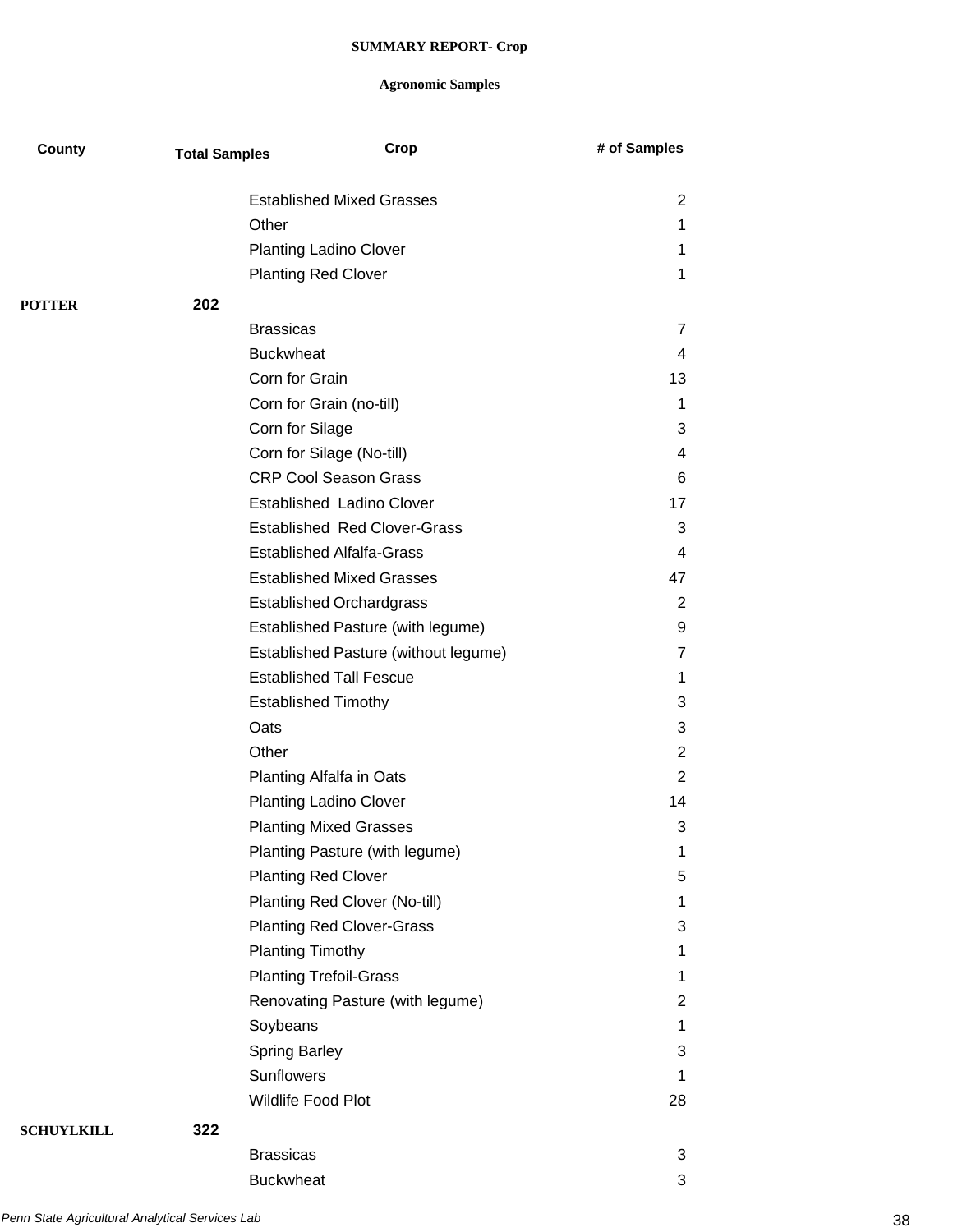| County        | <b>Total Samples</b> |                                  | Crop                                   | # of Samples   |
|---------------|----------------------|----------------------------------|----------------------------------------|----------------|
|               |                      | Corn for Grain                   |                                        | 46             |
|               |                      | Corn for Grain (no-till)         |                                        | 64             |
|               |                      | Corn for Silage                  |                                        | 6              |
|               |                      | <b>CRP Cool Season Grass</b>     |                                        | 56             |
|               |                      | <b>CRP Warm Season Grass</b>     |                                        | 11             |
|               |                      | <b>Disturbed Lands</b>           |                                        | 4              |
|               |                      |                                  | Established Ladino Clover              | 11             |
|               |                      | <b>Established Alfalfa</b>       |                                        | 3              |
|               |                      | <b>Established Alfalfa-Grass</b> |                                        | $\overline{2}$ |
|               |                      |                                  | <b>Established Mixed Grasses</b>       | 6              |
|               |                      | <b>Established Orchardgrass</b>  |                                        | 11             |
|               |                      |                                  | Established Pasture (with legume)      | $\overline{2}$ |
|               |                      | <b>Established Timothy</b>       |                                        | 3              |
|               |                      | Oats                             |                                        | 4              |
|               |                      | Other                            |                                        | 16             |
|               |                      | <b>Planting Alfalfa</b>          |                                        | 4              |
|               |                      | Planting Alfalfa (No Till)       |                                        | 1              |
|               |                      | <b>Planting Ladino Clover</b>    |                                        | $\overline{2}$ |
|               |                      | <b>Planting Red Clover</b>       |                                        | 2              |
|               |                      |                                  | <b>Planting Red Clover-Grass</b>       | 1              |
|               |                      | Rye                              |                                        | 7              |
|               |                      | Soybeans                         |                                        | 39             |
|               |                      | Wheat                            |                                        | 4              |
|               |                      | <b>Wildlife Food Plot</b>        |                                        | 9              |
|               |                      | <b>Winter Barley</b>             |                                        | 2              |
| <b>SNYDER</b> | 324                  |                                  |                                        |                |
|               |                      |                                  | Barley/Soybean Double Crop             | 1              |
|               |                      | Corn for Grain                   |                                        | 25             |
|               |                      | Corn for Grain (no-till)         |                                        | 110            |
|               |                      | Corn for Silage                  |                                        | 1              |
|               |                      | Corn for Silage (No-till)        |                                        | 15             |
|               |                      | <b>CRP Cool Season Grass</b>     |                                        | 5              |
|               |                      |                                  | <b>Established Warm Season Grasses</b> | 1              |
|               |                      | <b>Established Alfalfa</b>       |                                        | 3              |
|               |                      | <b>Established Alfalfa-Grass</b> |                                        | 12             |
|               |                      |                                  | <b>Established Mixed Grasses</b>       | 13             |
|               |                      | <b>Established Orchardgrass</b>  |                                        | 4              |
|               |                      |                                  | Established Pasture (with legume)      | 5              |
|               |                      |                                  | Established Pasture (without legume)   | 5              |
|               |                      | <b>Established Timothy</b>       |                                        | 2              |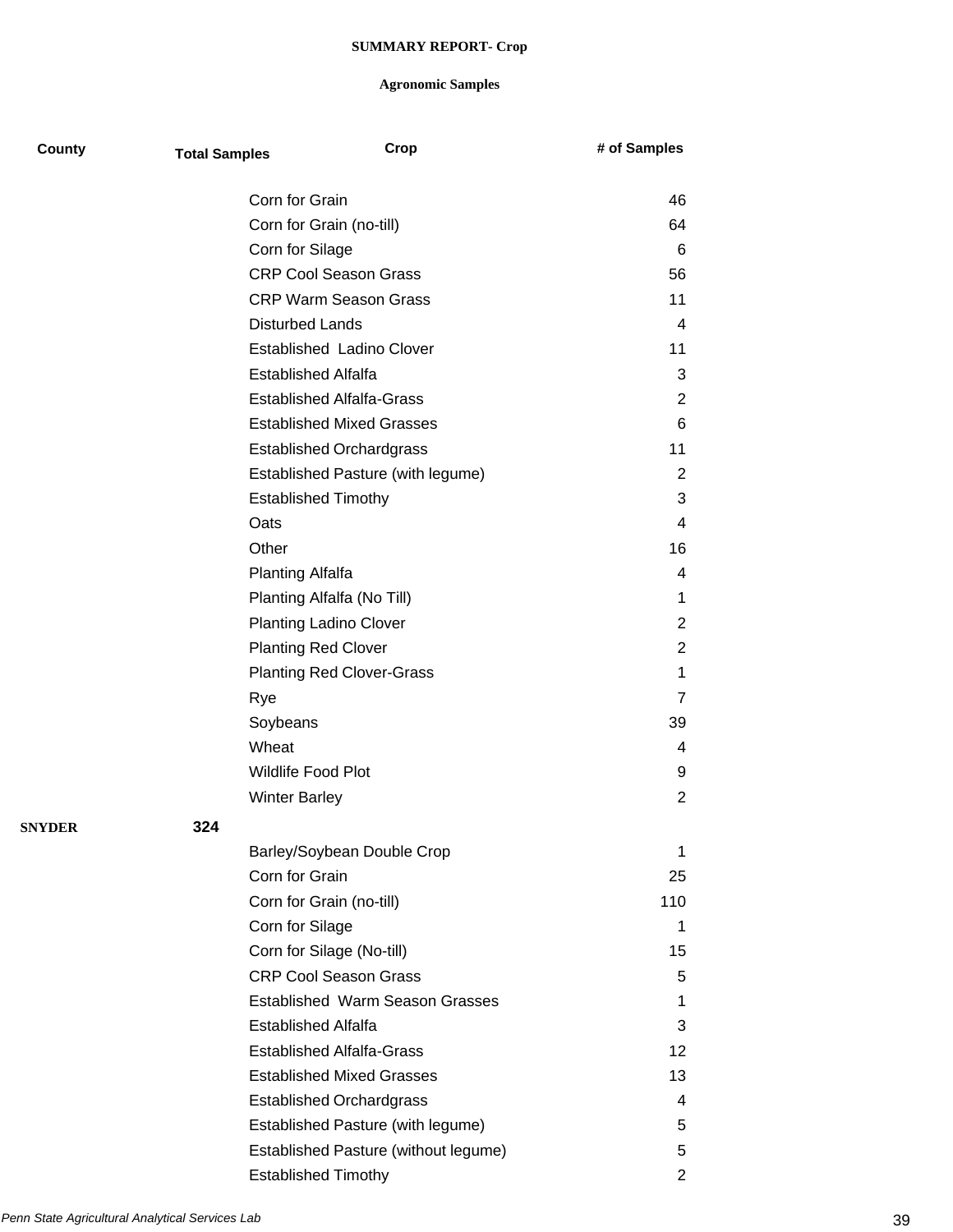| County          | <b>Total Samples</b> | Crop                                 | # of Samples   |
|-----------------|----------------------|--------------------------------------|----------------|
|                 |                      | Millet for Forage                    | 1              |
|                 |                      | Oats                                 | 1              |
|                 |                      | Other                                | 24             |
|                 |                      | <b>Planting Alfalfa</b>              | 3              |
|                 |                      | Planting Alfalfa (No Till)           | $\overline{2}$ |
|                 |                      | <b>Planting Alfalfa-Grass</b>        | 5              |
|                 |                      | <b>Planting Mixed Grasses</b>        | 13             |
|                 |                      | <b>Planting Orchardgrass</b>         | 1              |
|                 |                      | <b>Planting Timothy</b>              | 1              |
|                 |                      | Renovating Pasture (with legume)     | $\overline{2}$ |
|                 |                      | Soybeans                             | 56             |
|                 |                      | Wheat                                | 3              |
|                 |                      | <b>Wildlife Food Plot</b>            | 9              |
|                 |                      | <b>Winter Barley</b>                 | 1              |
| <b>SOMERSET</b> | 116                  |                                      |                |
|                 |                      | <b>Brassicas</b>                     | $\overline{2}$ |
|                 |                      | Corn for Grain                       | 3              |
|                 |                      | Corn for Grain (no-till)             | 19             |
|                 |                      | Corn for Silage                      | 8              |
|                 |                      | Corn for Silage (No-till)            | $\overline{2}$ |
|                 |                      | <b>CRP Cool Season Grass</b>         | 9              |
|                 |                      | Established Trefoil-grass            | $\overline{7}$ |
|                 |                      | <b>Established Alfalfa-Grass</b>     | 2              |
|                 |                      | <b>Established Mixed Grasses</b>     | 14             |
|                 |                      | Established Pasture (with legume)    | $\overline{2}$ |
|                 |                      | Established Pasture (without legume) | $\overline{2}$ |
|                 |                      | Hops                                 | 2              |
|                 |                      | Oats                                 | 6              |
|                 |                      | <b>Planting Alfalfa-Grass</b>        | 7              |
|                 |                      | <b>Planting Ladino Clover</b>        | 3              |
|                 |                      | <b>Planting Mixed Grasses</b>        | 1              |
|                 |                      | <b>Planting Red Clover</b>           | $\overline{2}$ |
|                 |                      | Planting Red Clover in Oats          | 1              |
|                 |                      | Renovating Pasture (with legume)     | $\overline{2}$ |
|                 |                      | Sorghum-Sudangrass                   | $\overline{2}$ |
|                 |                      | Soybeans                             | 18             |
|                 |                      | Wildlife Food Plot                   | $\overline{2}$ |
| <b>SULLIVAN</b> | 21                   |                                      |                |
|                 |                      | <b>Brassicas</b>                     | 1              |
|                 |                      | <b>Buckwheat</b>                     | 1              |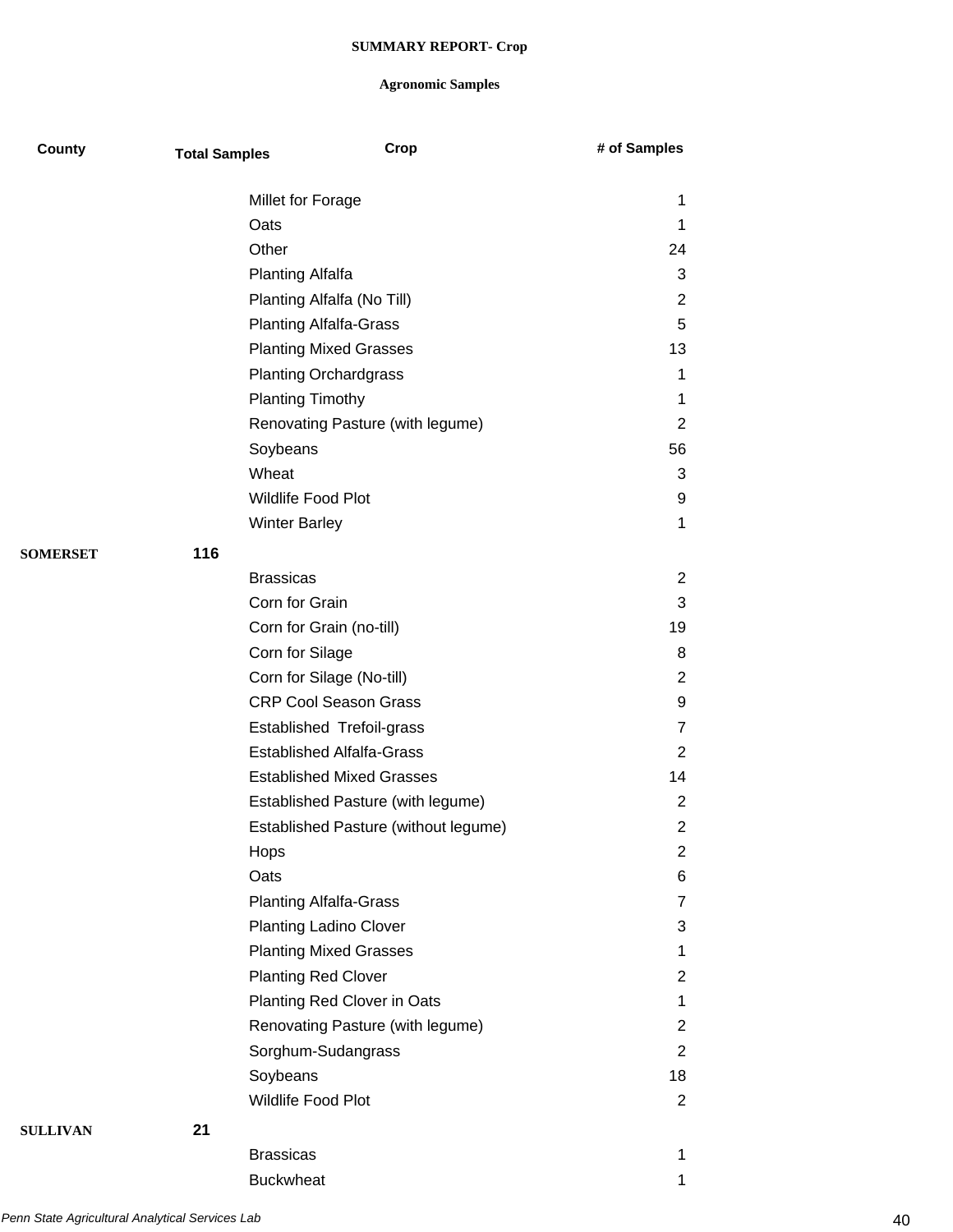## **Agronomic Samples**

| County             | <b>Total Samples</b> |                         | Crop                                                   | # of Samples   |
|--------------------|----------------------|-------------------------|--------------------------------------------------------|----------------|
|                    |                      |                         |                                                        |                |
|                    |                      | Corn for Grain          | <b>Established Red Clover-Grass</b>                    | 4              |
|                    |                      |                         | Planting Alfalfa in Oats                               | 1<br>1         |
|                    |                      |                         |                                                        |                |
|                    |                      |                         | <b>Planting Red Clover-Grass</b>                       | 1              |
|                    |                      |                         | Renovating Pasture (with legume)<br>Wildlife Food Plot | 1              |
|                    |                      |                         |                                                        | 11             |
| <b>SUSQUEHANNA</b> | 403                  |                         |                                                        |                |
|                    |                      | <b>Brassicas</b>        |                                                        | 27             |
|                    |                      | <b>Buckwheat</b>        |                                                        | 5              |
|                    |                      | Canola                  |                                                        | 3              |
|                    |                      | Corn for Grain          |                                                        | 22             |
|                    |                      |                         | Corn for Grain (no-till)                               | 3              |
|                    |                      | Corn for Silage         |                                                        | 33             |
|                    |                      |                         | Corn for Silage (No-till)                              | 11             |
|                    |                      |                         | <b>CRP Cool Season Grass</b>                           | 12             |
|                    |                      |                         | Established Ladino Clover                              | 13             |
|                    |                      |                         | <b>Established Red Clover-Grass</b>                    | 6              |
|                    |                      |                         | <b>Established Alfalfa</b>                             | 4              |
|                    |                      |                         | <b>Established Mixed Grasses</b>                       | 99             |
|                    |                      |                         | Established Pasture (with legume)                      | 4              |
|                    |                      |                         | Established Pasture (without legume)                   | 5              |
|                    |                      |                         | <b>Horticultural Cover Crop</b>                        | 2              |
|                    |                      | Oats                    |                                                        | 6              |
|                    |                      | Other                   |                                                        | 35             |
|                    |                      | <b>Planting Alfalfa</b> |                                                        | 5              |
|                    |                      |                         | Planting Alfalfa in Wheat                              | 3              |
|                    |                      |                         | <b>Planting Alfalfa-Grass</b>                          | 4              |
|                    |                      |                         | <b>Planting Ladino Clover</b>                          | 43             |
|                    |                      |                         | <b>Planting Mixed Grasses</b>                          | 8              |
|                    |                      |                         | <b>Planting Red Clover</b>                             | 3              |
|                    |                      |                         | Planting Red Clover (No-till)                          | $\mathbf 1$    |
|                    |                      |                         | <b>Planting Red Clover-Grass</b>                       | $\overline{2}$ |
|                    |                      |                         | Renovating Pasture (with legume)                       | $\overline{2}$ |
|                    |                      |                         | Sorghum for Forage                                     | 2              |
|                    |                      |                         | Sorghum-Sudangrass                                     | $\mathbf 1$    |
|                    |                      | Soybeans                |                                                        | 14             |
|                    |                      | Sunflowers              |                                                        | $\overline{2}$ |
|                    |                      |                         | Wildlife Food Plot                                     | 23             |
| <b>TIOGA</b>       | 375                  |                         |                                                        |                |

Brassicas 4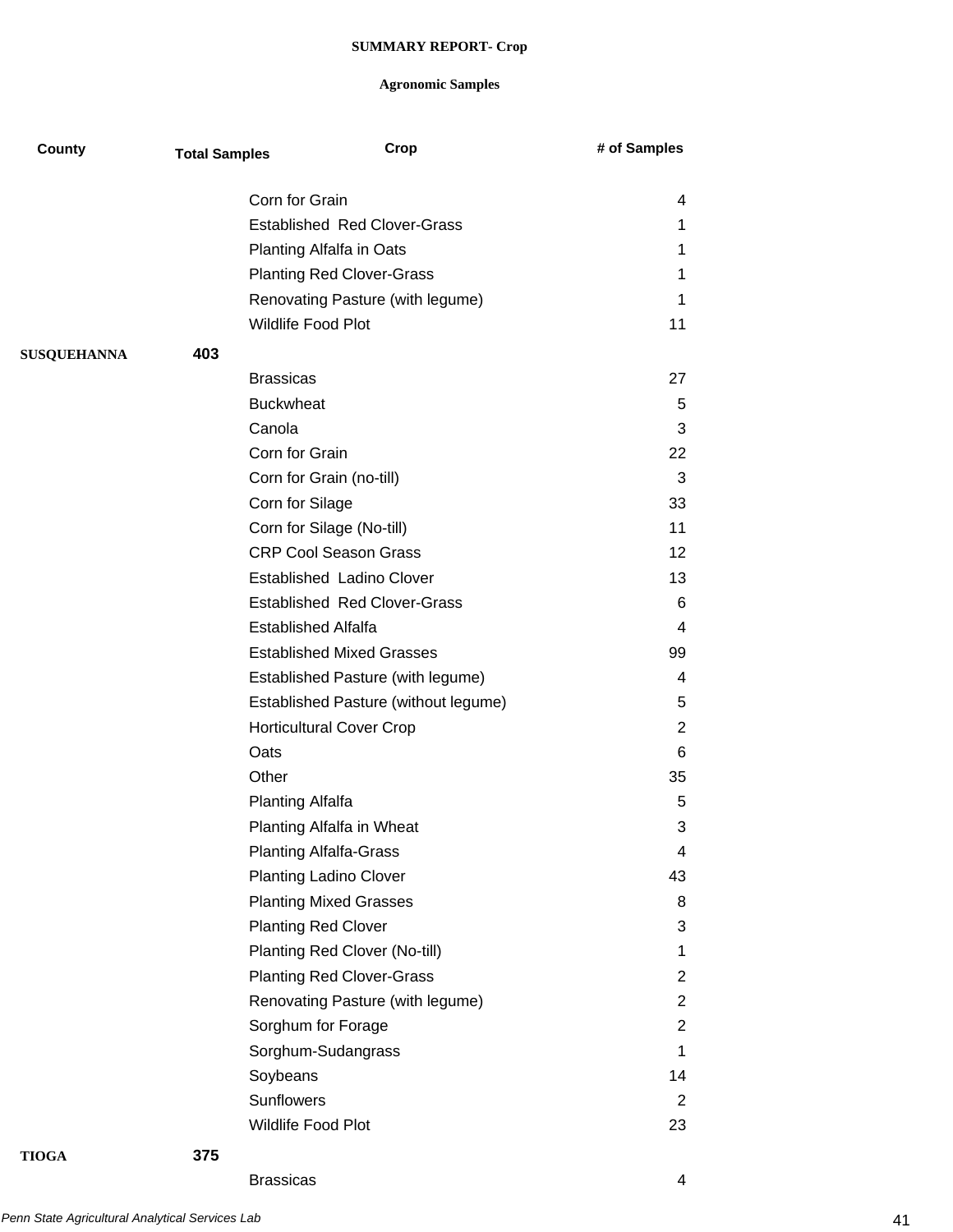| County | <b>Total Samples</b> |                                  | Crop                                 | # of Samples   |  |
|--------|----------------------|----------------------------------|--------------------------------------|----------------|--|
|        |                      | Canola                           |                                      | 1              |  |
|        |                      | Corn for Grain                   |                                      | 17             |  |
|        |                      | Corn for Grain (no-till)         |                                      | 44             |  |
|        |                      | Corn for Silage                  |                                      | $\overline{7}$ |  |
|        |                      | Corn for Silage (No-till)        |                                      | 20             |  |
|        |                      | <b>CRP Cool Season Grass</b>     |                                      | 83             |  |
|        |                      | Established Ladino Clover        |                                      | 1              |  |
|        |                      |                                  | <b>Established Red Clover-Grass</b>  | 5              |  |
|        |                      | <b>Established Trefoil-grass</b> |                                      | $\overline{2}$ |  |
|        |                      | <b>Established Alfalfa</b>       |                                      | 8              |  |
|        |                      | <b>Established Alfalfa-Grass</b> |                                      | 23             |  |
|        |                      |                                  | <b>Established Mixed Grasses</b>     | 29             |  |
|        |                      |                                  | Established Pasture (with legume)    | 6              |  |
|        |                      |                                  | Established Pasture (without legume) | 13             |  |
|        |                      | <b>Established Timothy</b>       |                                      | 3              |  |
|        |                      | <b>Horticultural Cover Crop</b>  |                                      | 14             |  |
|        |                      | Oats                             |                                      | 3              |  |
|        |                      | Other                            |                                      | $\overline{2}$ |  |
|        |                      | <b>Planting Alfalfa</b>          |                                      | $\overline{2}$ |  |
|        |                      | Planting Alfalfa (No Till)       |                                      | 1              |  |
|        |                      | Planting Alfalfa in Oats         |                                      | 3              |  |
|        |                      | <b>Planting Alfalfa-Grass</b>    |                                      | 8              |  |
|        |                      | <b>Planting Alfalfa-Trefoil</b>  |                                      | 2              |  |
|        |                      | <b>Planting Ladino Clover</b>    |                                      | 5              |  |
|        |                      | <b>Planting Mixed Grasses</b>    |                                      | 3              |  |
|        |                      | <b>Planting Red Clover</b>       |                                      | $\overline{2}$ |  |
|        |                      |                                  | Planting Red Clover (No-till)        | 1              |  |
|        |                      |                                  | Planting Red Clover in Oats          | 1              |  |
|        |                      | <b>Planting Timothy</b>          |                                      | 1              |  |
|        |                      | <b>Planting Trefoil-Grass</b>    |                                      | $\overline{2}$ |  |
|        |                      |                                  | <b>Planting Warm Season Grasses</b>  | 5              |  |
|        |                      |                                  | Renovating Pasture (with legume)     | 1              |  |
|        |                      | Rye                              |                                      | 1              |  |
|        |                      | Soybeans                         |                                      | 17             |  |
|        |                      | <b>Spring Barley</b>             |                                      | 1              |  |
|        |                      | Wheat                            |                                      | 25             |  |
|        |                      | Wildlife Food Plot               |                                      | 9              |  |
| UNION  | 324                  |                                  |                                      |                |  |
|        |                      |                                  | Barley/Soybean Double Crop           | 2              |  |
|        |                      | <b>Brassicas</b>                 |                                      | $\overline{2}$ |  |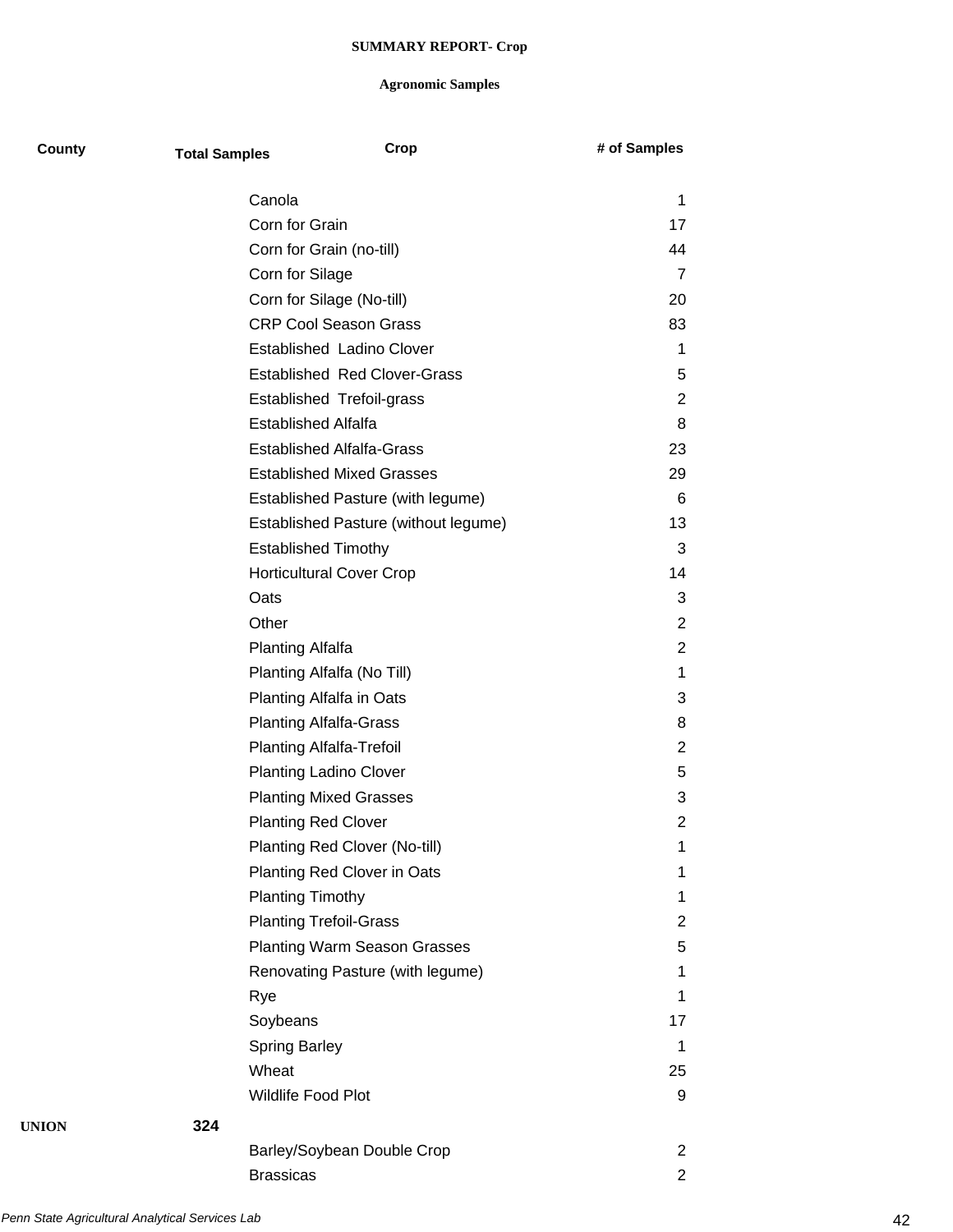| County         | <b>Total Samples</b> | Crop                                 | # of Samples   |
|----------------|----------------------|--------------------------------------|----------------|
|                |                      | <b>Buckwheat</b>                     | 1              |
|                |                      | Corn for Grain                       | 26             |
|                |                      | Corn for Grain (no-till)             | 95             |
|                |                      | Corn for Silage                      | 1              |
|                |                      | Corn for Silage (No-till)            | 10             |
|                |                      | <b>CRP Cool Season Grass</b>         | 20             |
|                |                      | Established Trefoil-grass            | 1              |
|                |                      | <b>Established Alfalfa</b>           | $\overline{7}$ |
|                |                      | <b>Established Alfalfa-Grass</b>     | 30             |
|                |                      | <b>Established Mixed Grasses</b>     | 21             |
|                |                      | <b>Established Orchardgrass</b>      | 8              |
|                |                      | Established Pasture (without legume) | 3              |
|                |                      | <b>Established Timothy</b>           | 1              |
|                |                      | Planting Alfalfa                     | 1              |
|                |                      | Planting Alfalfa (No Till)           | $\overline{2}$ |
|                |                      | Planting Alfalfa in Oats             | $\overline{7}$ |
|                |                      | <b>Planting Alfalfa-Grass</b>        | 3              |
|                |                      | <b>Planting Mixed Grasses</b>        | 6              |
|                |                      | <b>Planting Red Clover</b>           | 1              |
|                |                      | Rye                                  | 1              |
|                |                      | Soybeans                             | 52             |
|                |                      | Sudangrass                           | $\overline{2}$ |
|                |                      | <b>Sunflowers</b>                    | 1              |
|                |                      | Wheat                                | 4              |
|                |                      | <b>Wildlife Food Plot</b>            | 14             |
|                |                      | <b>Winter Barley</b>                 | 2              |
| <b>VENANGO</b> | 81                   |                                      |                |
|                |                      | Corn for Grain                       | 7              |
|                |                      | Corn for Grain (no-till)             | 4              |
|                |                      | Corn for Silage                      | 1.             |
|                |                      | Corn for Silage (No-till)            | 3              |
|                |                      | <b>CRP Cool Season Grass</b>         | 9              |
|                |                      | Established Ladino Clover            | 1.             |
|                |                      | <b>Established Red Clover-Grass</b>  | 4              |
|                |                      | <b>Established Orchardgrass</b>      | 1              |
|                |                      | Established Pasture (with legume)    | 7              |
|                |                      | Established Pasture (without legume) | 8              |
|                |                      | <b>Established Tall Fescue</b>       | 7              |
|                |                      | <b>Established Timothy</b>           | 1              |
|                |                      | Other                                | 3              |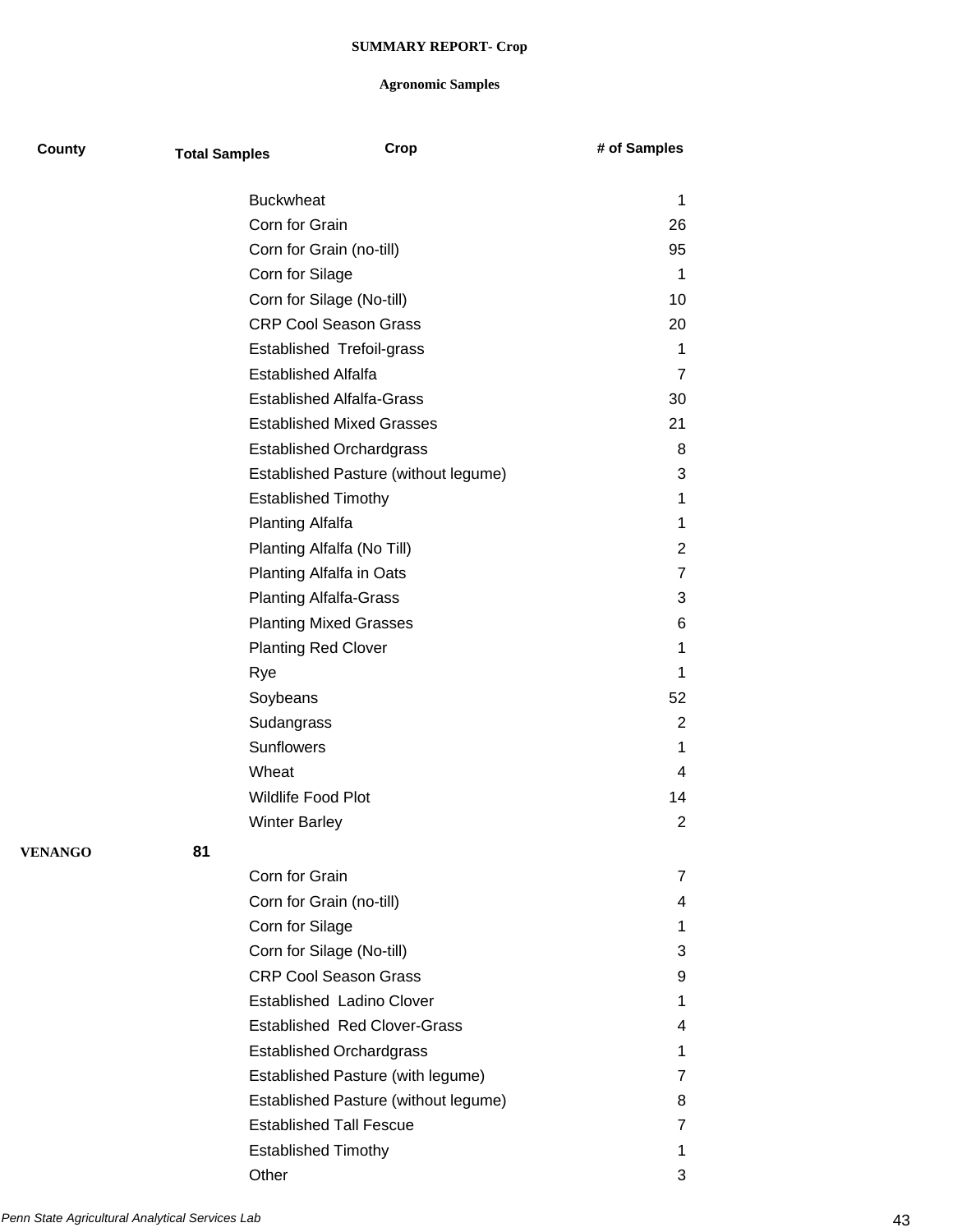| County        | <b>Total Samples</b> |                                  | Crop                                 | # of Samples   |
|---------------|----------------------|----------------------------------|--------------------------------------|----------------|
|               |                      | Planting Alfalfa (No Till)       |                                      | $\overline{2}$ |
|               |                      | <b>Planting Alfalfa-Grass</b>    |                                      | $\overline{2}$ |
|               |                      | <b>Planting Mixed Grasses</b>    |                                      | 4              |
|               |                      |                                  | Planting Pasture (with legume)       | 1              |
|               |                      | <b>Planting Red Clover</b>       |                                      | 1              |
|               |                      |                                  | Planting Red Clover in Oats          | 3              |
|               |                      | <b>Planting Timothy</b>          |                                      | 1              |
|               |                      |                                  | Renovating Pasture (with legume)     | 1              |
|               |                      | Soybeans                         |                                      | 4              |
|               |                      | Wildlife Food Plot               |                                      | 6              |
| <b>WARREN</b> | 89                   |                                  |                                      |                |
|               |                      | <b>Brassicas</b>                 |                                      | 2              |
|               |                      | Corn for Grain                   |                                      | 22             |
|               |                      | Corn for Silage                  |                                      | $\overline{7}$ |
|               |                      | <b>CRP Cool Season Grass</b>     |                                      | $\overline{2}$ |
|               |                      |                                  | <b>Established Ladino Clover</b>     | 1              |
|               |                      | <b>Established Red Clover</b>    |                                      | 3              |
|               |                      |                                  | <b>Established Red Clover-Grass</b>  | 5              |
|               |                      | <b>Established Alfalfa-Grass</b> |                                      | 1              |
|               |                      |                                  | <b>Established Mixed Grasses</b>     | 8              |
|               |                      | <b>Established Orchardgrass</b>  |                                      | 3              |
|               |                      |                                  | Established Pasture (with legume)    | 4              |
|               |                      |                                  | Established Pasture (without legume) | 5              |
|               |                      | <b>Established Timothy</b>       |                                      | 8              |
|               |                      | Oats                             |                                      | $\overline{2}$ |
|               |                      | <b>Planting Alfalfa</b>          |                                      | 1              |
|               |                      |                                  | Planting Pasture (with legume)       | 1              |
|               |                      |                                  | Planting Red Clover (No-till)        | 1              |
|               |                      | <b>Planting Trefoil-Grass</b>    |                                      | 1              |
|               |                      |                                  | Renovating Pasture (with legume)     | 6              |
|               |                      | Soybeans                         |                                      | 3              |
|               |                      | Wildlife Food Plot               |                                      | 3              |
| WASHINGTON    | 359                  |                                  |                                      |                |
|               |                      | <b>Brassicas</b>                 |                                      | 4              |
|               |                      | Corn for Grain                   |                                      | 33             |
|               |                      | Corn for Grain (no-till)         |                                      | 3              |
|               |                      | Corn for Silage                  |                                      | 8              |
|               |                      | Corn for Silage (No-till)        |                                      | 15             |
|               |                      | <b>CRP Cool Season Grass</b>     |                                      | 21             |
|               |                      | <b>Disturbed Lands</b>           |                                      | 6              |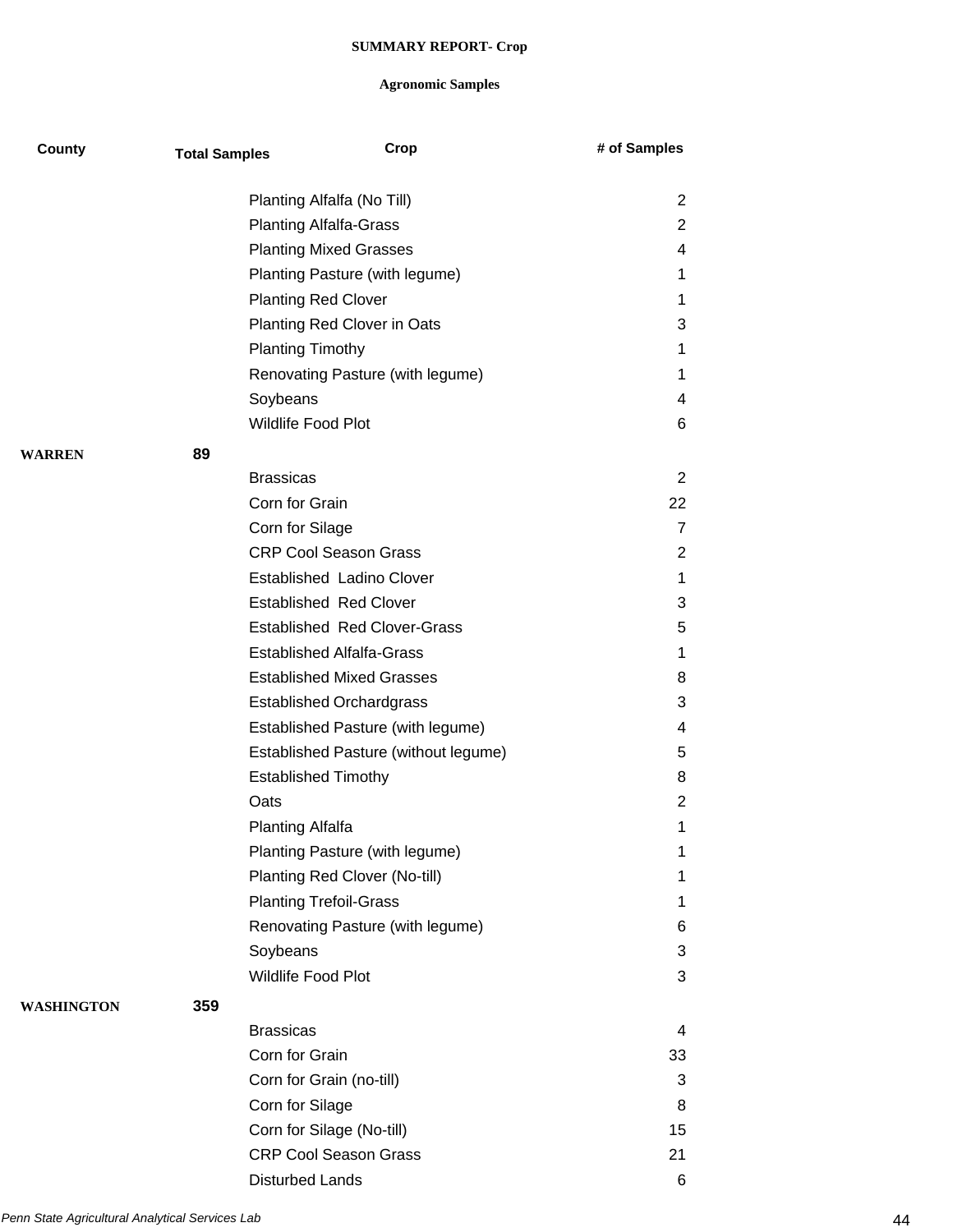| County       | <b>Total Samples</b> | Crop                                 | # of Samples   |
|--------------|----------------------|--------------------------------------|----------------|
|              |                      | Established Ladino Clover            | 4              |
|              |                      | <b>Established Red Clover-Grass</b>  | 6              |
|              |                      | <b>Established Alfalfa</b>           | 13             |
|              |                      | <b>Established Alfalfa-Grass</b>     | 13             |
|              |                      | <b>Established Mixed Grasses</b>     | 51             |
|              |                      | <b>Established Orchardgrass</b>      | 15             |
|              |                      | Established Pasture (with legume)    | 13             |
|              |                      | Established Pasture (without legume) | 15             |
|              |                      | <b>Established Timothy</b>           | $\overline{2}$ |
|              |                      | Oats                                 | 9              |
|              |                      | <b>Planting Alfalfa</b>              | 9              |
|              |                      | Planting Alfalfa (No Till)           | 1              |
|              |                      | <b>Planting Alfalfa-Grass</b>        | 20             |
|              |                      | <b>Planting Ladino Clover</b>        | 5              |
|              |                      | <b>Planting Mixed Grasses</b>        | 11             |
|              |                      | <b>Planting Orchardgrass</b>         | 8              |
|              |                      | Planting Pasture (with legume)       | 11             |
|              |                      | Planting Pasture (without legume)    | 1              |
|              |                      | <b>Planting Red Clover</b>           | 4              |
|              |                      | Planting Red Clover (No-till)        | 1              |
|              |                      | Planting Red Clover in Oats          | 2              |
|              |                      | Planting Red Clover in Wheat         | 1              |
|              |                      | <b>Planting Timothy</b>              | 6              |
|              |                      | <b>Planting Trefoil-Grass</b>        | $\overline{2}$ |
|              |                      | Renovating Pasture (with legume)     | 1              |
|              |                      | Rye                                  | 4              |
|              |                      | Sorghum-Sudangrass                   | 1              |
|              |                      | Soybeans                             | 17             |
|              |                      | Wheat                                | $\overline{2}$ |
|              |                      | Wildlife Food Plot                   | 21             |
| <b>WAYNE</b> | 119                  |                                      |                |
|              |                      | <b>Brassicas</b>                     | 3              |
|              |                      | <b>Buckwheat</b>                     | $\overline{2}$ |
|              |                      | Corn for Grain                       | 3              |
|              |                      | Corn for Grain (no-till)             | 24             |
|              |                      | Corn for Silage                      | 6              |
|              |                      | Corn for Silage (No-till)            | 3              |
|              |                      | <b>Established Ladino Clover</b>     | 1              |
|              |                      | <b>Established Mixed Grasses</b>     | 30             |
|              |                      | Established Pasture (without legume) | 1              |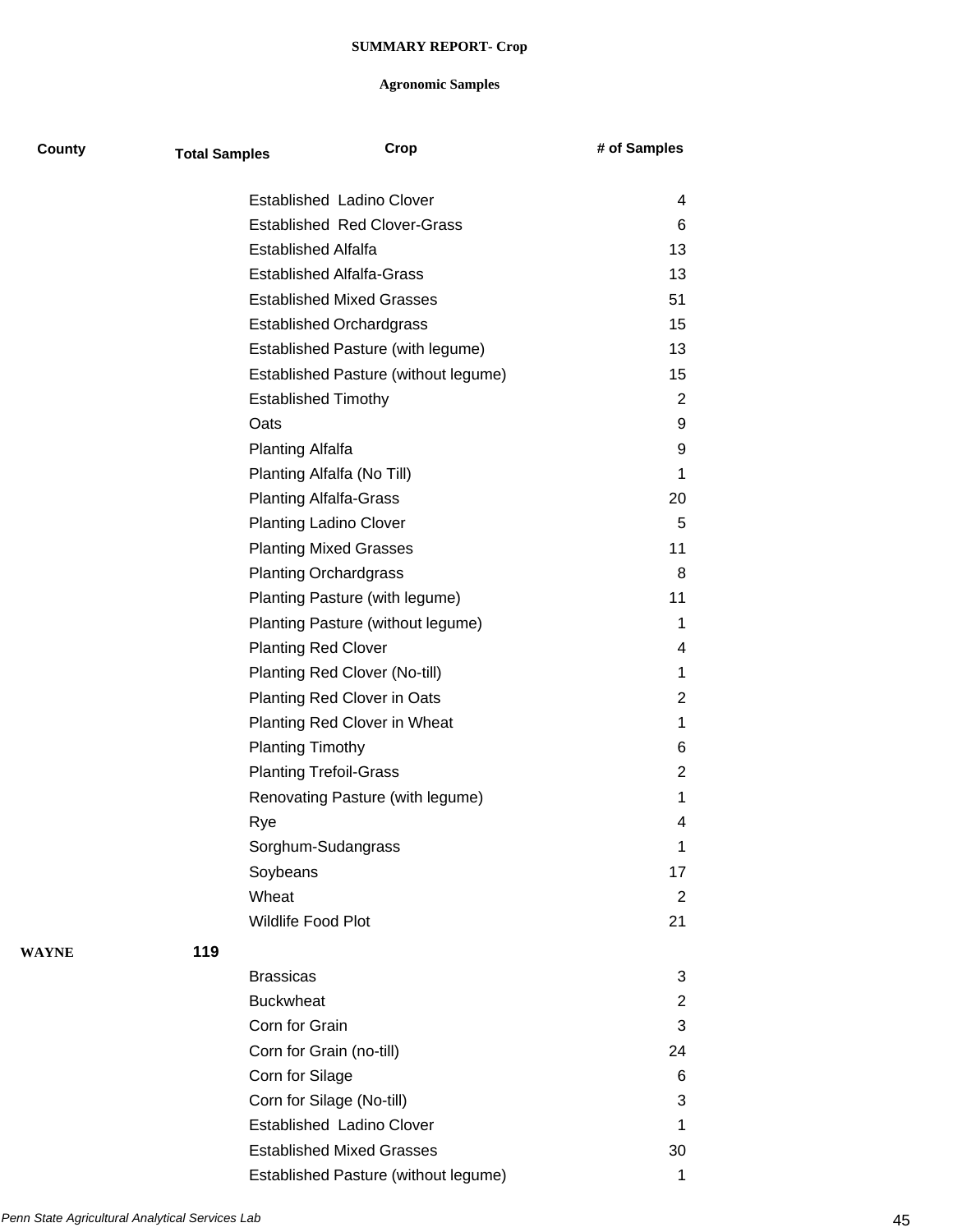| County       | <b>Total Samples</b> | Crop                                 | # of Samples    |
|--------------|----------------------|--------------------------------------|-----------------|
|              |                      | <b>Established Timothy</b>           | 1               |
|              | Oats                 |                                      | $\overline{2}$  |
|              | Other                |                                      | 1               |
|              |                      | <b>Planting Ladino Clover</b>        | $\overline{2}$  |
|              |                      | <b>Planting Orchardgrass</b>         | 1               |
|              |                      | <b>Planting Timothy</b>              | 3               |
|              |                      | <b>Planting Warm Season Grasses</b>  | 1               |
|              | Rye                  |                                      | 1               |
|              |                      | Soybeans                             | 11              |
|              |                      | Wildlife Food Plot                   | 23              |
| WESTMORELAND | 504                  |                                      |                 |
|              |                      | <b>Brassicas</b>                     | 8               |
|              |                      | <b>Buckwheat</b>                     | 3               |
|              |                      | Corn for Grain                       | 73              |
|              |                      | Corn for Grain (no-till)             | 29              |
|              |                      | Corn for Silage                      | 35              |
|              |                      | Corn for Silage (No-till)            | 19              |
|              |                      | <b>CRP Cool Season Grass</b>         | 20              |
|              |                      | <b>Established Ladino Clover</b>     | 4               |
|              |                      | <b>Established Red Clover</b>        | 1               |
|              |                      | <b>Established Red Clover-Grass</b>  | 1               |
|              |                      | <b>Established Alfalfa</b>           | $\overline{2}$  |
|              |                      | <b>Established Alfalfa-Grass</b>     | 16              |
|              |                      | <b>Established Mixed Grasses</b>     | 31              |
|              |                      | <b>Established Orchardgrass</b>      | 5               |
|              |                      | Established Pasture (with legume)    | 9               |
|              |                      | Established Pasture (without legume) | 18              |
|              |                      | <b>Established Reed Canarygrass</b>  | 1               |
|              |                      | <b>Established Timothy</b>           | 3               |
|              |                      | <b>Horticultural Cover Crop</b>      | 38              |
|              | Oats                 |                                      | 11              |
|              | Other                |                                      | $\overline{7}$  |
|              |                      | <b>Planting Alfalfa</b>              | $\overline{2}$  |
|              |                      | Planting Alfalfa (No Till)           | 12 <sub>2</sub> |
|              |                      | Planting Alfalfa in Oats             | 4               |
|              |                      | Planting Alfalfa in Wheat            | 1               |
|              |                      | <b>Planting Alfalfa-Grass</b>        | 8               |
|              |                      | <b>Planting Bluegrass</b>            | 1               |
|              |                      | <b>Planting Ladino Clover</b>        | 8               |
|              |                      | <b>Planting Mixed Grasses</b>        | 15              |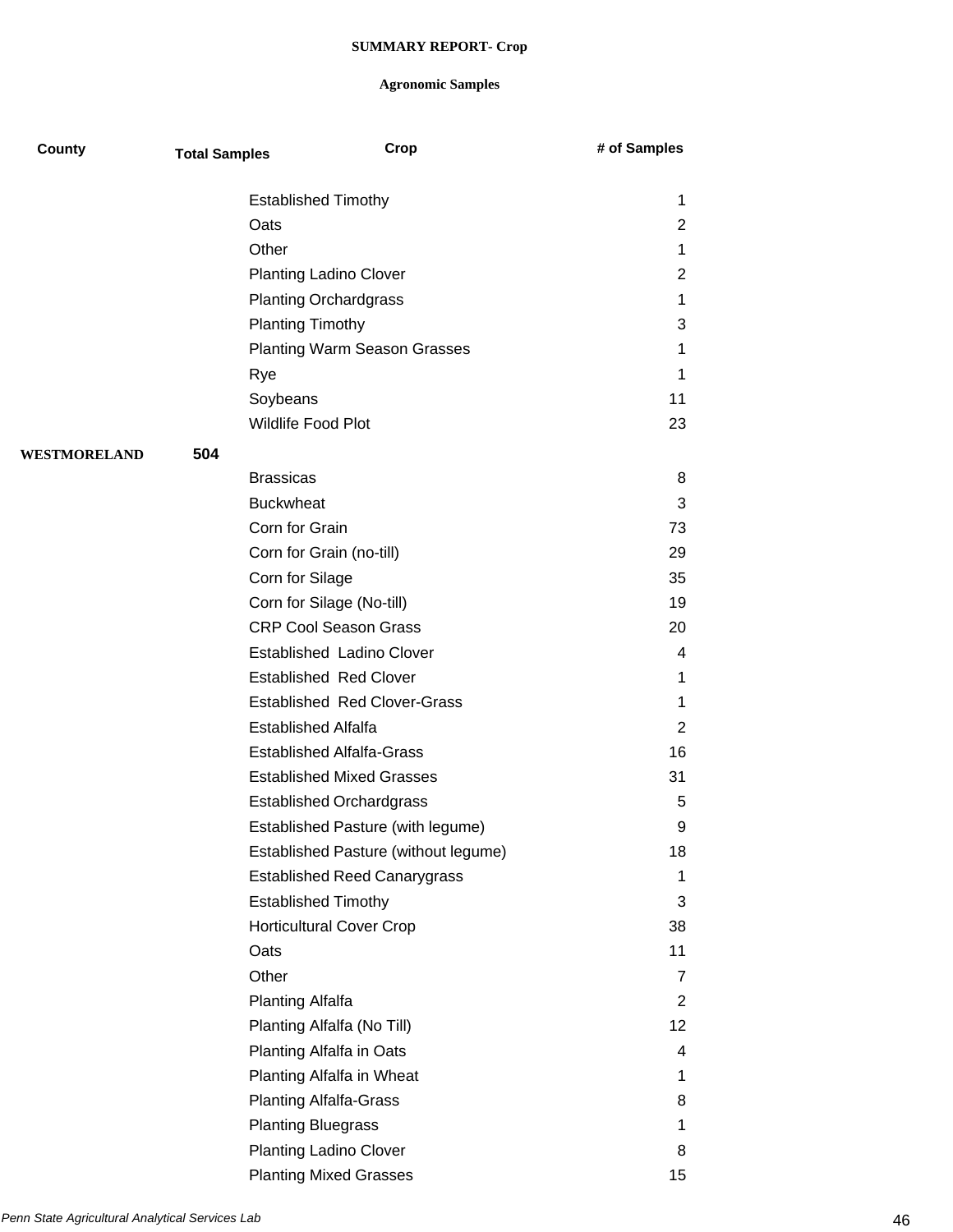| County         | <b>Total Samples</b>              | Crop                                | # of Samples   |
|----------------|-----------------------------------|-------------------------------------|----------------|
|                |                                   | Planting Pasture (with legume)      | 2              |
|                | Planting Pasture (without legume) |                                     | 4              |
|                |                                   | <b>Planting Red Clover</b>          | 1              |
|                |                                   | Planting Red Clover (No-till)       | 3              |
|                |                                   | Planting Red Clover in Oats         | 1              |
|                |                                   | <b>Planting Tall Fescue</b>         | 1              |
|                | <b>Planting Timothy</b>           |                                     | 6              |
|                |                                   | <b>Planting Trefoil-Grass</b>       | 1              |
|                |                                   | <b>Planting Warm Season Grasses</b> | 1              |
|                |                                   | Renovating Pasture (with legume)    | 1              |
|                | Rye                               |                                     | 3              |
|                |                                   | Sorghum for Forage                  | $\overline{2}$ |
|                | Sorghum for Grain                 |                                     | 3              |
|                | Soybeans                          |                                     | 33             |
|                | Wheat                             |                                     | 22             |
|                | <b>Wildlife Food Plot</b>         |                                     | 32             |
|                | <b>Winter Barley</b>              |                                     | 3              |
| <b>WYOMING</b> | 192                               |                                     |                |
|                | <b>Brassicas</b>                  |                                     | 5              |
|                | Corn for Grain                    |                                     | 18             |
|                |                                   | Corn for Grain (no-till)            | 5              |
|                | Corn for Silage                   |                                     | 15             |
|                |                                   | Corn for Silage (No-till)           | 4              |
|                |                                   | <b>CRP Cool Season Grass</b>        | 1              |
|                |                                   | <b>Established Alfalfa-Grass</b>    | 4              |
|                |                                   | <b>Established Mixed Grasses</b>    | 30             |
|                |                                   | <b>Established Orchardgrass</b>     | 1              |
|                |                                   | Established Pasture (with legume)   | 1              |
|                |                                   | <b>Established Timothy</b>          | 1              |
|                |                                   | <b>Horticultural Cover Crop</b>     | 7              |
|                | Oats                              |                                     | 2              |
|                |                                   | Planting Alfalfa in Oats            | 1              |
|                |                                   | <b>Planting Alfalfa-Grass</b>       | 5              |
|                |                                   | <b>Planting Bromegrass</b>          | 1              |
|                |                                   | <b>Planting Ladino Clover</b>       | 10             |
|                |                                   | <b>Planting Mixed Grasses</b>       | 17             |
|                |                                   | <b>Planting Orchardgrass</b>        | 25             |
|                |                                   | Planting Red Clover in Wheat        | 2              |
|                |                                   | <b>Planting Red Clover-Grass</b>    | 20             |
|                | <b>Planting Timothy</b>           |                                     | 1              |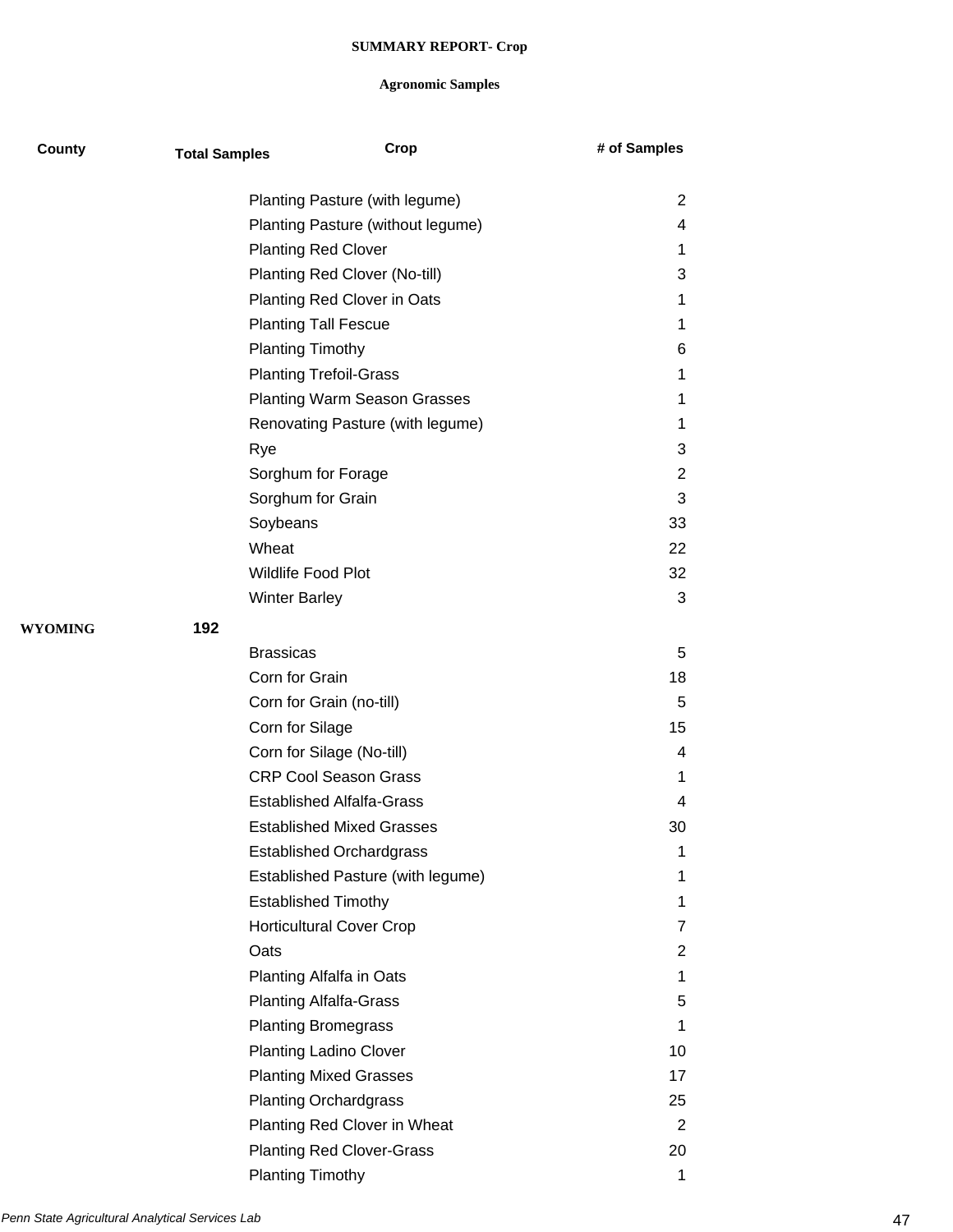## **Agronomic Samples**

| County      | <b>Total Samples</b> | Crop                                 | # of Samples   |
|-------------|----------------------|--------------------------------------|----------------|
|             | Rye                  |                                      | 5              |
|             |                      | Sorghum for Grain                    | 2              |
|             |                      | Soybeans                             | 4              |
|             |                      | Wildlife Food Plot                   | 5              |
| <b>YORK</b> | 308                  |                                      |                |
|             |                      | <b>Brassicas</b>                     | 4              |
|             |                      | Corn for Grain                       | 34             |
|             |                      | Corn for Grain (no-till)             | 65             |
|             |                      | Corn for Silage (No-till)            | $\overline{4}$ |
|             |                      | <b>CRP Cool Season Grass</b>         | 20             |
|             |                      | <b>CRP Warm Season Grass</b>         | 8              |
|             |                      | <b>Disturbed Lands</b>               | 8              |
|             |                      | <b>Established Ladino Clover</b>     | 6              |
|             |                      | <b>Established Alfalfa</b>           | 10             |
|             |                      | <b>Established Alfalfa-Grass</b>     | $\mathbf 1$    |
|             |                      | <b>Established Mixed Grasses</b>     | 26             |
|             |                      | <b>Established Orchardgrass</b>      | 12             |
|             |                      | Established Pasture (with legume)    | 9              |
|             |                      | Established Pasture (without legume) | 17             |
|             |                      | <b>Established Timothy</b>           | 3              |
|             | Hops                 |                                      | 3              |
|             |                      | <b>Horticultural Cover Crop</b>      | 1              |
|             | Oats                 |                                      | 1              |
|             | Other                |                                      | $\overline{2}$ |
|             |                      | <b>Planting Alfalfa</b>              | $\overline{2}$ |
|             |                      | <b>Planting Bluegrass</b>            | 1              |
|             |                      | <b>Planting Bromegrass</b>           | 1              |
|             |                      | <b>Planting Mixed Grasses</b>        | 3              |
|             |                      | <b>Planting Orchardgrass</b>         | 1              |
|             |                      | Planting Pasture (without legume)    | 4              |
|             |                      | <b>Planting Red Clover</b>           | 1              |
|             |                      | Planting Red Clover (No-till)        | 3              |
|             |                      | <b>Planting Red Clover-Grass</b>     | 1              |
|             |                      | <b>Planting Timothy</b>              | 4              |
|             |                      | <b>Planting Warm Season Grasses</b>  | 1              |
|             |                      | Renovating Pasture (with legume)     | 4              |
|             |                      | Sorghum for Grain                    | 1              |
|             |                      | Soybeans                             | 24             |
|             |                      | Sunflowers                           | $\overline{2}$ |
|             |                      |                                      |                |

Wheat 2012 **13**